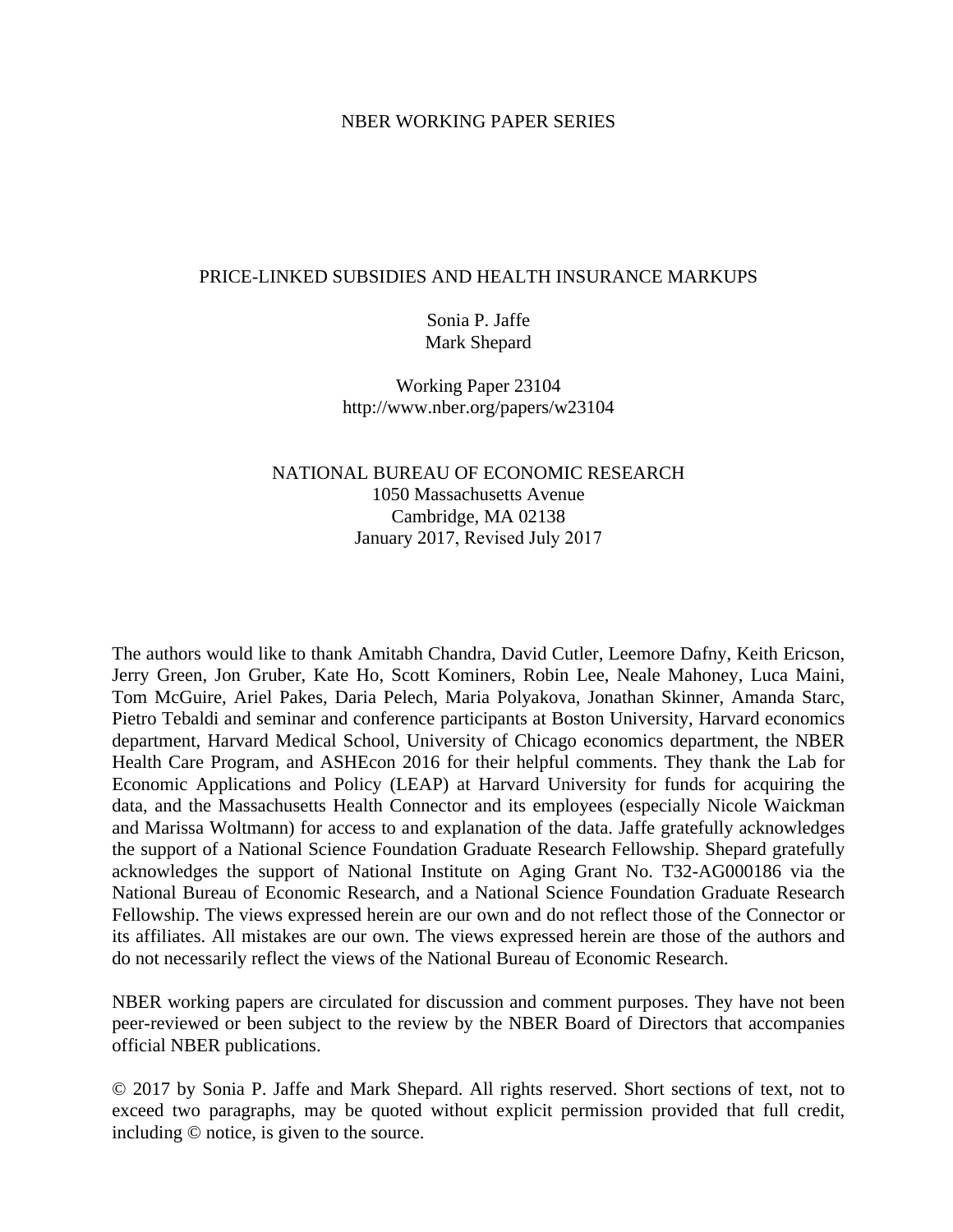Price-Linked Subsidies and Health Insurance Markups Sonia P. Jaffe and Mark Shepard NBER Working Paper No. 23104 January 2017, Revised July 2017 JEL No. I11,I13,L11

#### **ABSTRACT**

Subsidies in many health insurance programs depend on prices set by competing insurers – as prices rise, so do subsidies. We study the economics of these "price-linked" subsidies compared to "fixed" subsidies set independently of market prices. We show that price-linked subsidies weaken competition, leading to higher markups and raising costs for the government or consumers. However, price-linked subsidies have advantages when insurance costs are uncertain and optimal subsidies increase as costs rise. We evaluate this tradeoff empirically using a model estimated with administrative data from Massachusetts' health insurance exchange. Relative to fixed subsidies, price-linking increases prices by up to 6% in a market with four competitors, and about twice as much when we simulate markets with two insurers. For levels of cost uncertainty reasonable in a mature market, we find that the losses from higher markups outweigh the benefits of price-linking.

Sonia P. Jaffe Becker Friedman Institute, Room 213 1126 E 59th St www.soniajaffe.com Chicago, IL 60637 spj@uchicago.edu

Mark Shepard Harvard Kennedy School Mailbox 114 79 JFK Street Cambridge, MA 02138 and NBER mark\_shepard@hks.harvard.edu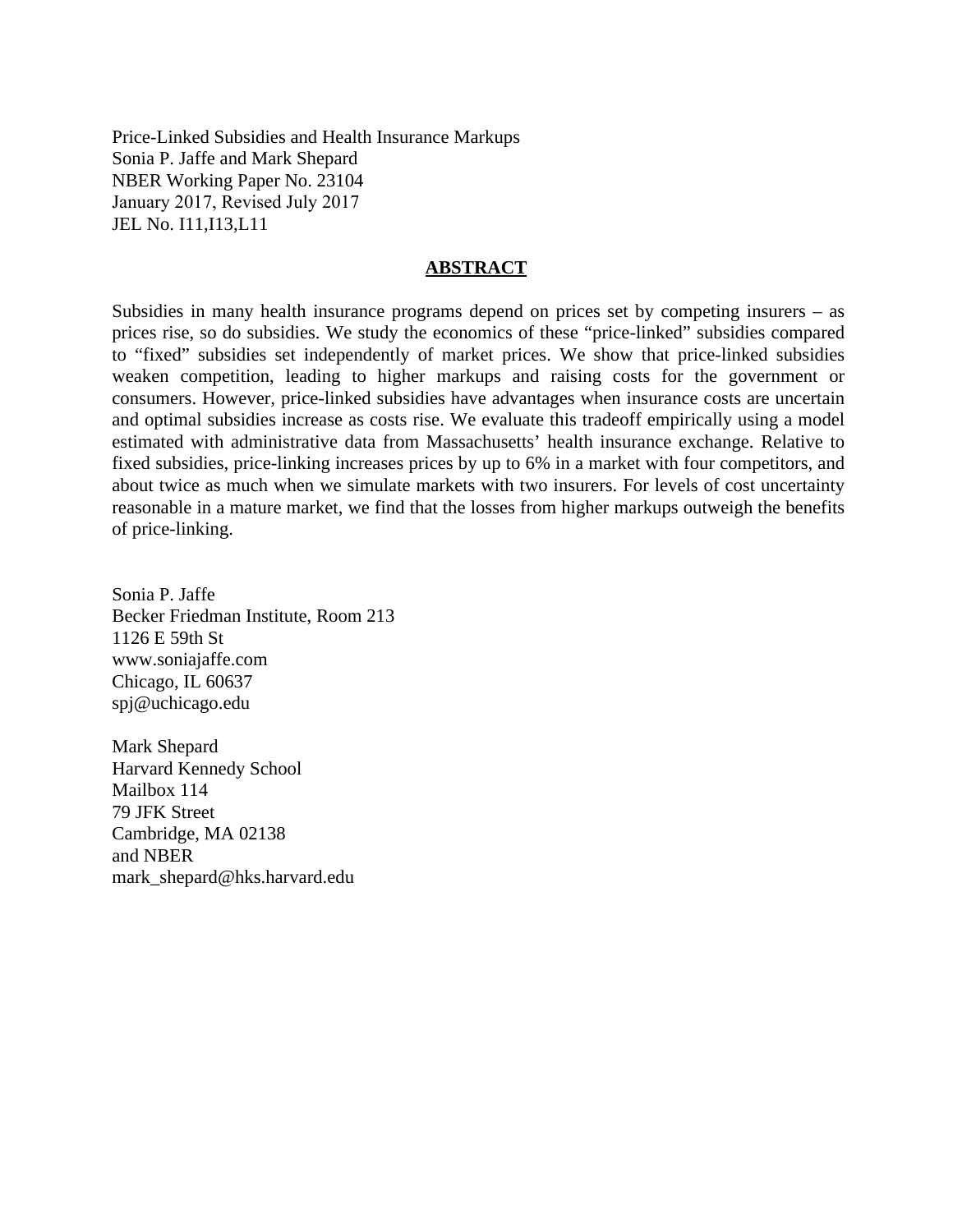Public health insurance programs increasingly cover enrollees through regulated markets offering a choice among subsidized private plans. Long used in Medicare's private insurance option (Medicare Advantage), this approach has also been adopted for Medicare's drug insurance program (Part D), the insurance exchanges created by the Affordable Care Act (ACA), and national insurance programs in, for example, the Netherlands and Switzerland. These programs aim to leverage the benefits of choice and competition while using subsidies to make insurance more affordable and encourage enrollee participation.

We study the implications of a key subsidy design choice that arises in these marketbased programs: whether to link subsidies to prices set by insurers. Many programs take this "price-linked" subsidy approach. For instance, Medicare Part D links subsidies to market average prices, and the ACA exchanges link subsidies to the second-cheapest "silver" tier plan. Other programs, however, set subsidies at specific levels or based on external benchmarks not controlled by insurers – an approach we call "fixed" subsidies. Medicare Advantage, for example, sets subsidy benchmarks based on an area's lagged costs in traditional Medicare. Shifting towards fixed, inflation-indexed subsidies is also a key feature of proposed Republican alternatives to the ACA. This choice of subsidy type is also relevant to other programs such as school vouchers and housing subsidies, where the government subsidizes individuals' purchases from private providers.

While linking a market-wide subsidy to prices is convenient when there is uncertainty about market prices, it also raises concerns about competition. Despite the prevalence of these price-linked subsidies, the economic incentives and tradeoffs involved are not well understood. In this paper, we argue that price-linked subsidies should be thought of as involving a basic tradeoff. On the one hand, they weaken price competition in imperfectly competitive markets, leading to higher prices and government costs than under fixed subsidies. On the other hand, price-linked subsidies create an indirect link between subsidies and cost shocks, which can be desirable in the face of uncertainty about health care costs. We use a simple theoretical model to show the intuition for these effects and to formalize the conditions under which they occur. We then use administrative data from Massachusetts' pre-ACA insurance exchange for low-income adults to analyze the empirical magnitude of these effects using both a sufficient statistics approach and a structural model.

We first use a simple model to formalize the competitive implications of price-linked subsidies. At one level, the competitive concern is obvious: if an insurer can get a higher subsidy by setting a higher price, it is incentivized to raise its price. While correct for a monopolist (or a market where firms collude), in practice the logic is more complicated because in settings like the ACA, an insurer's price affects both its own and its competitors' subsidy. Indeed, in a market with an equal subsidy applying to *all* relevant options, price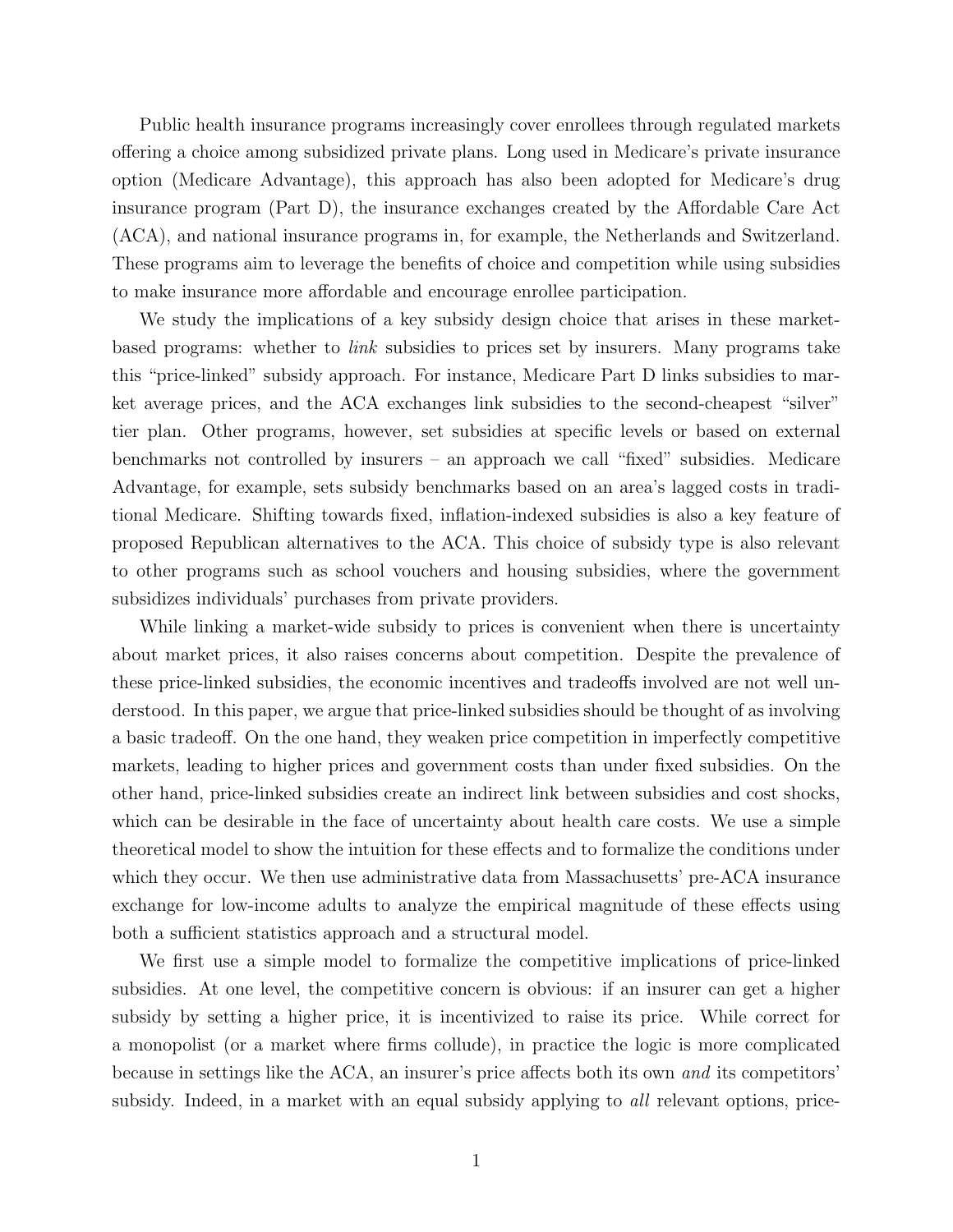linked subsidies would *not* distort price competition.<sup>1</sup> We show that the competitive effect of price-linking depends on the presence of an "outside option" to which the subsidy does not apply. In the ACA, a higher subsidy decreases the cost of buying a market plan relative to the outside option of not buying insurance. Each firm gains some of the consumers brought into the market by the higher subsidy, so each firm has an incentive to raise the price of any plan that may affect the subsidy. While fixed subsidies can affect prices by shifting the demand curve, they do not change the slope of the demand curve in this way that clearly distorts prices upwards.<sup>2</sup>

We derive a simple first-order approximation to the effect of price-linked subsidies on the equilibrium price of the subsidy-pivotal plan. Price-linked subsidies effectively remove the outside option as a price competitor for this plan: as it raises its price, it becomes more expensive relative to other plans, but its price relative to the outside option is unchanged. As a result, the distortion is larger when the pivotal plan competes more directly with the outside option (a larger elasticity with respect the outside option's price  $-$  i.e., the mandate penalty). It is also larger when the plan has more market power (a smaller own-price elasticity of demand). These conditions seem particularly applicable to the exchanges set up by the ACA. The outside option of uninsurance is likely to be important, since a large share of the subsidy-eligible population in both Massachusetts (as we show) and the ACA [\(Avalere](#page-43-0) [Health, 2015\)](#page-43-0) remain uninsured. Furthermore, the ACA exchanges are highly concentrated, with the average market in 2014 having fewer than four competitors and approximately 30% of consumers living in markets with just one or two insurers  $(Dafny et al., 2015).$  $(Dafny et al., 2015).$ <sup>3</sup>

Next, having shown how price-linked subsidies distort prices, we ask whether price-linked subsidies might nevertheless be the right choice under certain circumstances. We formalize the potential benefits of price-linked subsidies by embedding them in a model of optimal insurance subsidies under uncertainty. Uncertainty is necessary for price-linked subsidies to make sense. Absent uncertainty, a regulator could simply predict the subsidy that will be realized in equilibrium and replicate this with a equal-sized fixed subsidy. This would result

<sup>&</sup>lt;sup>1</sup>As noted in [Enthoven](#page-43-2) [\(1988\)](#page-43-2) and [Liu and Jin](#page-44-0) [\(2015\)](#page-44-0), there are additional incentive issues in other settings where subsidies vary across plans and a plan's price directly affects its *own* subsidy relative to other firms (e.g. if an employer subsidizes 75% of the price of each plan).

<sup>2</sup>Our analysis suggests a simple alternate policy that could preserve price-linked subsidies while mitigating the distortion: link the mandate penalty (for uninsurance) to prices in the opposite direction, thus making the total incentive to buy insurance (subsidy plus penalty) invariant to prices. We discuss this policy in Section [1.2,](#page-10-0) though we note that if there is substitution on other margins – such as changing jobs to an employer that offers insurance [\(Aizawa, 2016\)](#page-43-3) – this will not completely eliminate the competitive distortion.

<sup>3</sup>The joint federal-state nature of the program (subsidies are federally funded but insurers are stateregulated) also raises concerns that states have an incentive to coordinate pricing (collusion) to bring additional federal subsidy dollars into their states – though we hasten to add that there is no evidence that this has yet occurred. This effect is similar to the "fiscal shenanigans" concerns that have been documented for federal matching funds in Medicaid [\(Baicker and Staiger, 2005\)](#page-43-4).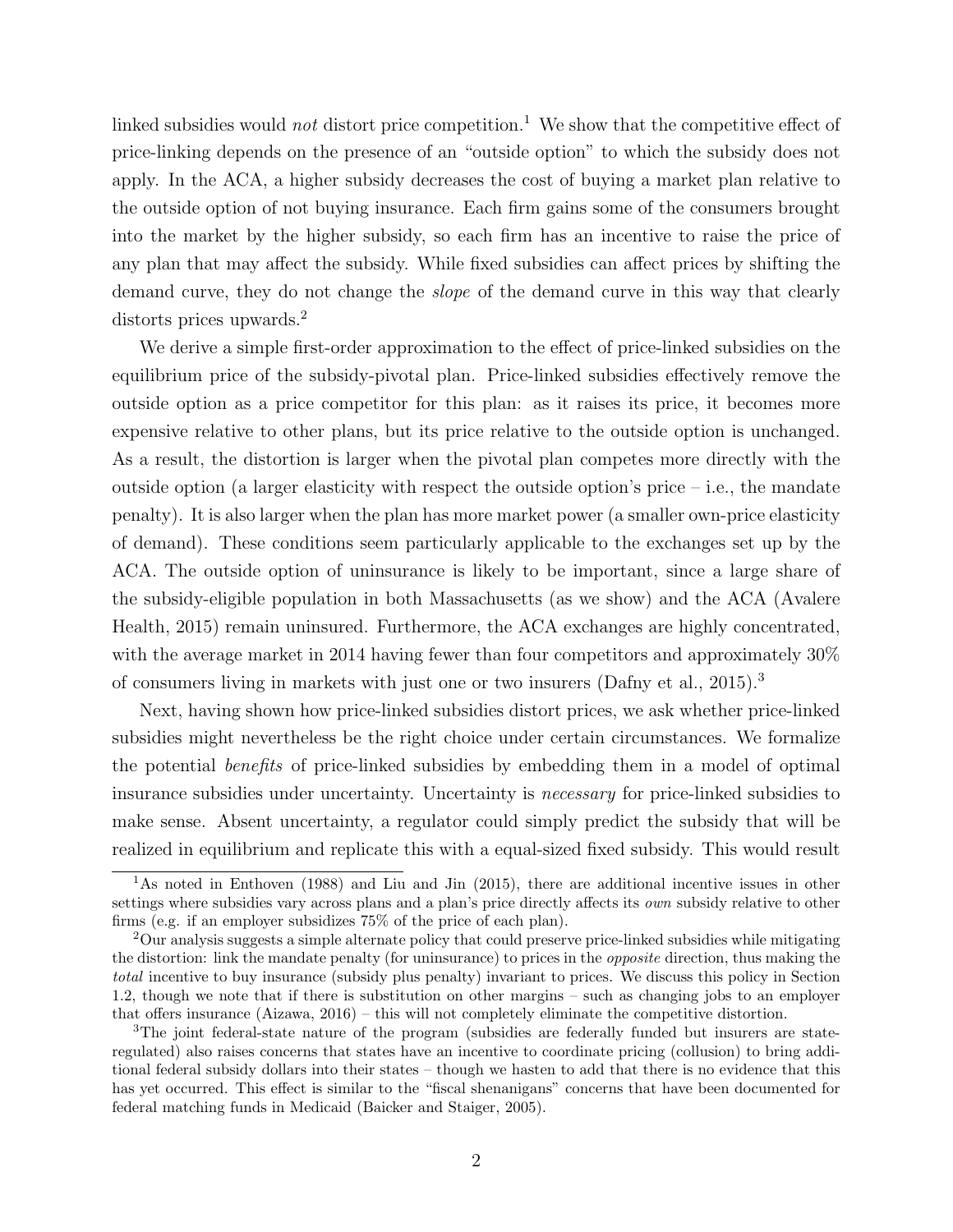in lower prices, greater coverage, and a pure gain for consumers.

However, uncertainty is not sufficient. In addition, it must be the case that *optimal* subsidies are larger in states of the world where prices are unexpectedly high. We propose (and include in our model) two reasons why this may be true. First, the government may wish to insure low-income enrollees against the risk of price shocks. This relates to an explicit rationale for the ACA's subsidy design: ensuring that post-subsidy premiums are "affordable" regardless of insurance prices. Second, higher prices may reflect higher underlying health care costs, which in turn relate to a major rationale for subsidizing insurance: the costs of "uncompensated care" received by the uninsured. The cost of this care, borne by hospitals and clinics, is a negative "externality" of uninsurance: the uninsured do not consider the social cost of this care when deciding to forego insurance.<sup>4</sup> The regulator wants insurance subsidies (or the penalty for uninsurance) to track this externality. Price-linking provides an indirect way to achieve this if both uncompensated care costs and insurance prices generally rise with market-level health care cost shocks. Importantly, this rationale requires that insurers have information on costs beyond what is available to regulators when setting subsidies; otherwise, prices have no additional signal value.<sup>5</sup>

We study the pricing distortion and welfare tradeoffs empirically using our model of insurer competition. To do so, we draw on administrative plan enrollment and claims data from Massachusetts' pre-ACA subsidized insurance exchange, supplemented with data on the uninsured from the American Community Survey. An important precursor to the ACA, the Massachusetts market lets us observe insurance demand and costs for a similar setting and low-income population. Like the ACA, Massachusetts used price-linked subsidies throughout its history, with subsidies set based on the cheapest plan's price. This makes it impossible to directly observe counterfactual market outcomes under a fixed subsidy scheme.<sup>6</sup> Instead, we use our model of insurer competition to estimate the effects and tradeoffs of price-linked subsidies based on parameters estimated from the Massachusetts data. Although the model is necessarily stylized, this method provides a way to evaluate the empirical importance of our theoretical points.

We use two methods for this empirical exercise. First, we use a sufficient statistics

<sup>&</sup>lt;sup>4</sup>There is growing evidence on the importance of uncompensated care for low-income people [\(Garthwaite](#page-44-1)) [et al., 2017;](#page-44-1) [Finkelstein et al., 2015\)](#page-44-2). [Mahoney](#page-44-3) [\(2015\)](#page-44-3) proposes including these costs (which he connects with the threat of bankruptcy) as a rationale for the mandate penalty.

<sup>&</sup>lt;sup>5</sup>The extent to which insurers are better informed than the regulator is an open question, since regulators often require insurers to submit reports on lagged costs and can also draw on data from other markets (e.g., local Medicare costs). In our empirical simulations, we consider a range of cost shocks to gauge the sensitivity of our conclusions.

<sup>&</sup>lt;sup>6</sup>Indeed, we are unaware of any setting where there has been a transition between price-linked and fixed subsidies that would let us measure the policy effect directly.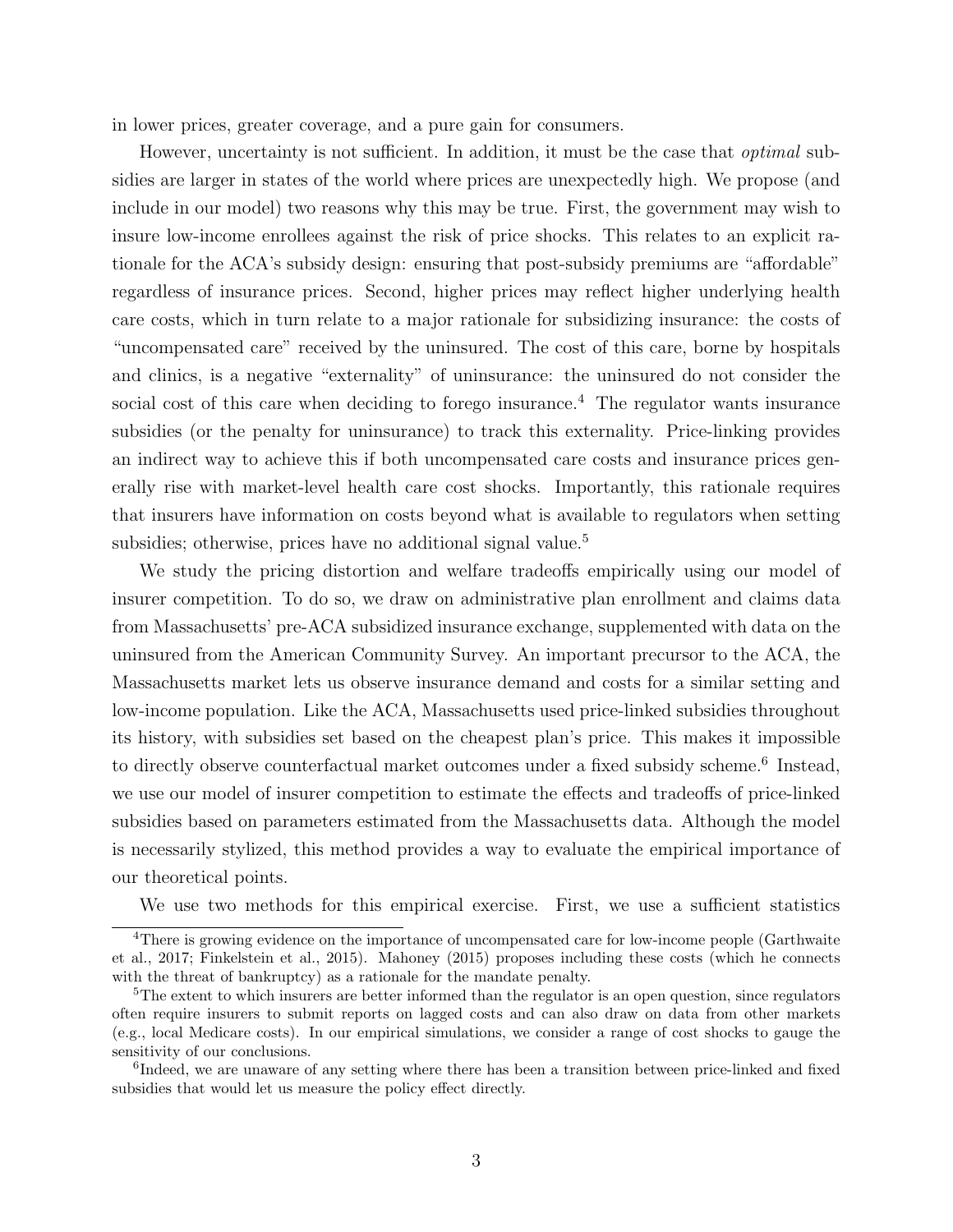approach [\(Chetty, 2009\)](#page-43-5), drawing on natural experiments in Massachusetts to estimate the key statistics that enter our first-order approximation to the pricing distortion. The main natural experiment is the introduction of the mandate penalty in December 2007. Using income groups exempt from the penalty as a control group, we estimate that each \$1 increase in the relative monthly price of uninsurance raised insurance demand by about  $1\%$ .<sup>7</sup>

Our second empirical method is to estimate a full structural model of demand and cost and use the estimated parameters to simulate equilibrium in the insurance exchange under price-linked and fixed subsidies. While this approach necessarily involves more assumptions, it lets us go beyond price effects to estimate welfare impacts and simulate the tradeoffs involved in the presence of cost uncertainty and under different market structures. It also takes into account strategic interactions and adverse selection, which are not in the reducedform estimation. An important strength of our structural estimates is that we use moments from the natural experiments to identify parameters that are key to determining the relevant demand substitution patterns.<sup>8</sup>

Across both methods, we find three sets of results. First, we find that price-linked subsidies raise prices by a non-trivial amount. Using the sufficient statistics method, we find that price-linked subsidies would raise the pivotal plan's price by about 10% (\$38 per month) in a market with similar demand and supply-side parameters as the Massachusetts exchange. The estimates from the structural model simulations are somewhat smaller (1-6% of prices under fixed subsidies, or \$4-26 per month) but generally in the same range. Based on our 2011 estimates, switching from price-linked to fixed subsidies could achieve either the same coverage at 6.1% lower subsidy cost, or 1.3% greater coverage at the same cost. Although modest, these effects imply meaningful increases in government costs. For instance, the \$24/month subsidy distortion (from our structural model simulations for 2011) would translate into \$46 million in annual subsidy costs for Massachusetts, and over \$3 billion if extrapolated nationally to the ACA.

Second, we find that the pricing distortion depends critically on the intensity of market competition, particularly at the low-cost end of the market (since subsidies are set based on the cheapest plan's price).<sup>9</sup> We find that the effect of price-linking is about twice as large

<sup>7</sup>These results are consistent with past work that studies the effect of Massachusetts' mandate penalty on coverage, including [Chandra et al.](#page-43-6) [\(2011\)](#page-43-6) and [Hackmann et al.](#page-44-4) [\(2015\)](#page-44-4). We compare our estimates to theirs in Section [3.](#page-18-0) The semi-elasticity we estimate from a subsidy change that lowered the premiums of all exchange plans (but left the mandate penalty unchanged) is also similar.

<sup>8</sup>Specifically, the quasi-experimental variation in the mandate penalty identifies the variance in the random component of individuals' utility of insurance, which determines the substitution into and out of insurance and is therefore key for the effect of price-linked subsidies.

<sup>&</sup>lt;sup>9</sup>In the ACA, subsidies are linked to the second-cheapest silver plan (to make this plan cost an affordable amount based on enrollees' incomes), but the idea is conceptually similar.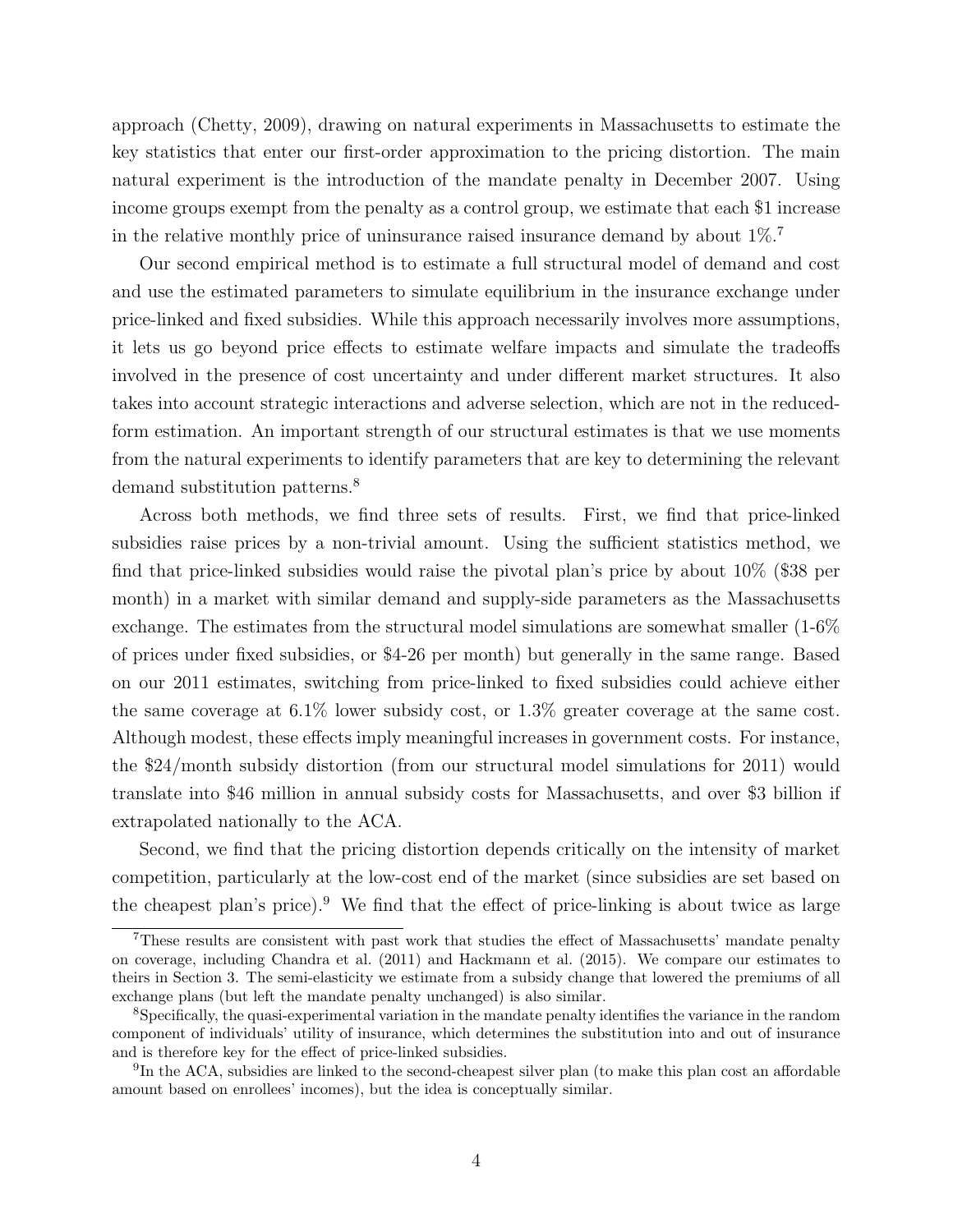(6-12% of baseline price) when we simulate markets with just two competitors, as in many ACA markets. The largest distortions occur when the gap between the costs of the two insurers is large – i.e., if a low-cost plan competes against a high-cost plan. We also find that the cheapest plan's price with fixed subsidies and one competitor is similar to its price with price-linked subsidies in the baseline market; this suggests that with four major insurers, switching to price-linked subsidies has a comparable effect on the price of the cheapest plan as removing all but one of the plan's competitors.

Third, we find that for reasonable levels of cost uncertainty in a mature market, the losses from higher prices outweigh the benefits of price-linked subsidies under cost uncertainty. Even under the assumptions most favorable to price-linking, fixed subsidies do better for all cost shocks between  $-12.5\%$  and  $+15\%$ . Although shocks larger than this are reasonable in a new market (e.g., the ACA in its first years), they seem less relevant in a mature market where (as is true in practice) regulators have lagged cost information from insurer rate filing reports. In this case, the relevant uncertainty is about the cost growth rate over time. As a rough benchmark, the standard deviation of state-level cost growth from 1991-2009 (in the National Health Accounts data) was 1.9% points for annual growth (or 4.8% points over three years). This makes cost shocks larger than 12.5% an unlikely tail outcome. Of course, if political economy constraints prevent regulators from updating fixed subsidies based on recent cost data – e.g., if subsidies are indexed by statute to a certain inflation rate – the automatic adjustment inherent in price-linking could be more attractive.

Related Literature Our paper is related to the literature on the rationales for and effects of health insurance subsidies and mandate penalties; see [Gruber](#page-44-5) [\(2008\)](#page-44-5) for a review.<sup>10</sup> It is most closely connected to a small but growing body of research studying the (often unintended) competitive implications of subsidy policies – including [Decarolis](#page-43-7) [\(2015\)](#page-43-7) and [Decarolis et al.](#page-43-8) [\(2015\)](#page-43-8) studying Medicare Part D, [Curto et al.](#page-43-9) [\(2014\)](#page-43-9) studying Medicare Advantage, and [Liu and Jin](#page-44-0) [\(2015\)](#page-44-0) studying the Federal Employees Health Benefits Program. We are (to our knowledge) the first to formalize and analyze the tradeoffs involved with linking subsidies to prices, particularly under uncertainty. Most closely related is concurrent work by [Tebaldi](#page-45-0) [\(2016\)](#page-45-0), who studies California's ACA exchange and considers fixed subsidies (or "vouchers") as a counterfactual. While Tebaldi focuses on the specifics of the ACA context and the benefits of age-specific subsidies, we analyze the conceptual and welfare tradeoffs of price-linked subsidies and their performance under cost uncertainty.

Our paper is also part of broader literature estimating equilibrium under imperfect com-

 $10$ Two prominent rationales for subsidies are adverse selection [\(Einav et al., 2010;](#page-43-10) [Hackmann et al., 2015;](#page-44-4) [Bundorf et al., 2012\)](#page-43-11) and the cost of charity care incurred by the uninsured [\(Mahoney, 2015\)](#page-44-3).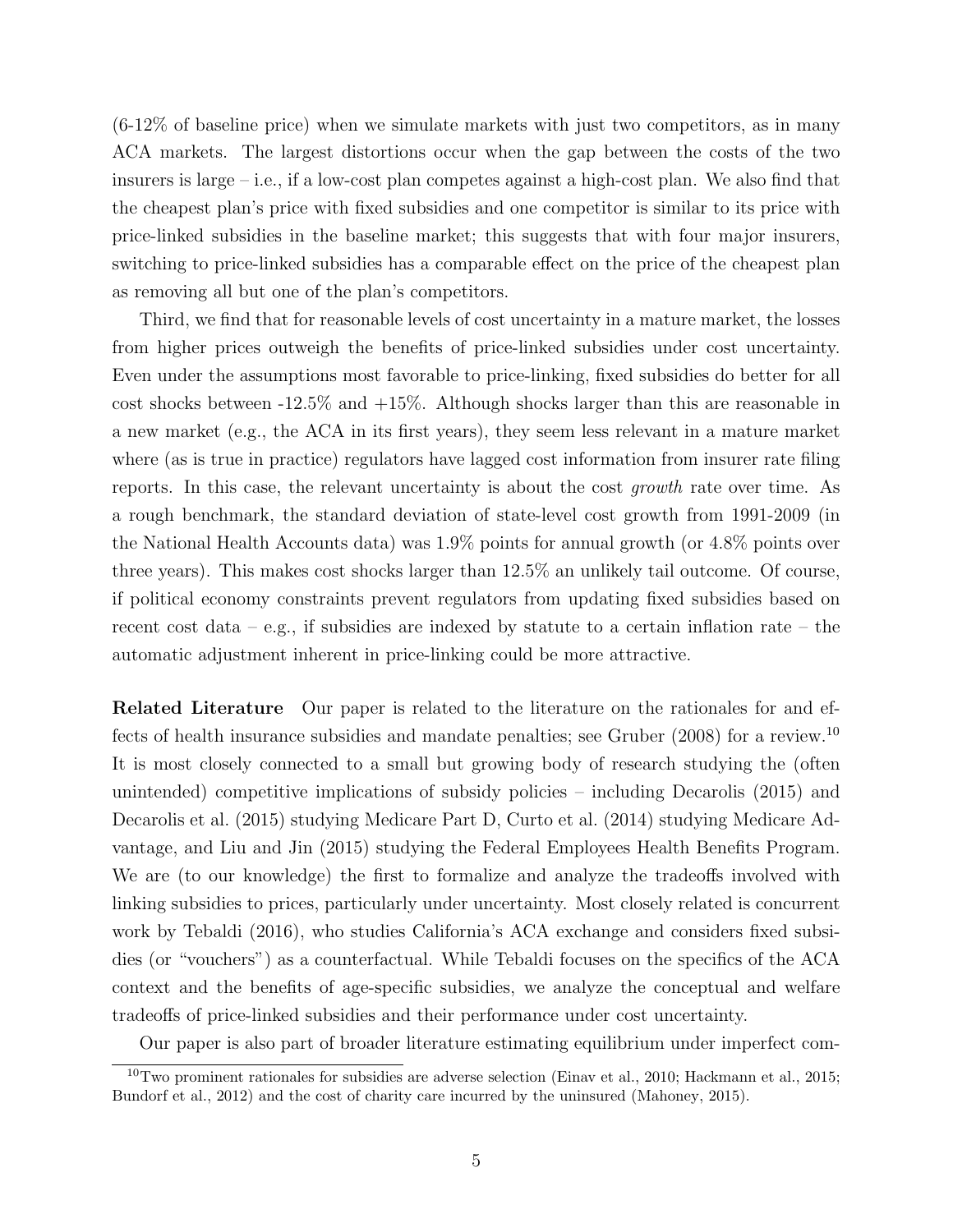petition in health insurance markets. This includes work on the Massachusetts insurance exchanges [\(Ericson and Starc, 2015,](#page-44-6) [2016;](#page-44-7) [Shepard, 2016\)](#page-44-8), Medicare insurance markets (e.g., [Town and Liu, 2003;](#page-45-1) [Starc, 2014;](#page-45-2) [Curto et al., 2014;](#page-43-9) [Polyakova, 2016;](#page-44-9) [Ho et al., 2015\)](#page-44-10), and other settings (e.g., [Handel, 2013;](#page-44-11) [Handel et al., 2015;](#page-44-12) [Ho and Lee, 2017\)](#page-44-13).

The remainder of the paper is structured as follows. Section [1](#page-7-0) uses a simple model to show our theoretical analysis of price-linked subsidies; it also presents a welfare framework for thinking about the tradeoffs between subsidy policies. Section [2](#page-14-0) describes our Massachusetts setting and data. Section [3](#page-18-0) presents evidence from natural experiments in the market and calculates the first-order approximation of the price difference. Section [4](#page-23-0) describes the structural model, presents the estimated demand and cost parameters, and simulates the pricing equilibria under each subsidy policy. Section [5](#page-32-0) presents the estimated welfare differences with and without uncertainty. Section [6](#page-40-0) discusses the tradeoffs among subsidy structures and the broader implications of our findings. Section [7](#page-42-0) concludes.

# <span id="page-7-0"></span>1 Theory

We adapt a standard discrete choice model of demand to allow for a mandate penalty and subsidy policies. The conditions for firm profit maximization show the basic mechanism through which the subsidy structure affects prices and give a first-order approximation for the price distortion. We focus on the case relevant for our data, in which each insurer offers a single plan. In Appendix [A.1,](#page-46-0) we show that the basic logic of the distortion carries through to a more general model allowing for multi-plan insurers (as in the ACA).

Insurers  $j = 1, \dots, J$  each offer a differentiated plan and compete by setting prices  $P = \{P_j\}_{j=1...J}$ . The exchange collects these price bids and uses a pre-specified formula to determine a subsidy  $S(P)$  that applies equally to all plans.<sup>11</sup> Subsidy-eligible consumers then choose which (if any) plan to purchase based on plan attributes and post-subsidy prices,  $P_j^{cons} = P_j - S(P)$ . If consumers choose the outside option of uninsurance, they must pay a mandate penalty,  $M(P)$ , which could also depend on prices. Total demand for plan j,  $Q_j$  ( $P^{cons}, M$ ), is a function of all premiums and the mandate penalty.

We assume that insurers set prices simultaneously to maximize static profits, knowing the effects of these choices on demand and cost.<sup>12</sup> For simplicity, we model the case where the exchange's risk adjustment completely accounts for adverse selection, so each insurer has

<sup>&</sup>lt;sup>11</sup>The subsidy and mandate penalty may differ across consumers based on their incomes or other characteristics. For ease of exposition, we do not show this case here, but we do include income-specific subsidies in our empirical model.

<sup>&</sup>lt;sup>12</sup>As in most recent work on insurance (e.g. [Einav et al., 2010;](#page-43-10) [Handel et al., 2015\)](#page-44-12), we assume fixed plan attributes and focus instead on pricing incentives conditional on plan design.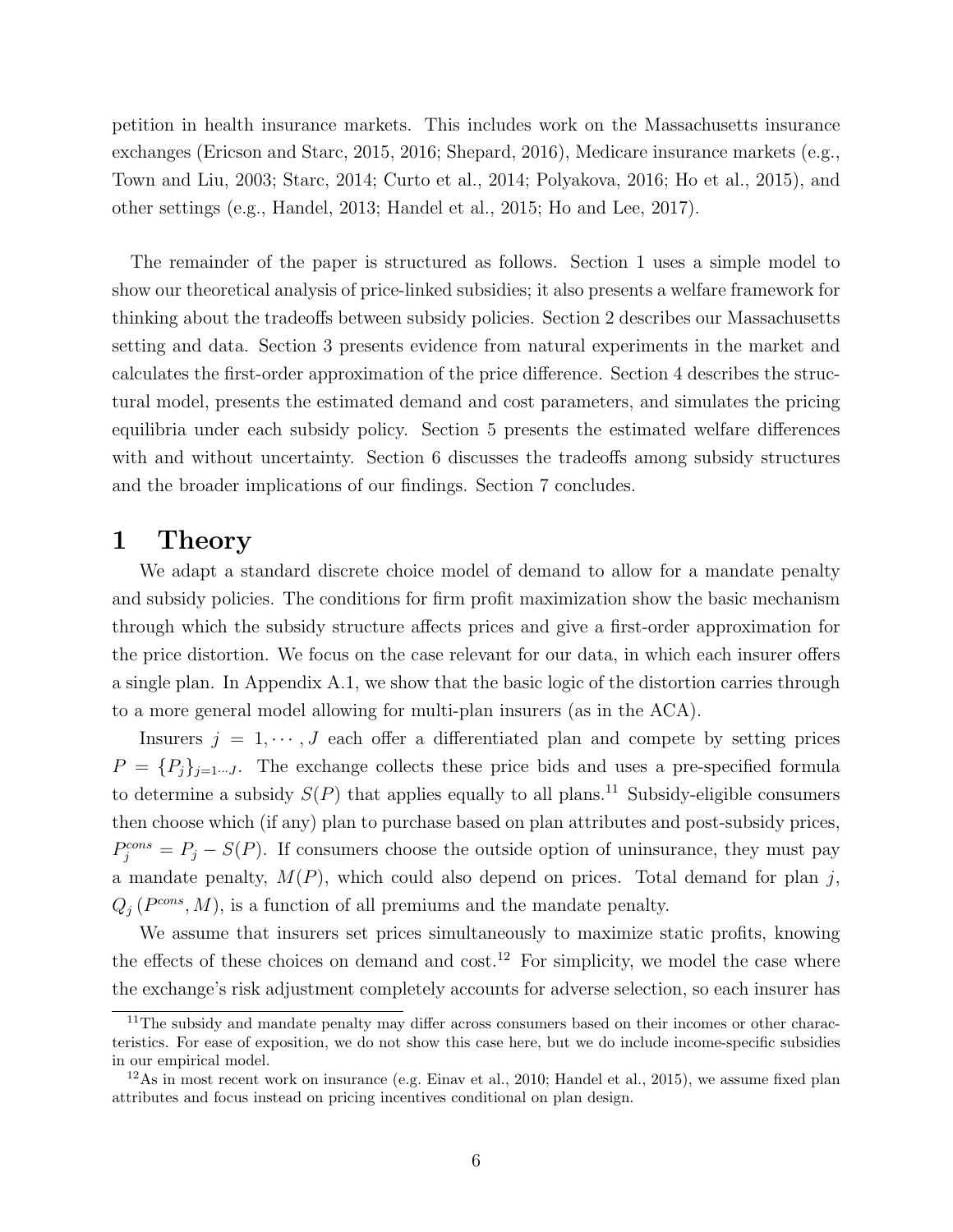a marginal cost  $c_j$  that does not depend on prices. In Appendix [A.2](#page-47-0) we show how adverse selection (beyond what is adjusted for by the exchange) interacts with the subsidy structure, but the basic intuition is the same.

The insurer profit function is:

<span id="page-8-1"></span>
$$
\pi_j = (P_j - c_j) \cdot Q_j \left( P^{\text{cons}}, M \right).
$$

A necessary condition for Nash equilibrium is that each firm's first-order condition is satisfied: $13$ 

$$
\frac{d\pi_j}{dP_j} = Q_j \left( P^{\text{cons}}, M \right) + \left( P_j - c_j^{\text{Net}} \right) \cdot \frac{dQ_j}{dP_j} = 0. \tag{1}
$$

This differs from standard oligopoly pricing conditions in that the firm's price  $P_j$  enters consumer demand *indirectly*, through the subsidized premiums,  $P_j^{cons} = P_j - S(P)$ . As a result, the term  $dQ_i/dP_j$  (a total derivative) combines consumer responses to premium changes and any indirect effects on demand if  $P_i$  affects the subsidy or mandate penalty (via the regulatory formula). The total effect on demand of raising  $P_j$  is

<span id="page-8-0"></span>
$$
\frac{dQ_j}{dP_j} = \underbrace{\frac{\partial Q_j}{\partial P_j^{cons}}}_{\text{Direct}} - \underbrace{\left(\sum_k \frac{\partial Q_j}{\partial P_k^{cons}}\right) \frac{\partial S}{\partial P_j}}_{\text{via Subsidy}} + \underbrace{\frac{\partial Q_j}{\partial M} \frac{\partial M}{\partial P_j}}_{\text{via Mandate}}.
$$
\n(2)

The first term is the standard demand slope with respect to the consumer premium. The next two terms are the indirect effects via the subsidy (which lowers all plans' consumer premiums) and the mandate penalty.

We can simplify this formula by imposing an assumption that is standard in most discrete choice models: that (at least locally) price enters the utility function linearly. This implies that only *price differences*, not levels, matter for demand.<sup>14</sup> Thus, raising all prices (and the mandate penalty) by \$1 is simply a lump-sum transfer that leaves demand unchanged:

<sup>&</sup>lt;sup>13</sup>These first-order conditions would be necessary conditions for Nash equilibrium even in a more complicated model in which insurers simultaneously chose a set of non-price characteristics like copays and provider network. Thus, our main theoretical point about price-linked subsidies holds when quality is endogenous, though of course there may also be effects on quality and cost levels not captured in our model.

<sup>&</sup>lt;sup>14</sup>This assumption is typically justified by the fact that prices are a small share of income. Although we study a low-income population, post-subsidy premiums in our setting are just 0-5% of income, and price differences are even smaller. In an insurance setting, linear-in-price utility can be seen as a transformed approximation to a CARA utility function, in which risk aversion is constant with income.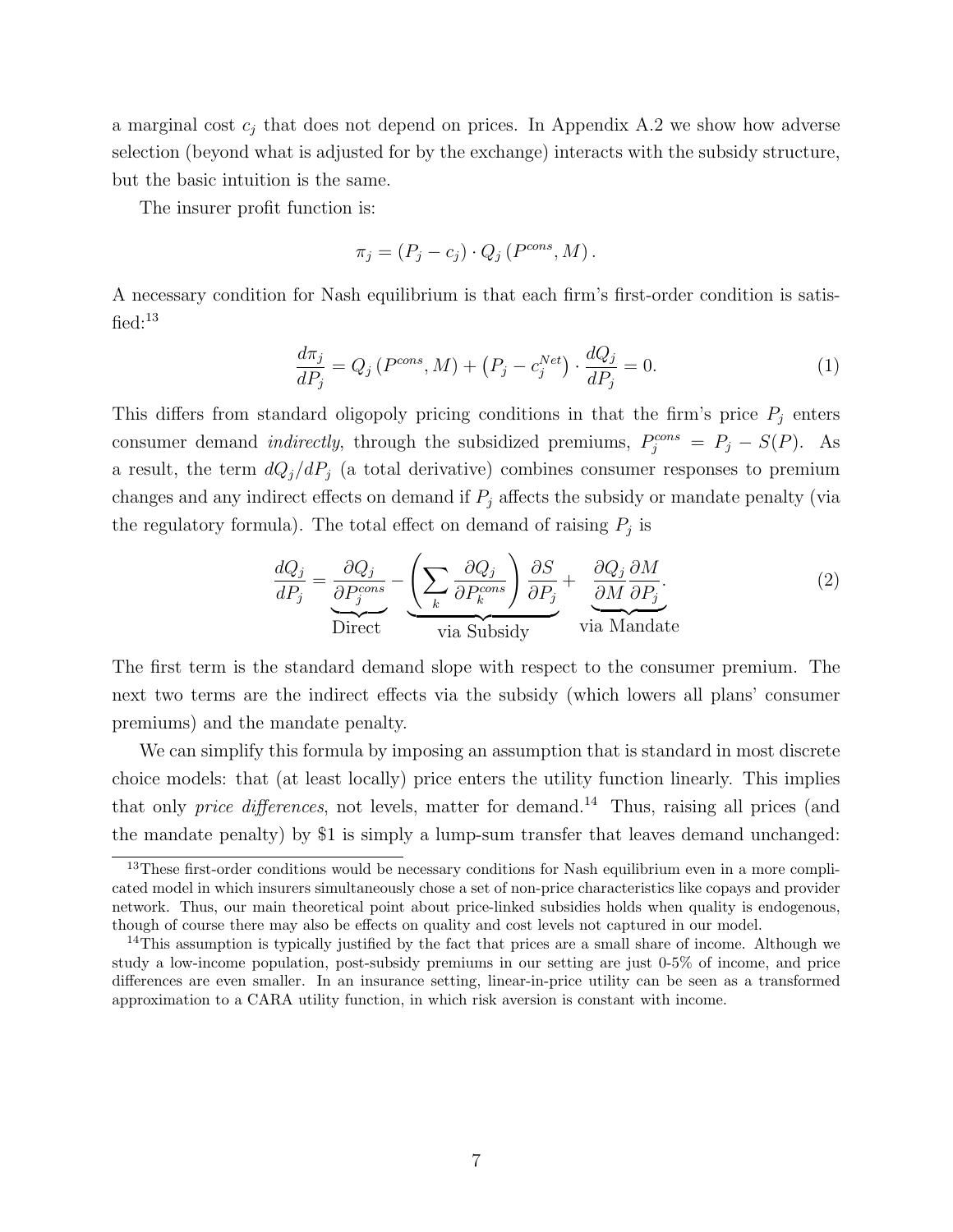$\sum_k$  $\partial Q_j$  $\frac{\partial Q_j}{\partial P_k^{cons}} + \frac{\partial Q_j}{\partial M} = 0 \ \forall j$ . Using this condition to simplify Equation [\(2\)](#page-8-0), we get:

<span id="page-9-0"></span>
$$
\frac{dQ_j}{dP_j} = \underbrace{\frac{\partial Q_j}{\partial P_j^{cons}}}_{(-)} + \underbrace{\frac{\partial Q_j}{\partial M}}_{(+)} \cdot \underbrace{\left(\frac{\partial S}{\partial P_j} + \frac{\partial M}{\partial P_j}\right)}_{\text{Price-Linking}}.
$$
\n(3)

The effective demand slope (for a firm's pricing equation) equals the slope of the demand curve, plus an adjustment if either S or M is linked to prices.

This adjustment effect depends on the magnitude of  $\partial Q_i/\partial M$ . Intuitively, this is because neither S nor M affects price differences among in-market plans but they both affect the price of all plans relative to the outside option. Since relative prices are what drive demand, the effect of S and M depends on how sensitive  $Q_j$  is to the relative price of the outside option. If there is no outside option or if few additional people buy insurance when M increases, the effect will be small; if substitution is high, the effect will be large. Thus, a key goal of our empirical work is to estimate  $\partial Q_i/\partial M$ .

Under standard assumptions  $\partial Q_j/\partial M$  is positive. Since, as we formalize below, under price-linked subsidies the "Price-Linking" term in Equation [\(3\)](#page-9-0) is also positive, the total adjustment effect is positive. This diminishes the (negative) slope of the demand curve, making *effective* demand less elastic, which increases equilibrium markups.<sup>15</sup>

# 1.1 Markups under Different Subsidy Policies

#### Fixed Subsidies

One policy option is for regulators to set the subsidy and mandate penalty based only on "exogenous" factors not controlled by market actors. We call this policy scheme "fixed subsidies" to emphasize that they are fixed relative to prices; however, subsidies may adjust over time and across markets based on exogenous factors (e.g., local costs in Medicare), as in the yardstick competition model of [Shleifer](#page-45-3) [\(1985\)](#page-45-3). Under fixed subsidies:

$$
\frac{\partial S}{\partial P_j} = \frac{\partial M}{\partial P_j} = 0 \qquad \forall j.
$$

Since subsidies and the mandate penalty are unaffected by any plan's price,  $dQ_j/dP_j$  in Equation [\(3\)](#page-9-0) simplifies to the demand slope  $\partial Q_j/\partial P_j^{cons}$ . Even though there are subsidies, the equilibrium pricing conditions are not altered relative to the standard form for differentiated product competition. Of course, the subsidy and mandate may shift the insurance demand curve – which can affect equilibrium markups, as shown by [Decarolis et al.](#page-43-8) [\(2015\)](#page-43-8) – but they

<sup>&</sup>lt;sup>15</sup>If subsidies were negatively linked to prices (a negative "Price-Linking" term), then policy could make effective demand more elastic, lowering markups. This is an interesting possibility, but not one that we have seen implemented in practice.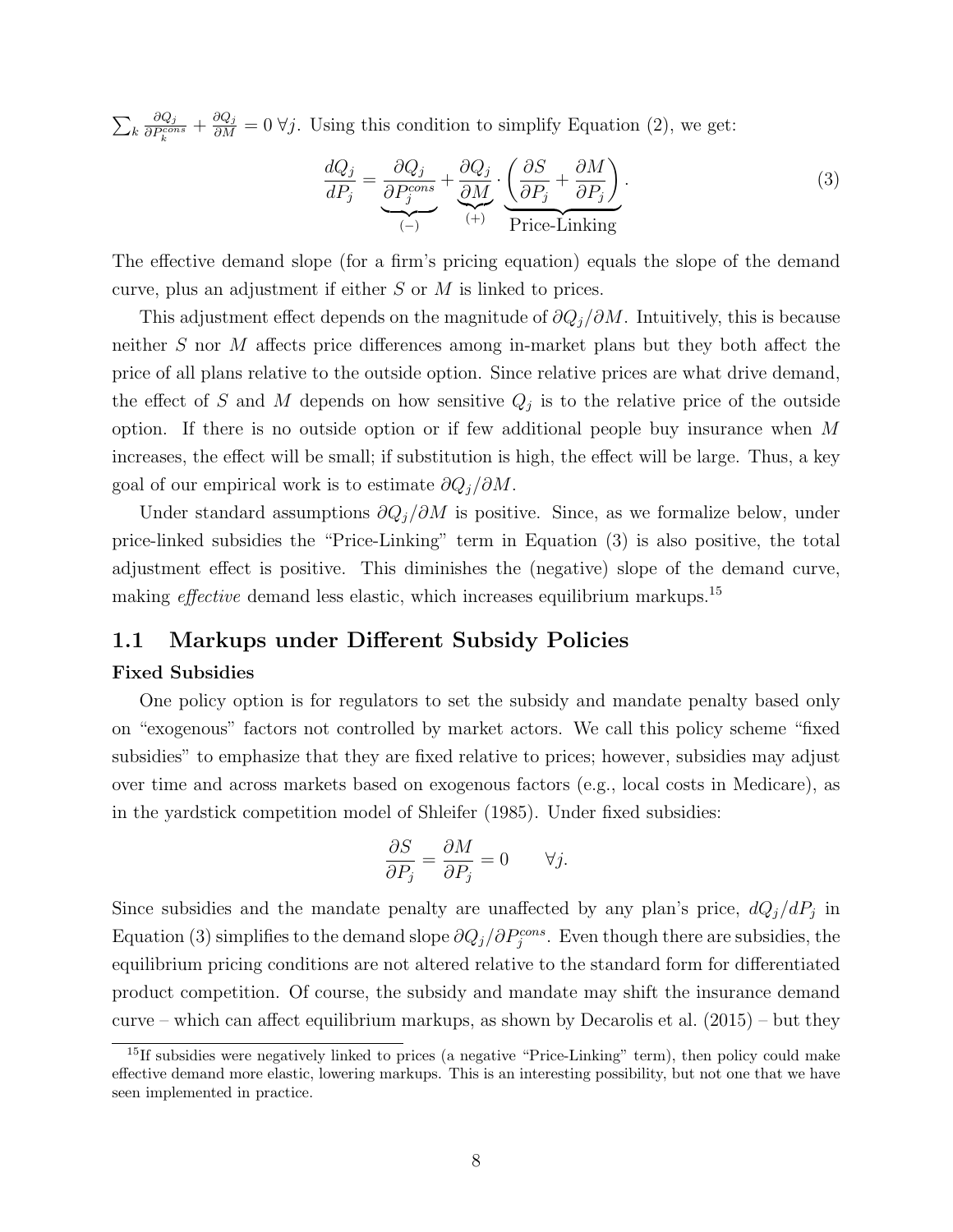do not rotate the demand curve. Markups are:

$$
Mkup_j^{\mathrm F} \equiv P_j - c_j = \frac{1}{\eta_j} \qquad \forall j,
$$

where  $\eta_j \equiv -\frac{1}{Q_j}$  $\partial Q_j$  $\frac{\partial Q_j}{\partial P_j^{cons}}$  is the own-price semi-elasticity of demand.

#### Price-Linked Subsidies

Alternatively, exchanges could *link subsidies to prices* (but again set a fixed mandate penalty). If, as was the policy in Massachusetts, the regulator wants to ensure that the cheapest plan's post-subsidy premium equals an (income-specific) "affordable amount," regardless of its pre-subsidy price, then

$$
S(P) = \min_{j} P_j - \text{AffAmt}
$$

so  $\frac{\partial S(P)}{\partial P}$  $\frac{S(P)}{\partial P_j} = 1$ , where  $j$  is the index of the pivotal (cheapest) plan.

Demand for the pivotal plan is effectively less elastic:  $dQ_j/dP_j = \partial Q_j/\partial P_j + \partial Q_j/\partial M$ . Plugging this into Equation [\(1\)](#page-8-1) and rearranging yields the following markup condition for the pivotal plan under price-linked subsidies:

$$
Mkup_{\underline{j}}^{\text{PLink}} \equiv P_{\underline{j}} - c_{\underline{j}} = \frac{1}{\eta_{\underline{j}} - \eta_{\underline{j},M}},
$$

where  $\eta_{j,M} \equiv \frac{1}{Q}$  $Q_j$  $\frac{\partial Q_j}{\partial M}$  is the semi-elasticity of demand for  $\underline{j}$  with respect to the mandate penalty.

# <span id="page-10-0"></span>1.2 Comparing Fixed and Price-Linked Subsidies

Price-linked subsidies lower the effective price sensitivity faced by the cheapest (pivotal) plan, leading to a higher equilibrium markup than under fixed subsidies.<sup>16</sup> Like much of the related literature, we assume that the market reaches equilibrium where firms effectively know each other's prices, so there is no uncertainty about which plan will be cheapest. In this case, the distortion only applies to the pivotal plan, though there may be strategic responses by other firms. In a model with uncertainty about others' prices (e.g., due to uncertainty about others' costs), the distortionary term  $\eta_{j,M}$  would be weighted by the probability of being the lowest price plan. The (ex-post) cheapest plan would have a smaller distortion, but there would also be direct effects on other plans' prices.

If the semi-elasticities of demand are constant across the relevant range of prices (equivalently, if own-cost pass-through equals one and cross pass-through is zero), we can derive

<sup>&</sup>lt;sup>16</sup>If the distortion is large enough that the cheapest plan would want to price above the second-cheapest plan, the equilibrium conditions are more complicated. This can create a range of possible equilibria, each with a tie among multiple cheapest plans, an issue we address in our simulations.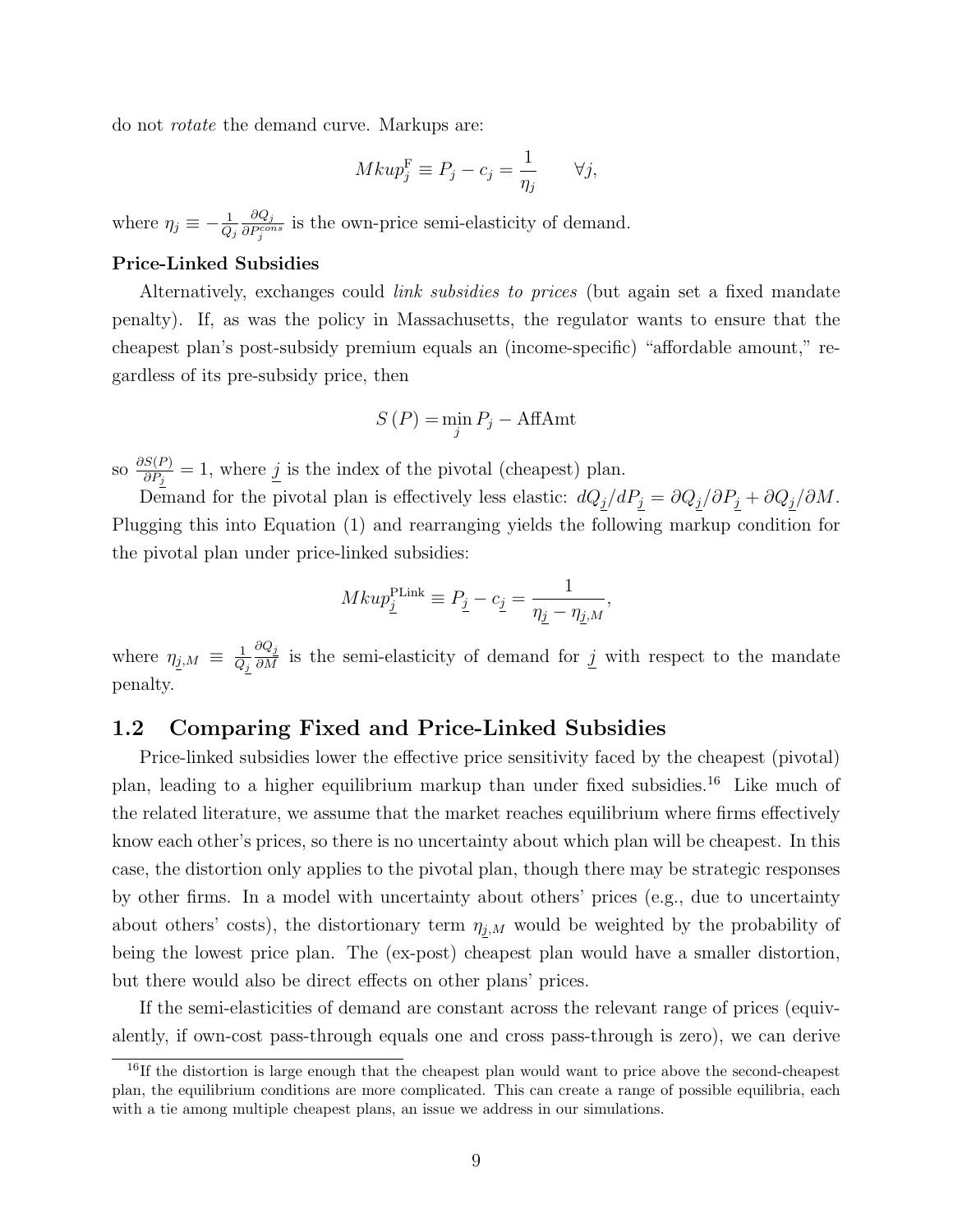an explicit expression for the increase in markups between fixed and price-linked subsidies:

<span id="page-11-0"></span>
$$
Mkup_{\underline{j}}^{\text{PLink}} - Mkup_{\underline{j}}^{\text{F}} = \frac{\eta_{\underline{j},M}}{\eta_{\underline{j}}\left(\eta_{\underline{j}} - \eta_{\underline{j},M}\right)} > 0,\tag{4}
$$

which is positive under standard assumptions.<sup>17</sup> Alternatively, if semi-elasticities are not constant, this expression can be thought of as an estimate of how much marginal costs would have had to decrease to offset the incentive distortion generated by price-linked subsidies.<sup>18</sup> We can also express the difference as a percent change in markup:

$$
\frac{Mkup_{\underline{j}}^{\text{PLink}} - Mku p_{\underline{j}}^{\text{F}}}{Mku p_{\underline{j}}^{\text{F}}} = \frac{\eta_{\underline{j},M}}{\left(\eta_{\underline{j}} - \eta_{\underline{j},M}\right)}.
$$
\n
$$
(5)
$$

#### Alternate Policy: Price-Linked Subsidies and Mandate Penalty

Our model suggests a simple alternative to the standard price-linked subsidy design that would preserve the guaranteed affordability while eliminating the price distortion. Specifically, regulators could set a base mandate penalty  $M_0$  and then apply the subsidy to the mandate penalty (in addition to the insurance plans) so that:

$$
M(P) = M_0 - S(P).
$$

The key feature of this policy is that  $\frac{\partial M}{\partial P_j} = -\frac{\partial S}{\partial P_j}$  $\frac{\partial S}{\partial P_j}$ , so the "Price-Linking" term in Equation [\(3\)](#page-9-0) equals zero. As a result, the subsidy policy does not diminish the effective slope of the demand curve. The government could set  $M_0$  so that in expectation,  $M(P)$  would equal the penalty under the current system, but the actual mandate penalty would depend on market prices.

Intuitively, this works because it holds fixed  $S+M$ , the net public incentive for consumers to buy insurance. (Fixed subsidies do the same by holding both S and M fixed with prices.) Since plans' pricing cannot impact this net incentive for insurance, the distortion of pricelinking goes away. However, this policy does not have any of the benefits of price-linked subsidies discussed below. It is functionally quite similar to fixed subsidies. Of course, this relies on the assumption that only the net incentive,  $S + M$ , matters for insurance demand, not the level of S and M individually. If some consumers were unaware of the penalty or could avoid paying it (e.g., by applying for a religious or hardship exemption), this assumption

<sup>&</sup>lt;sup>17</sup>Both  $\eta_{\underline{j},M} = \frac{1}{Q_{\underline{j}}}$  $\frac{\partial Q_j}{\partial M}$  and  $\eta_{\underline{j}} = -\frac{1}{Q_j}$  $\partial Q_j$  $\frac{\partial Q_2}{\partial P_i^{cons}}$  are positive under standard demand assumptions, and  $\eta_{\underline{j}} >$  $\eta_{j,M}$  as long as there is at least one other in-market option besides j. This expression only applies as long as the higher markup does not push the pivotal plan's price above the next-cheapest plan.

<sup>&</sup>lt;sup>18</sup>This is similar to the idea from [Werden](#page-45-4) [\(1996\)](#page-45-4) that, without assumptions about elasticities away from the equilibrium, one can calculate the marginal cost efficiencies needed to offset the price-increase incentives of a merger.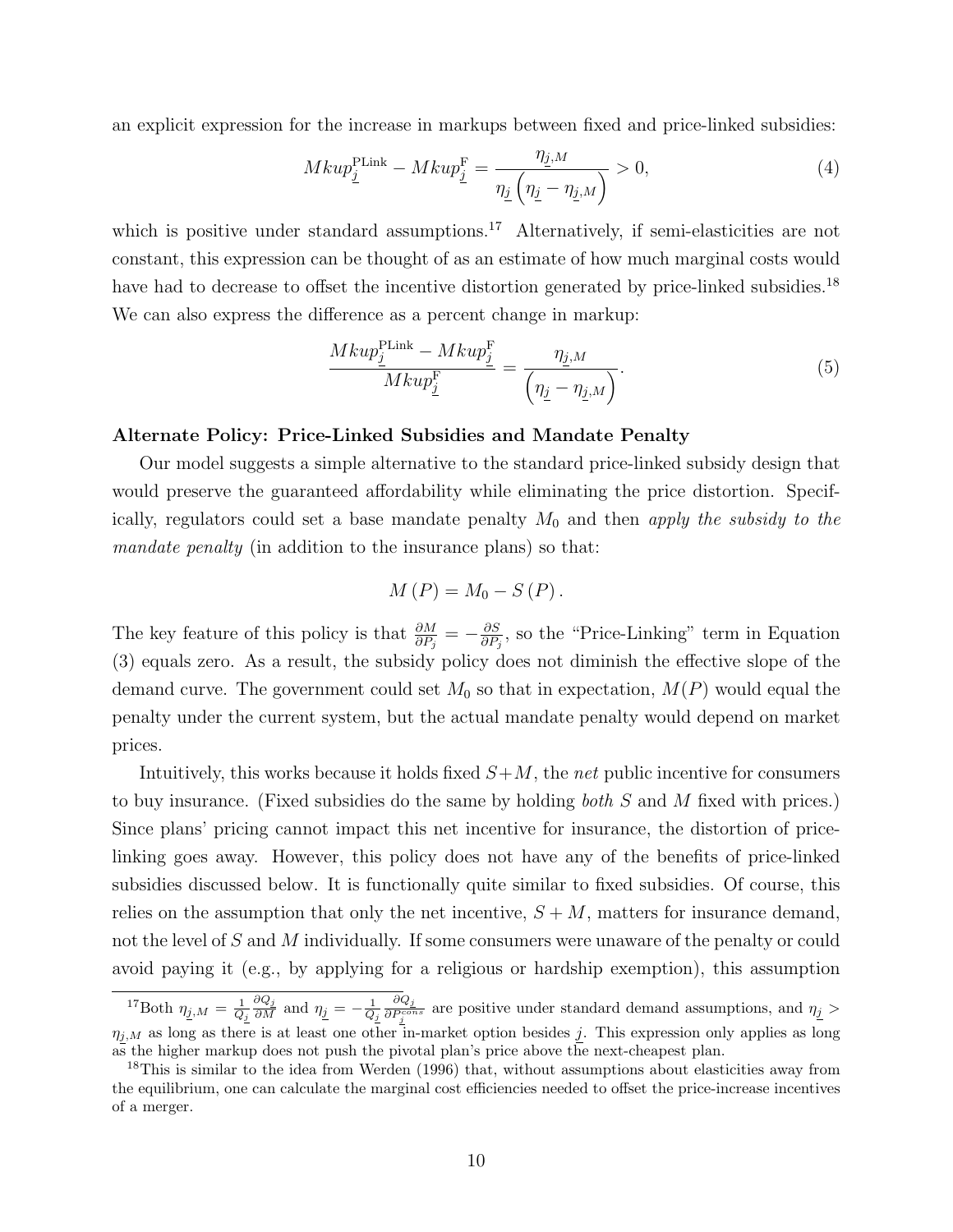would not hold perfectly. In our empirical work, therefore, we focus on comparing fixed and price-linked subsidies, rather than this alternate policy.

# <span id="page-12-0"></span>1.3 Welfare Tradeoffs with Uncertainty

To assess the tradeoffs of price-linked and fixed subsidies, we need to specify a regulator's objective function, including a rationale for subsidizing insurance instead of just providing cash transfers.<sup>19</sup> We base our analysis on a consumer surplus standard (common in antitrust analysis) adjusted for government spending (subsidy cost net of mandate revenue) and for a social externality of uninsurance. We think this social externality of people being uninsured forms an important part of the public case for subsidizing insurance.<sup>20</sup> Together these form a regulatory objective that we refer to as "public surplus."

We separately allow for two types of externalities of uninsurance. The first is the cost of the health care the uninsured receive, but do not pay for. Recent work has shown that the uninsured use substantial charity care (or "uncompensated care"), whose cost is borne by hospitals and public clinics who cannot or will not deny needed care [\(Mahoney, 2015;](#page-44-3) [Garthwaite et al., 2017;](#page-44-1) [Finkelstein et al., 2015\)](#page-44-2). The second type of externality is a pure (paternalistic) social disutility of people lacking insurance; this is consistent with much of the political language motivating the subsidies and rationalizes the observed level of subsidies (which are higher than charity care costs).

The aggregate externality and government spending are determined by consumer demand; consumer demand depends on the mandate penalty  $M$ , and the subsidy,  $S$ , which determine equilibrium prices and premiums ( $P^{cons} = P - S$ ). The expected public surplus from individual  $i$  is

$$
PS^{i} = \underbrace{CS^{i} (P^{cons}, M)}_{\text{Cons. Surplus}} + \underbrace{(1 - D_{0}^{i} (P^{cons}, M)) E^{i}}_{\text{Avoided Externality}} - \underbrace{((1 - D_{0}^{i} (P^{cons}, M))S - D_{0}^{i} (P^{cons}, M)M)}_{\text{Net Govt. Cost}},
$$

where  $D_0^i$  is the probability the individual does not chose insurance and  $E^i$  is the externality of that individual being uninsured, which is avoided when they purchase insurance. We think this public surplus standard is consistent with the public health care reform debate, which put little weight on insurer profits, $^{21}$  but we also allow the regulator value insurer profits, maximizing  $PS + \pi$ .

Absent uncertainty – i.e., with full information about costs, demand, and pricing behavior – the regulator can predict prices and therefore the subsidy amount that will emerge

 $19$ See [Currie and Gahvari](#page-43-12) [\(2008\)](#page-43-12) for a review of the large literature on rationales for in-kind benefits.

<sup>&</sup>lt;sup>20</sup>Though adverse selection can cause subsidies to be welfare improving (since people on the margin are inefficiently uninsured), both we and others [\(Finkelstein et al., 2017\)](#page-44-14) find adverse selection is not sufficient to justify subsidies as large as what we see in practice.

<sup>&</sup>lt;sup>21</sup>Indeed, policymakers seem eager to constrain insurer profits with policies like medical loss ratio limits.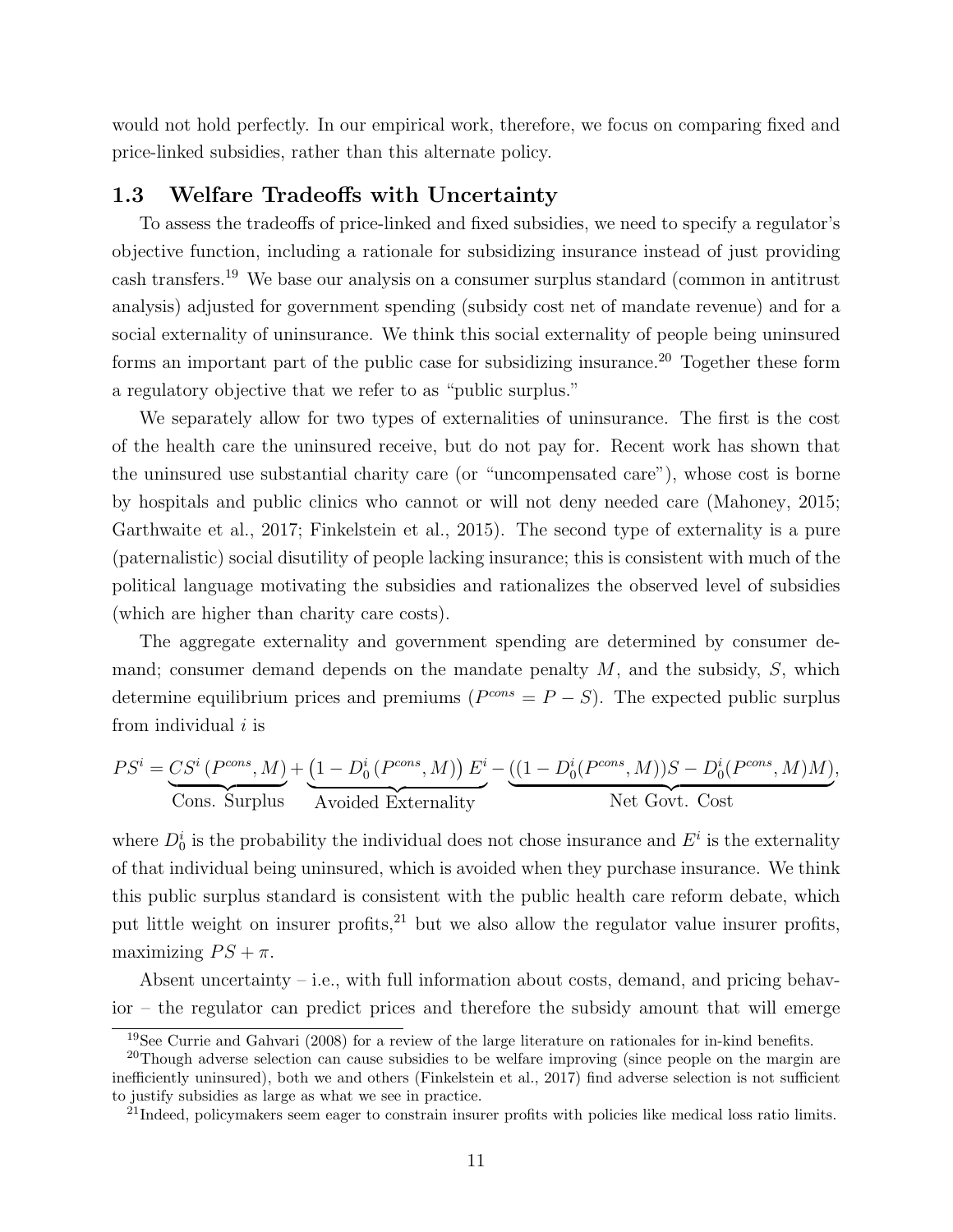under a price-linked subsidy policy. The regulator could then replicate the same subsidy amount as a fixed subsidy, leading insurers to lower prices. The resulting lower premiums (since the subsidy is unchanged) lead to gains for consumers and more people buying insurance. If the mandate penalty had been set optimally, the regulator would be indifferent between the costs and benefits of additional insurance purchases. The gains to consumers (at insurers' expense) would be desirable as long as the regulator cares less about insurer profits than about consumer surplus; moreover, insurer profits may actually be higher under fixed subsidies due to the higher quantities resulting from lower consumer premiums.<sup>22</sup> In Appendix [A.3,](#page-48-0) we formalize this intuition to prove the following proposition.

<span id="page-13-0"></span>Proposition 1. Absent uncertainty, welfare is higher under fixed subsidies than under pricelinked subsidies if the following conditions hold:

- (i) Profits of the pivotal plan are increasing in the level of the subsidy.
- (ii) Each firm's optimal price is increasing in the marginal cost of the subsidy-pivotal firm.
- (iii) Welfare at the optimal subsidy level is decreasing in each plan's price.

The conditions of Proposition [1](#page-13-0) are sufficient, not necessary. The first condition is fairly weak; it holds under either adverse selection or no selection.<sup>23</sup> It ensures that price-linking increases the price of the cheapest plan. The second condition guarantees that other plans do not lower their prices in response; it is related to prices being strategic complements. The last condition just ensures that these price increases are bad for welfare. It holds trivially if the government does not care about insurer profits. If the regulator does care about profits, the condition could fail if a plan with a low margin raising its price drives lots of consumers to a plan with a high margin. (The difference between price and marginal cost – the margin – is also the social gain from the marginal consumer choosing that plan.)

Under uncertainty, this argument breaks down since the regulator cannot predict the equilibrium prices and subsidy. Price-linked subsidies may be better, despite the higher prices, if (1) regulators are uncertain about market costs (or prices), and (2) the optimal subsidies are higher in states of the world where prices are unexpectedly high.<sup>24</sup> To see the importance of the second condition, consider the analogy of setting a tax on a pollutionproducing good. If each unit of the good generates a negative externality of  $X$  – regardless

<sup>22</sup>This is what we find in our 2011 simulations.

<sup>&</sup>lt;sup>23</sup>By adverse selection, we mean that the insurers attract higher-cost enrollees when they raise prices. For the condition to fail, there would have to be advantageous selection that was sufficiently strong to outweigh the direct positive effect of the subsidy on profits.

 $24$  Formally, the covariance between the subsidy-pivotal price and the derivative of welfare with respect to the level of the subsidy is positive.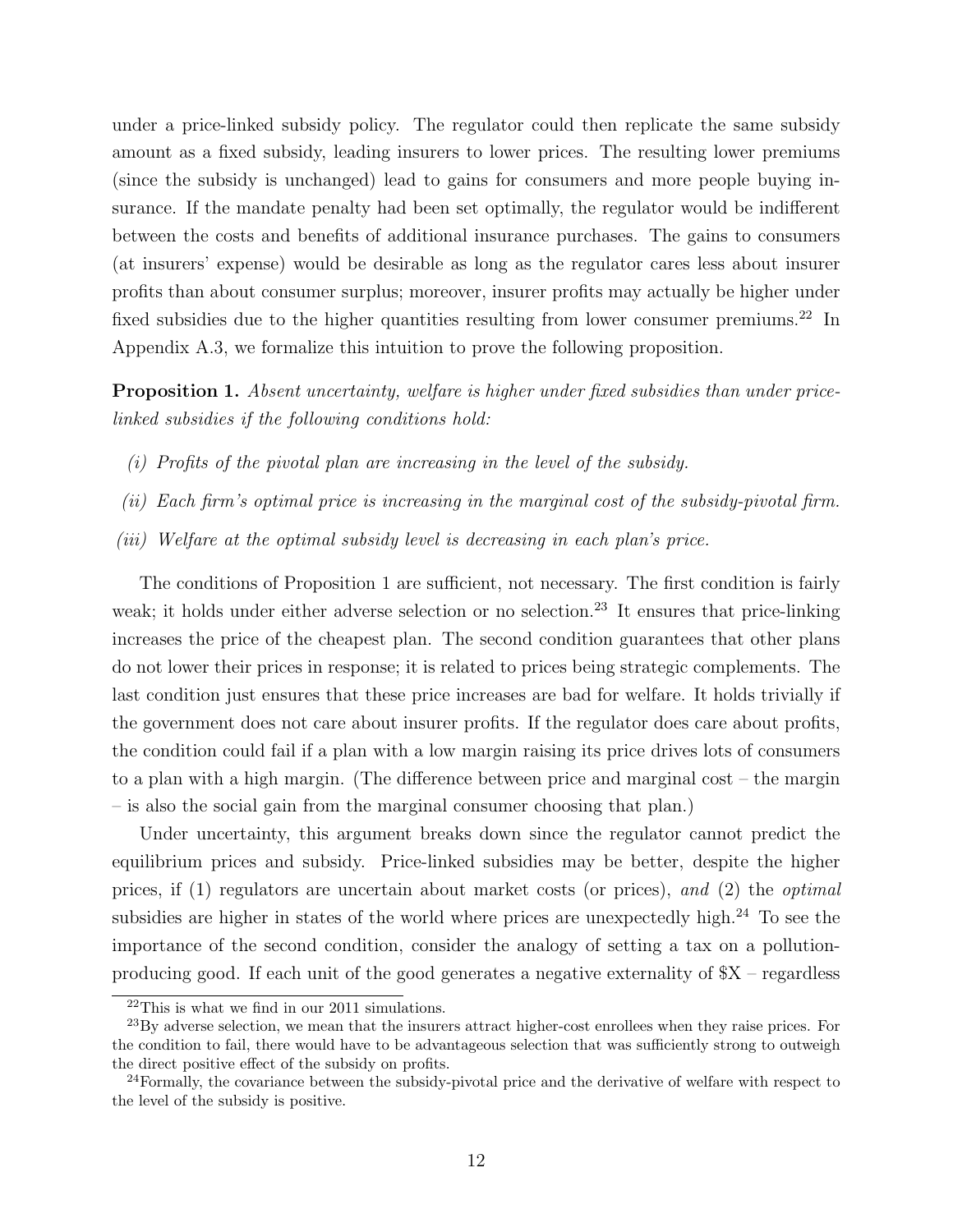of the good's price or production  $\cos t$  – then the optimal tax is \$X. Linking the tax to prices makes little sense even if costs or prices are uncertain.

The externality of charity care creates this link between prices and optimal subsidies in the case of health insurance. We assume charity care costs move with market level costs, potentially less than one for one.<sup>25</sup> If there are market-wide health care cost shocks – e.g., an expensive new treatment or an increase in nurses' wages – these will likely increase both insurers' costs (and prices) and the externality of charity care. Higher prices would therefore signal a larger externality and a larger optimal subsidy, creating a rationale for price-linked subsidies. Importantly, these shocks must be observed by insurers but not by the regulator; otherwise, prices would contain no additional information for regulators.

With cost uncertainty, price-linked subsidies also have the benefit of stabilizing postsubsidy consumer prices, transferring the risk of cost shocks to the government.<sup>26</sup> The firstorder effect on consumers when premiums are higher (or lower) than expected is captured by consumer surplus discussed above. When consumers are risk averse, there is an additional cost from the change in the marginal utility of consumption, which is approximately

<span id="page-14-1"></span>
$$
\frac{\gamma}{x} \frac{(\Delta P)^2}{2},\tag{6}
$$

where,  $\Delta P^{cons}$ ) is the premium difference,  $\gamma$  is the coefficient of relative risk aversion and x is consumption. (See Appendix [A.4](#page-50-0) for a derivation.)

# <span id="page-14-0"></span>2 Setting and Data

To understand the quantitative importance of the incentives created by price-linked subsidies, we estimate a model using data from Massachusetts' pre-ACA subsidized health insurance exchange, known as Commonwealth Care (CommCare). Created in the state's 2006 health care reform, CommCare facilitated and subsidized coverage for individuals earning less than 300% of the federal poverty level (FPL) and lacking access to insurance from an employer or another government program. This population is similar to those newly eligible for public insurance under the ACA. There are 4-5 insurers offering plans during the period we study, making it suitable for a model of imperfect competition.<sup>27</sup>

CommCare's design is similar to the ACA exchanges but somewhat simpler. There are

 $^{25}$ We assume that the paternalistic component of the externality is unaffected by cost shocks. More generally, we can think of the paternalistic component as including any component of the externality that does not scale with costs and include any components that scale with cost in the term for charity care.

<sup>&</sup>lt;sup>26</sup>This is perhaps reflected in the rhetoric around "affordability," since forcing poor people to buy expensive insurance is a lump-sum tax.

 $^{27}$ By standard metrics, this is a highly concentrated market (e.g., its statewide HHI is between 2,500 and 3,500 in each year from 2008-2011), though it should be noted that it has more competitors than many of the ACA exchanges.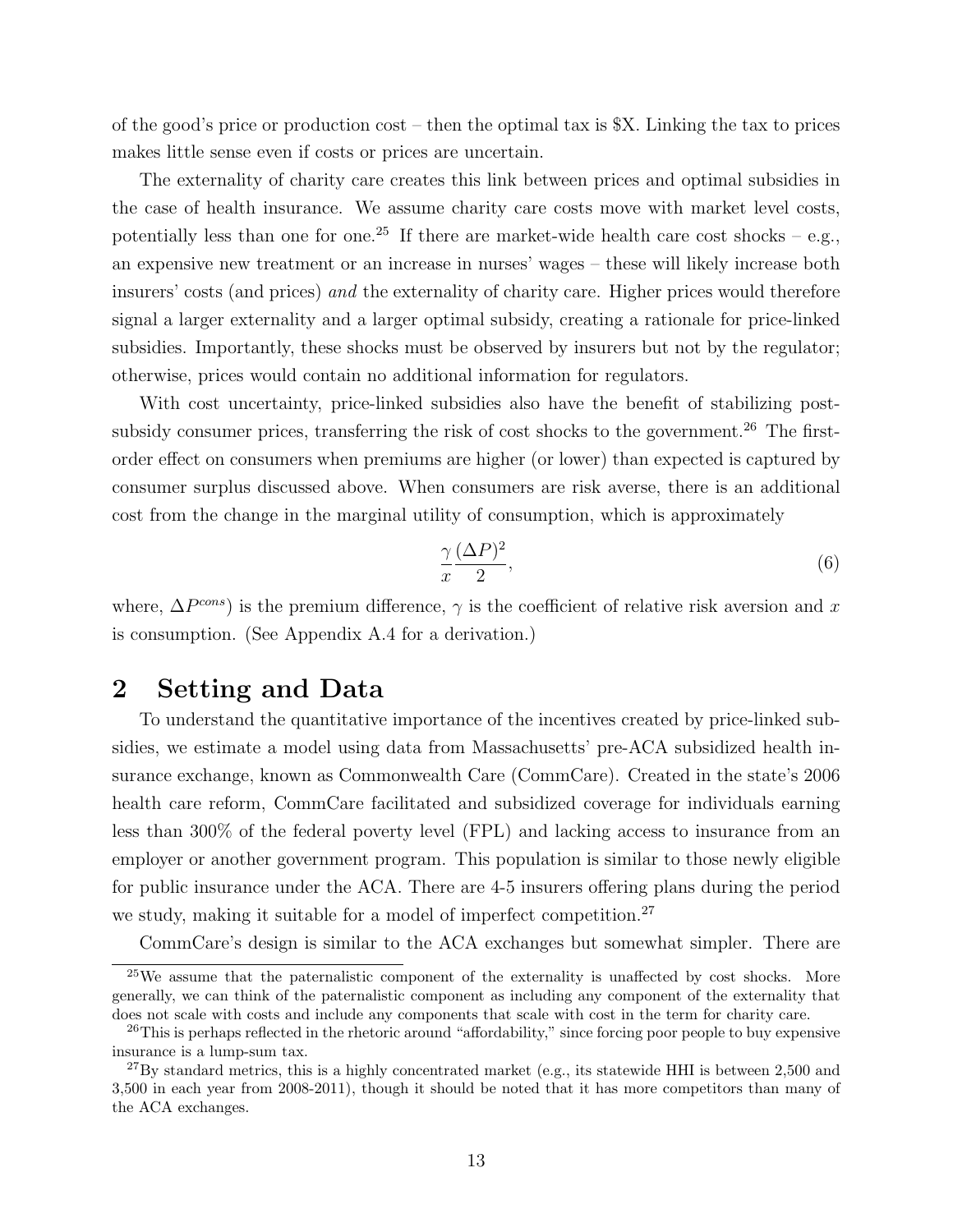no gold/silver/bronze tiers; each participating insurer offers a single plan. That plan must follow specified rules for cost sharing and covered medical services. However, insurers can differentiate on covered provider networks and other aspects of quality like customer service. Importantly, these flexible quality attributes apply equally to enrollees in all income groups, a fact we use in estimating demand.

Administrative data from the CommCare program<sup>28</sup> let us observe (on a monthly basis) the set of participating members, their demographics, their available plans and premiums, their chosen plan, and their realized health care costs (via insurance claims). The availability of cost data is an advantage of the CommCare setting. It is one of the few non-employer insurance markets with plan choice and cost data linked at the individual level.

In CommCare, subsidies are linked to the price of the cheapest plan so that this plan costs an income-specific "affordable amount."<sup>29</sup> A consumer's premium for a plan is the plan's price (set by the insurer) minus the subsidy for that consumer's income group. In addition (and unlike the ACA), CommCare applied special subsidies for the below-100% of poverty group that made all plans free, regardless of their pre-subsidy price. We use this fact to aid demand estimation – since this group can purchase the same plans but face different (lower) relative prices.

Since CommCare's eligibility criteria exclude people with access to other sources of health insurance (including other public programs and employer coverage), eligible individuals' relevant outside option is uninsurance.<sup>30</sup> The price of uninsurance is the mandate penalty after its introduction in late 2007 (as discussed in [3.1\)](#page-18-1). Like subsidies, the mandate varies across income groups and is set to equal half of each group's affordable amount (i.e., half of the post-subsidy premium of the cheapest plan).

We supplement the CommCare data with data on the uninsured from the American Community Survey (ACS) to get a dataset of CommCare-eligible individuals, whether or not they chose to purchase insurance.<sup>31</sup> For the ACS data, we restrict the sample to Mas-

<sup>&</sup>lt;sup>28</sup>This data was obtained under a data use agreement with the Massachusetts Health Connector, the agency that runs CommCare. All data are de-identified. Our study protocol was approved by the IRBs of Harvard and the NBER.

 $^{29}$ In 2009-2011, our main years of analysis, the affordable amount was \$0 for  $<150\%$  of the federal poverty level (FPL), \$39/month for 150-200% FPL, \$77 for 200-250% FPL, and \$116 for 250-300% FPL. These amounts differed slightly in earlier years, and in all cases, we use the actual premiums for demand estimation. One notable change is that the amount for 100-150% FPL declined from \$18 in 2007 to \$0 in 2008 – a natural experiment that we study below.

<sup>&</sup>lt;sup>30</sup>In theory, individuals could buy unsubsidized coverage on a separate exchange ("CommChoice"), but these plans have less generous benefits and are more expensive because of the lack of subsidies. Some eligible consumers may have had access to employer insurance that was deemed "unaffordable" (based on the employer covering less than 20%/33% of the cost of family/individual coverage). Because this is likely to be a small group and we have no way of measuring them in the data, we do not attempt to adjust for these individuals.

 $31$ We obtained ACS data from the IPUMS-USA website, [Ruggles et al.](#page-44-15) [\(2015\)](#page-44-15), which we gratefully ac-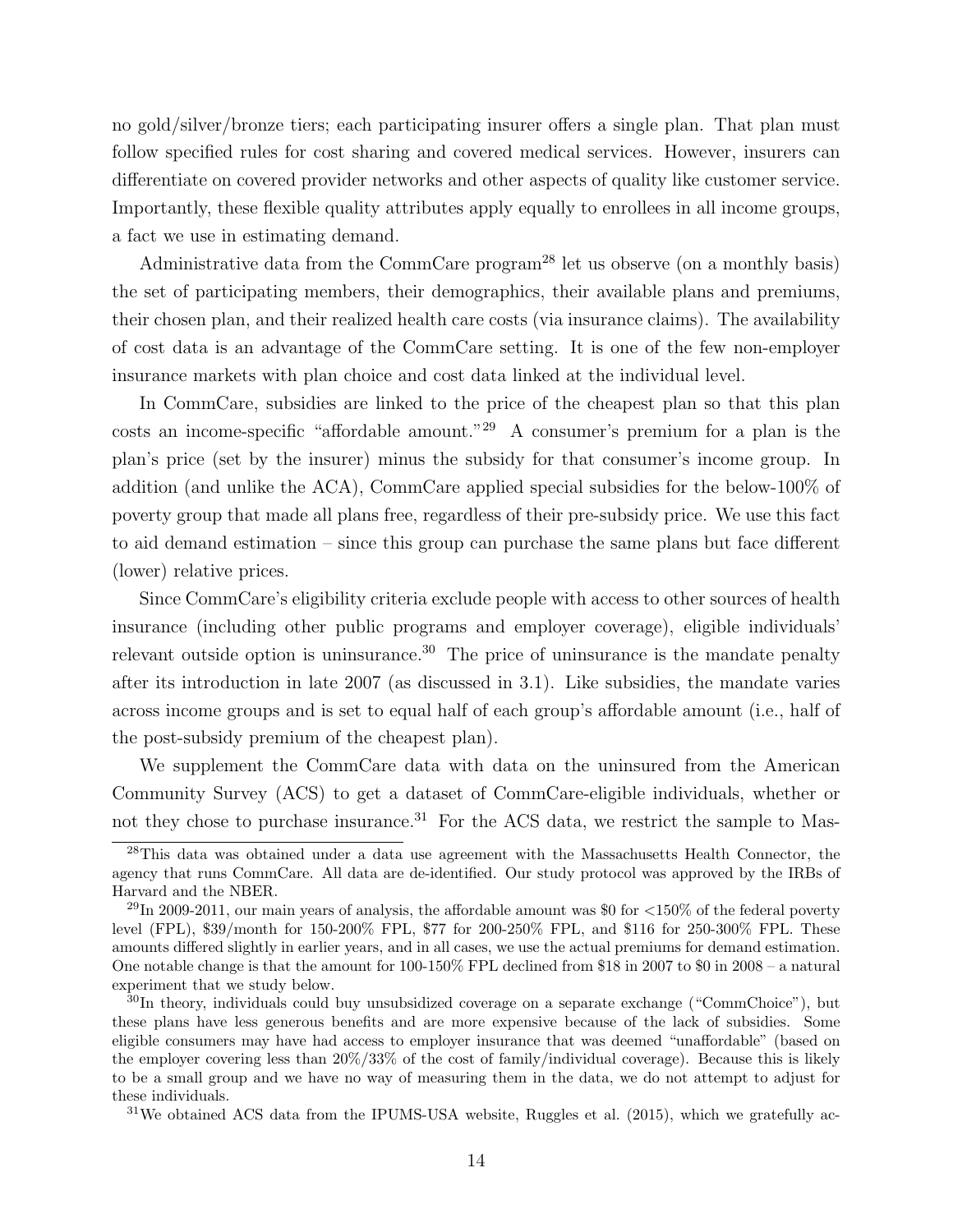sachusetts residents who are uninsured and satisfy CommCare's eligibility criteria based on age, income, and U.S. citizenship. We weight ACS observations to scale up to a population estimate of the uninsured. We use data from January 2008, when the individual mandate is fully phased in, to June 2011, just prior to the start of CommCare year  $2012<sup>32</sup>$  when plan choice rules and market dynamics shifted considerably (see [Shepard, 2016\)](#page-44-8). See Appendix [B.1](#page-51-0) for more information on the data and sample construction.

We use these data to construct three samples to estimate and simulate our structural model of insurance demand and costs. First, to estimate demand, we limit the sample to active plan choices made by new enrollees.<sup>33</sup> This lets us estimate consumer preferences for plans while abstracting from inertia known to affect plan switching decisions [\(Handel,](#page-44-11) [2013;](#page-44-11) [Ericson, 2014\)](#page-43-13). Because plan switching rates between years are quite low (about 5%), initial plan choices by new enrollees are the primary driver of market shares. Although an approximation, this simplification has been used in structural work on insurance markets (e.g. [Ericson and Starc, 2015\)](#page-44-6) as a way of abstracting from the complex dynamics that inertia creates. To make the ACS data comparable to this sample of new enrollees, we reweight observations to preserve the overall uninsured rate calculated from the full sample of CommCare enrollees plus ACS uninsured (see Appendix [B.1](#page-51-0) for details).

Second, to estimate costs, we use the full CommCare sample, both new and current enrollees. We do so both to improve precision and to ensure we match overall average costs in the market.<sup>34</sup> Finally, for our simulations of market equilibrium, we use all potential enrollees (from the administrative and ACS data) but limited to people above 100% of poverty. We do so both because this matches the subsidy-eligible population in the ACA and because below-poverty CommCare enrollees do not pay premiums, so we cannot estimate their price sensitivity of demand.

Table [1](#page-17-0) shows summary statistics for the three samples: the full sample used for cost estimation; the new enrollees used for demand estimation; and the simulation sample. The raw sample includes 455,556 unique CommCare enrollees and 4,562 observations of uninsured individuals in the ACS. The third row of Table [1](#page-17-0) shows the average monthly size of each group, after weighting the ACS data to scale up to a population estimate. The population is quite poor, with about half having family income less than the poverty line. Consumers'

knowledge.

<sup>&</sup>lt;sup>32</sup>Because of the timing mismatch, where CommCare's year runs from July to June while the ACS is a calendar year sample, we match CommCare years to averages from the two relevant ACS years.

<sup>&</sup>lt;sup>33</sup> "New" enrollees also includes people who re-enroll after a break in coverage, since these people also must make active choices. We assume CommCare eligibility occurs exogenously due to factors like a job loss or income change.

 $34$ New enrollees tend to incur higher costs in their first few months enrolled, so estimating costs just on them would lead to higher costs (and therefore prices) than we see in practice.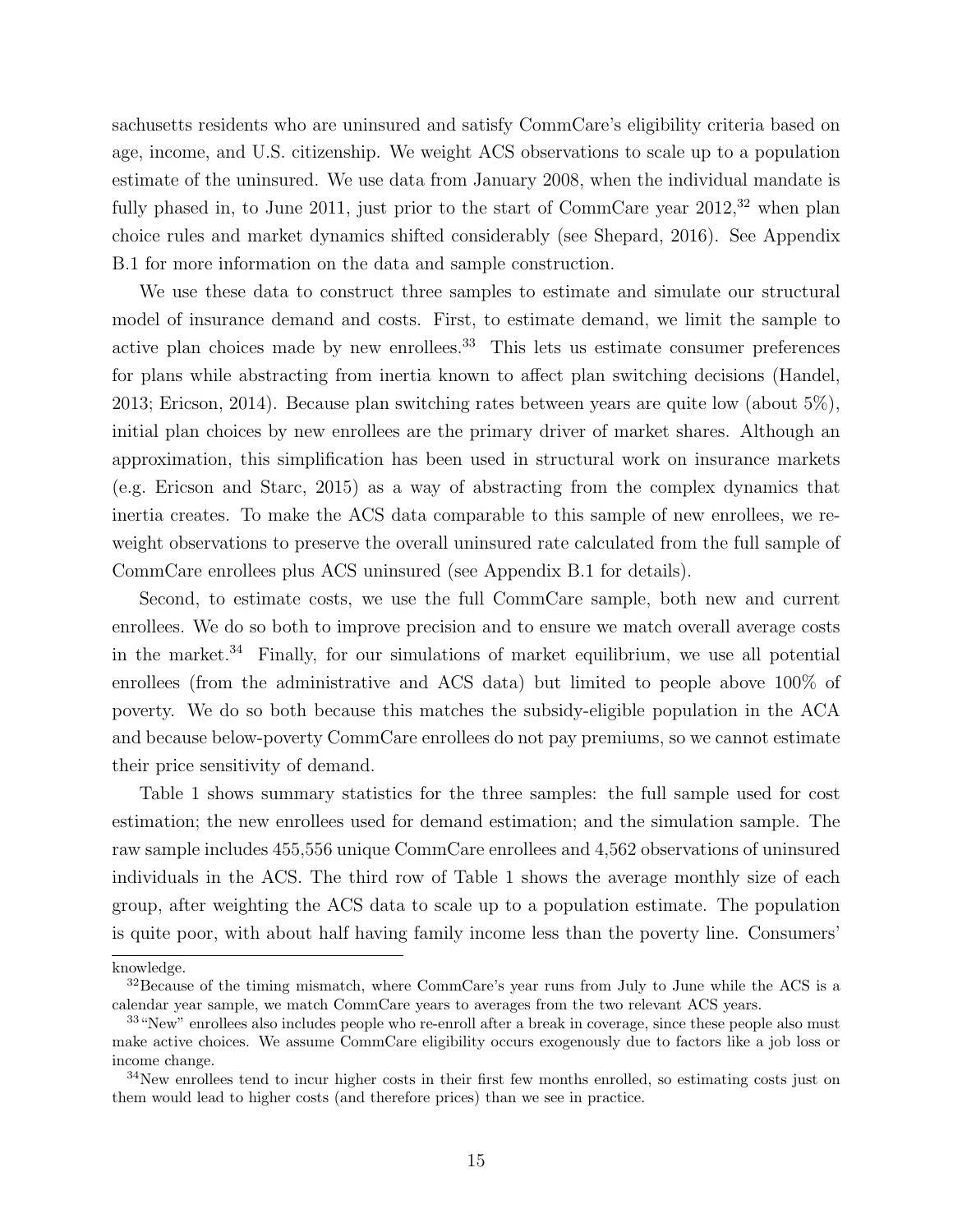<span id="page-17-0"></span>

|                    |          | CommonCare |            | ACS (Uninsured) |            |
|--------------------|----------|------------|------------|-----------------|------------|
|                    | All      | <b>New</b> | Above      | <b>New</b>      | Above      |
|                    |          | Enrollees  | Poverty    | Enrollees       | Poverty    |
|                    | Cost Est | Demand Est | Simulation | Demand Est      | Simulation |
| Counts             |          |            |            |                 |            |
| Unique Individuals | 455,556  | 326,033    | 253,200    |                 | $\cdot$    |
| Sample size        |          |            |            | 4,562           | 2,225      |
| Avg per month      | 161,871  | 10,679     | 82,906     | 8,531           | 69,084     |
| Demographics       |          |            |            |                 |            |
| Age                | 39.7     | 37.6       | 42.6       | 35.1            | 36.6       |
| Male               | 47.2\%   | 48.5%      | 42.2\%     | 66.9%           | 62.3%      |
| $Income <$ Poverty | 48.8%    | 51.3%      | $0.0\%$    | 47.0%           | $0.0\%$    |
| $100\% - 200\%$    | 38.2%    | 35.2%      | 74.6%      | 29.4%           | 55.4%      |
| $200\% - 300\%$    | 13.0%    | 13.4%      | 25.4%      | 23.6%           | 44.6%      |

# Table 1: Summary Statistics

|                                                            | CommCare             | ACS (Uninsured) |
|------------------------------------------------------------|----------------------|-----------------|
| <i>Simulation Sample (Above Poverty)</i>                   |                      |                 |
| Share<br>Cheapest Plan In-Market Share                     | 54.5\%<br>43.9%      | $45.5\%$        |
| <b>Pre-subsidy Prices</b><br>Average Plan<br>Cheapest Plan | \$399<br>\$378       |                 |
| Consumer Premiums<br>Average Plan<br>Cheapest Plan         | \$46.44<br>\$35.09   | \$52.27         |
| Mandate Penalty                                            | \$16.49              | \$24.83         |
| Costs Sample (All Enrollees)                               |                      |                 |
| Observed Cost<br>Predicted in Avg Plan                     | \$372.81<br>\$373.24 | \$366.77        |

Note: The top panel shows counts and attributes for different subsets of eligible consumers (CommCare enrollees and the ACS uninsured) from January 2008 to June 2011. The second panel summarizes the prices and costs. "Pre-subsidy Prices" shows the enrollment-weighted average and the cheapest monthly price paid to firms for an enrollee. "Consumer Premiums" are the (enrollment-weighted) average and cheapest post-subsidy monthly prices consumers paid (insured) or would have paid (ACS) for plans. (The government pays the difference.) The mandate penalty – which is set by law as half of each income group's affordable amount – is what we calculate the uninsured paid and the insured would have paid under the Massachusetts policy. For each consumer the predicted cost is for if they were to enroll in the average plan.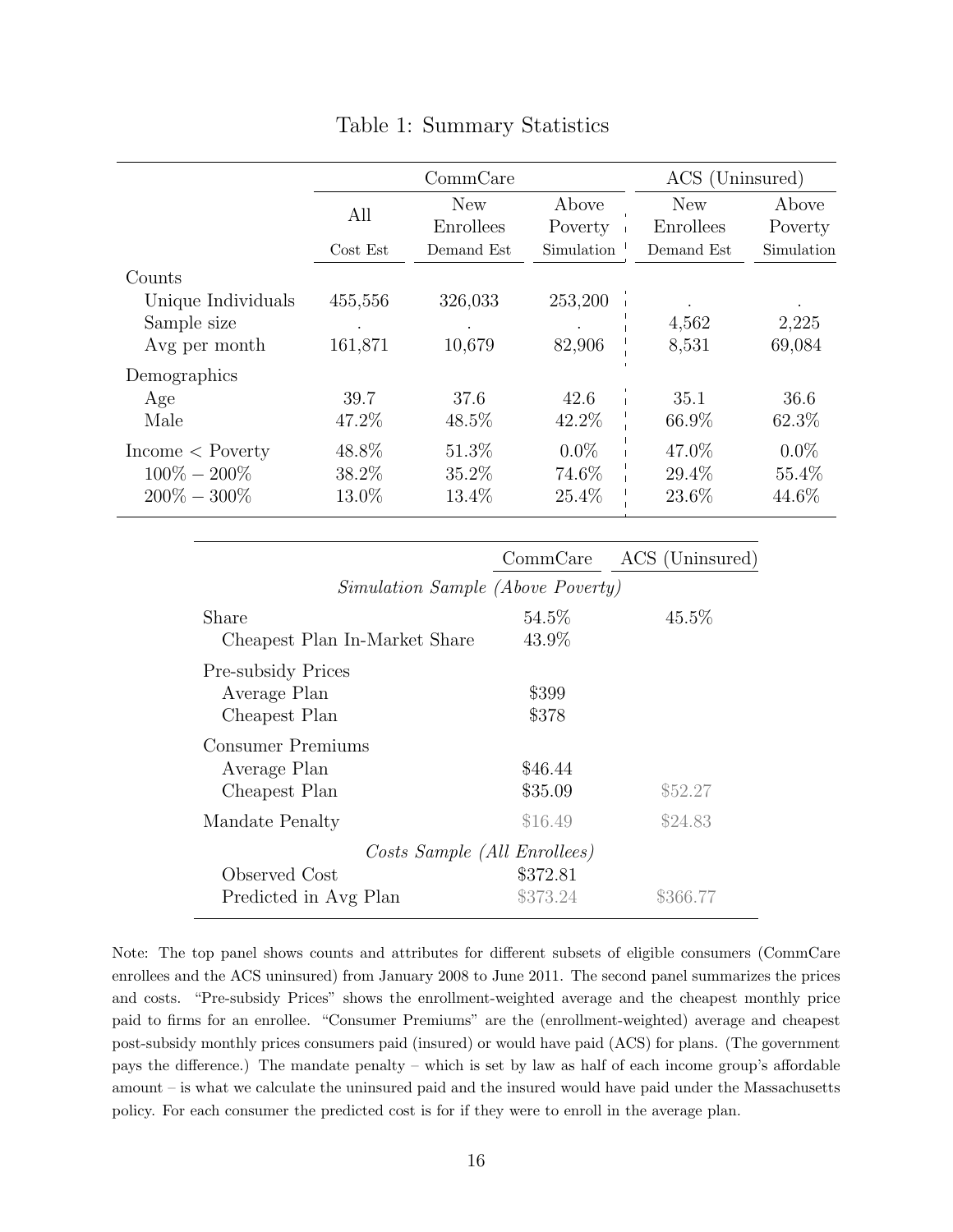ages range from 19-64; the uninsured are slightly younger than the insured.

The bottom half of Table [1](#page-17-0) shows additional statistics for the simulation sample. For this group, 45.5% of eligible individuals are uninsured. While this estimate may seem high, recall that CommCare (like the ACA) is targeted at the subset of the population without other insurance options.<sup>35</sup> Of those who enroll, about  $44\%$  choose the cheapest plan; presubsidy monthly prices average \$399, but subsidies are quite large. Enrollees pay an average of \$46 per month; the cheapest plan is only \$35/month for above-poverty consumers. We estimate the above-poverty uninsured pay an average mandate penalty of \$25. (Since the insured are somewhat poorer, the average mandate penalty they would have paid is lower, \$16.) Predicted costs (from our cost model described in Section [4.2\)](#page-27-0) for the uninsured are somewhat lower than observed (and predicted) costs for the insured, consistent with the uninsured being a slightly healthier population.

# <span id="page-18-0"></span>3 Reduced-form Estimates of Key Statistics

The first-order approximation of the price effect of price-linked subsidies depends on two key statistics: the semi-elasticity of demand for the cheapest plan with respect to the mandate penalty and its semi-elasticity with respect to its own price (see Equation [4\)](#page-11-0). We use natural experiments in the Massachusetts market to estimate these two numbers and calculate the approximate price effect. Details of the estimation, additional analyses and robustness checks are in Appendix [B.2.](#page-51-1)

# <span id="page-18-1"></span>3.1 Response to the Mandate Penalty

We use two sources of exogenous variation in the relative price of uninsurance to estimate the first key theoretical statistic: the responsiveness of demand for the cheapest plan to the price of the outside option.

#### Mandate Penalty Introduction Experiment

Our first strategy uses the mandate penalty's introduction. Under the Massachusetts health reform, a requirement to obtain insurance took effect in July 2007. However, this requirement was not enforced by financial penalties until December 2007. Those earning more than 150% of poverty who were uninsured in December forfeited their 2007 personal exemption on state taxes – a penalty of \$219 (see [Commonwealth Care, 2008\)](#page-43-14). Starting in January 2008, the mandate penalty was assessed based on monthly uninsurance. The monthly penalties for potential CommCare customers depended on income and ranged from \$17.50 (for 150-200% poverty) to \$52.50 (for 250-300% poverty). People earning less than 150% of poverty did not face a penalty.

<sup>35</sup>For the full ACS data for Massachusetts, we confirm that the uninsured rate is less than 5%, consistent with the perception of near-universal coverage.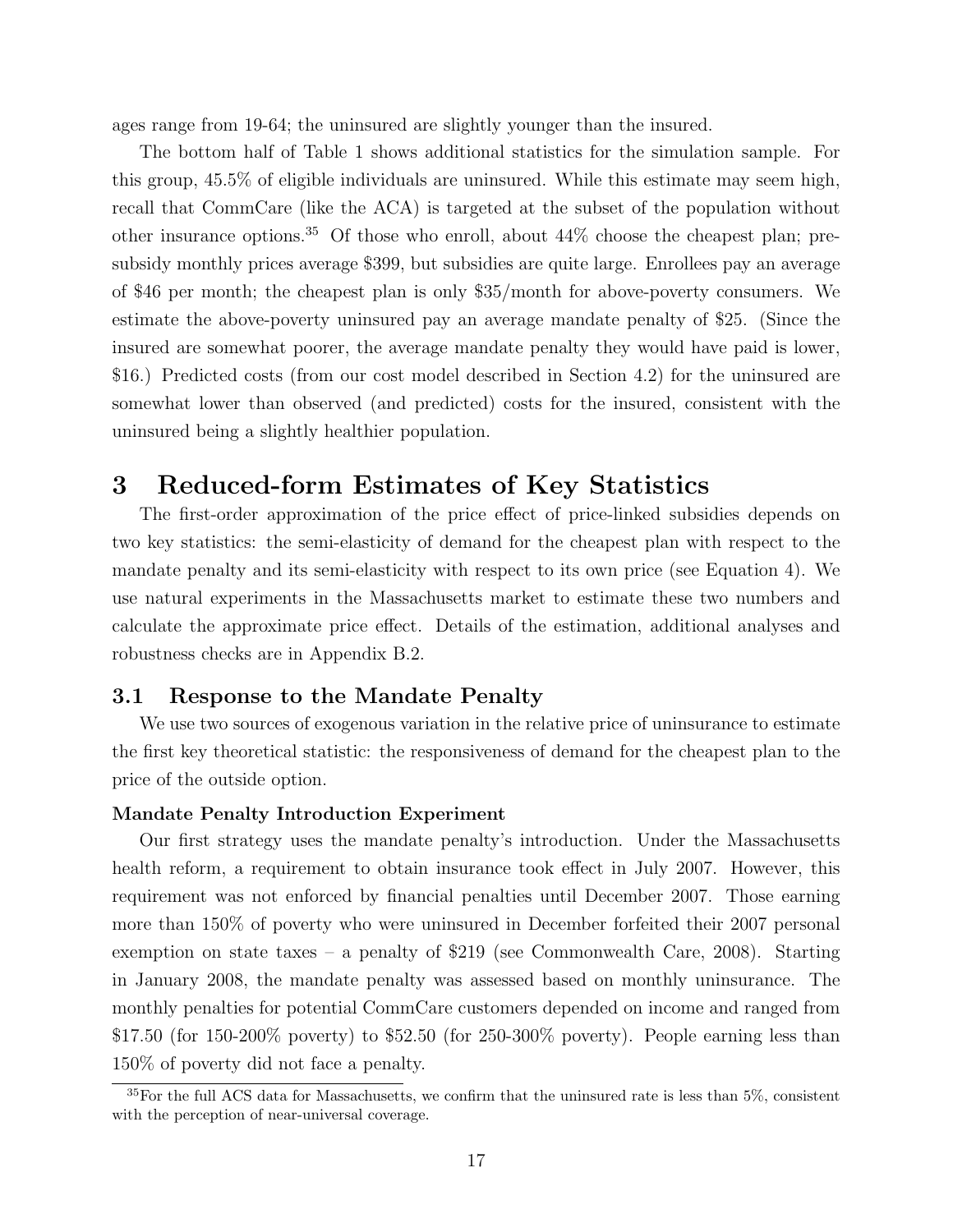There was a spike in new enrollees into CommCare for people above 150% of poverty exactly concurrent to the introduction of the financial penalties in December 2007 and early 2008. Figure [1](#page-19-0) shows this enrollment spike for the cheapest plan, which is proportional to the spike for all plans. To make magnitudes comparable for income groups of different size, the figure shows new enrollments as a share of that plan's total enrollment in that income group in June 2008.<sup>36</sup>

<span id="page-19-0"></span>

Figure 1: New Enrollees in Cheapest Plan by Month

Note: This graph shows monthly new enrollees (both first-time consumers and those re-enrolling after a break in coverage) into CommCare's cheapest plan as a share of total June 2008 enrollment, so units can be interpreted as fractional changes in enrollment for each group. The vertical line is drawn just before the introduction of the mandate penalty, which applied only to the "150-300% Poverty" income group. The "150-300% Poverty (Other Years)" combines all years in our data except July 2007–June 2008. Premiums varied by region and income group, so the cheapest plan is defined at the individual level but held constant across the time frame.

Several pieces of evidence suggest that this enrollment spike was caused by the financial penalties. There were no changes in plan prices or other obvious demand factors for this group at this time. As Figure [1](#page-19-0) shows, there was no concurrent spike for people earning less than poverty (for whom penalties did not apply), $37$  and there was no enrollment spike for

<sup>36</sup>Enrollment, which had been steadily growing since the start of CommCare, stabilizes around June 2008, so we use June 2008 enrollment as an estimate of equilibrium market size.

 $37$ People earning 100-150% of poverty are omitted from the control group because a large auto-enrollment took place for this group in December 2007, creating a huge spike in new enrollment. But the spike occurred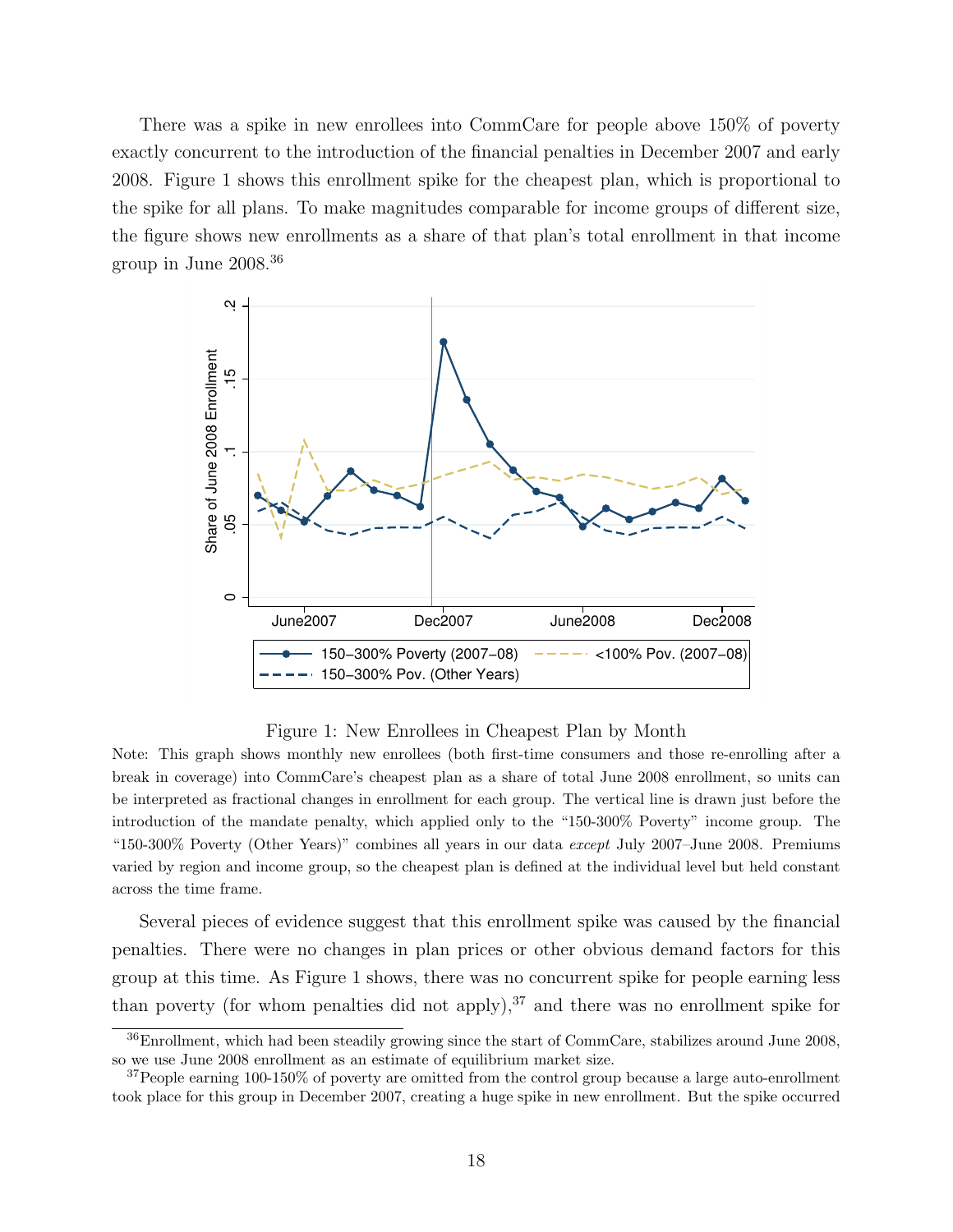individuals above 150% of poverty in December-March of other years. Additionally, [Chandra](#page-43-6) [et al.](#page-43-6) [\(2011\)](#page-43-6) show evidence that the new enrollees after the penalties were differentially likely to be healthy, consistent with the expected effect of a mandate penalty in the presence of adverse selection.

We estimate the semi-elasticity associated with this response using a triple-differences specification, analogous to the graph in Figure [1.](#page-19-0) With one observation per month,  $t$ , and enrollee income group,  $y \ll 100\%$  poverty and 150-300% poverty), we estimate

$$
NewEnroll_{y,t} = (\alpha_0 + \alpha_1 \cdot Treat_y) \cdot MandIntro_t + \xi_y + \zeta_y \cdot DM_t + \delta_y \cdot X_t + \varepsilon_{y,t},
$$

where the dependent variable is new enrollment divided by that group's enrollment in June 2008,  $Treat_g$  is a dummy for the treatment group (150-300% poverty),  $M and Intro_t$  is a dummy for the mandate penalty introduction period (December 2007 - March 2008),  $DM_t$ is a dummy for the months December through March in all years, and  $X_t$  is a vector of time polynomials and year dummies (for CommCare's market year, which runs from July-June). The coefficient of interest is  $\alpha_1$ .

We estimate that the mandate penalty caused a 22.5% increase in enrollment in the cheapest plan relative to its enrollment in June 2008 (when the overall market size had stabilized). Translating this increase into a semi-elasticity of demand, we find that coverage increases by 0.97% on average for each \$1 increase in the penalty. As we describe in Section [4,](#page-23-0) we match the 22.5% increase in enrollment as a moment in the structural model.

Our estimates are consistent with past work studying the introduction of the mandate in Massachusetts. [Chandra et al.](#page-43-6) [\(2011\)](#page-43-6) also study the CommCare market and find similar results, though they focus on the effects of the mandate on adverse selection rather than the net increase in coverage. [Hackmann et al.](#page-44-4) [\(2015\)](#page-44-4) study the introduction of the mandate for the unsubsidized, higher-income population, who face a higher mandate penalty (\$83-105 per month). They find a slightly larger increase in coverage for this population (an increase of 26.5% points, or 37.6% relative to baseline coverage), but the implied semi-elasticity of demand is lower, as one would expect for a higher-income group.

#### Premium Decrease Experiment

As a robustness check for the effects measured from the introduction of the mandate penalty, we look at an increase in subsidies in July 2007 that lowered the premiums of all plans for enrollees earning between 100-200% of poverty. Enrollees above 200% poverty, whose premiums were essentially unchanged at this time, serve as a control group. A de-

only in December and was completely gone by January, unlike the pattern for the 150-300% poverty groups. This auto-enrollment did not apply to individuals above 150% of poverty [\(Commonwealth Care, 2008\)](#page-43-14) so it cannot explain the patterns shown in Figure [1.](#page-19-0)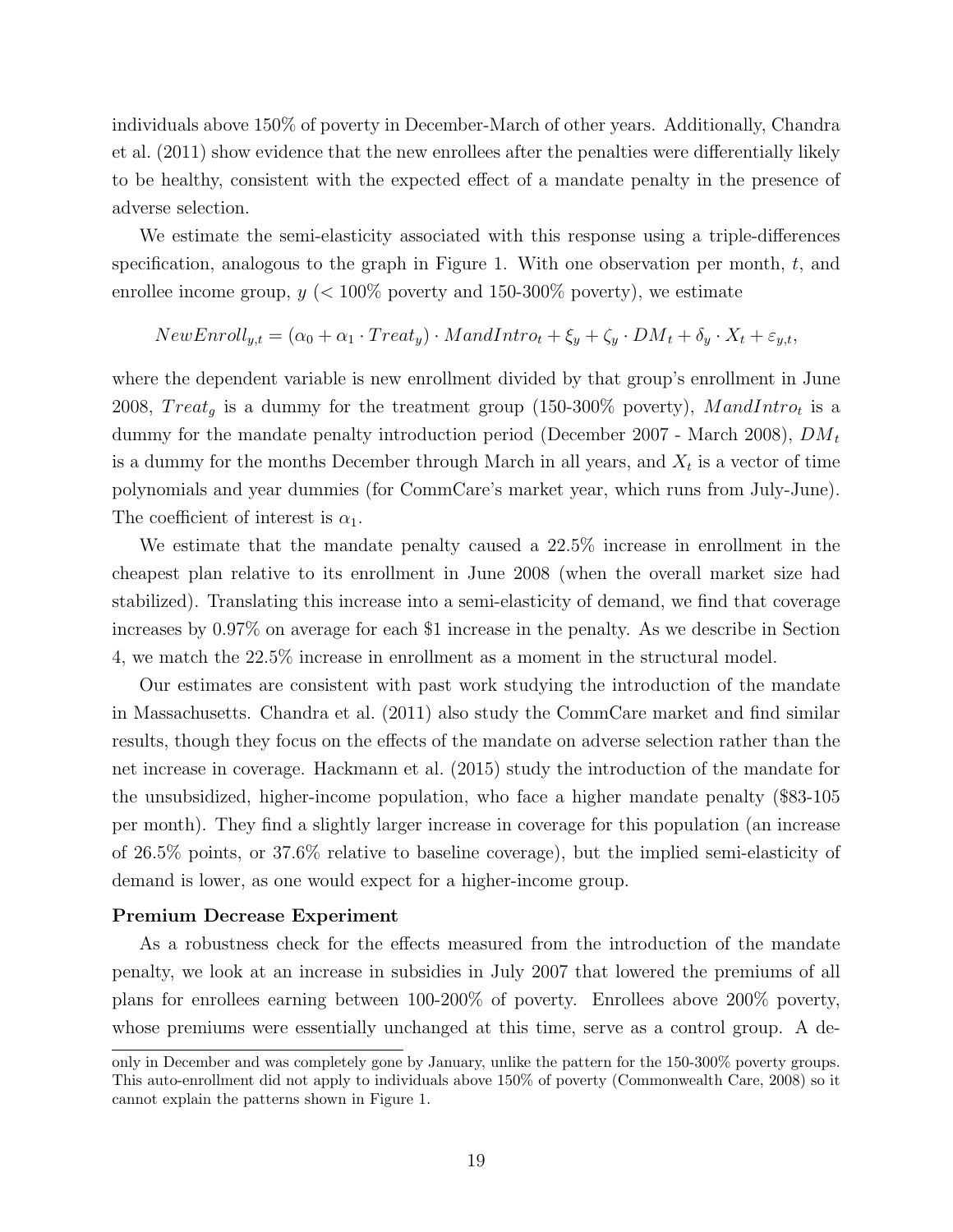crease in all plans' premiums has an equivalent effect on relative prices as an increase in the mandate penalty, so this change gives us another way to estimate responsiveness to the mandate penalty. This approach also addresses a potential concern with the mandate penalty experiment – that the introduction of a mandate penalty may have a larger effect (per dollar) than a marginal increase in the relative price of uninsurance.

We present details and results for this experiment in Appendix [B.2.](#page-51-1) The results are quite similar to the mandate penalty introduction. We again find that each \$1 increase in the relative price of uninsurance (i.e., \$1 decrease in plan premiums) raises insurance demand by about 1%. In particular, the estimated semi-elasticity for the 150-200% poverty group (the only group affected by both changes) is nearly identical for the two natural experiments. The similarity across two different changes gives us additional confidence in the validity of the results.

### <span id="page-21-0"></span>3.2 Own-price Semi-Elasticity

The second key statistic affecting the price distortion from price-linked subsidies is the own price elasticity of demand. To estimate this statistic, we use within-plan variation in consumer premiums created by the exchange's subsidy rules.<sup>38</sup> Subsidies make all plans free for below-poverty enrollees, while higher-income enrollees pay higher premiums for more expensive plans. This structure also creates differential premium changes over time, which we use for identification. For instance, when a plan increases its price between years, its (relative) premium increases for higher income groups, but there is no premium change for below-poverty enrollees (since it remains \$0).

Figure [2](#page-22-0) illustrates the identification strategy. It shows the average monthly market shares among new enrollees for plans that decrease prices at time zero; an analogous figure for price increases is shown in Appendix [B.2.](#page-51-1) Demand is relatively stable in all months before and after the price change but jumps up at time zero for price-paying (above-poverty) enrollees. Demand among "zero-price" below-poverty enrollees is unchanged through time zero, consistent with plans having relatively little change in unobserved quality (at least on average).

To run the difference-in-difference specification analogous to this graph, we collapse the data into new enrollees in each plan (*j*) for each income group (*y*) in each region (*r*) in each year  $(t)$ . We regress

<span id="page-21-1"></span>
$$
\ln(NewEnroll_{j,y,r,t}) = \alpha \cdot P_{j,y,r,t}^{cons} + \xi_{j,r,t} + \xi_{j,r,y} + \epsilon_{j,y,r,t}.
$$
\n
$$
(7)
$$

where  $P^{cons}$  refers to the premium the individual pays (not the price the plan receives). It is

 $38$ This identification strategy is similar to that of [Shepard](#page-44-8) [\(2016\)](#page-44-8); our discussion closely follows his.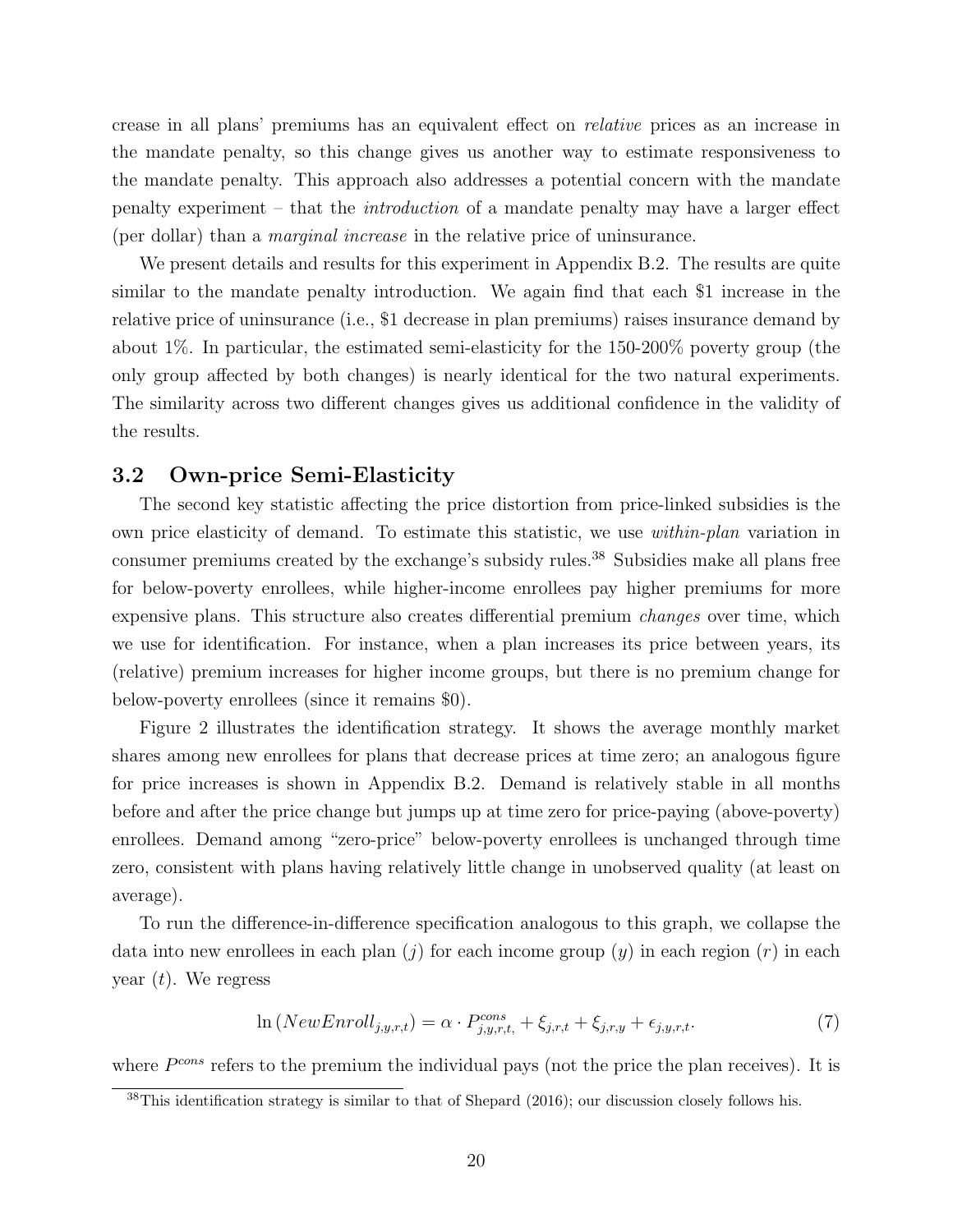<span id="page-22-0"></span>

Figure 2: Market share around price decrease

Note: This graph shows the source of identification for the estimation of the own-price semi-elasticity of demand. The graph shows average monthly plan market shares among new enrollees for plans that decreased their prices at time 0. The identification comes from comparing demand changes for above-poverty pricepaying (new) enrollees (for whom premium changes at time 0) versus below-poverty zero-price enrollees (for whom premiums are always \$0). The sample is limited to fiscal years 2008-2011, the years we use for demand estimation.

zero for the below poverty group for all plans (in all years and regions). The plan-region-year dummies absorb changes in quality of plans over time and the plan-region-income dummies account for the fact that sum income groups may differentially like certain plans.

Since we use log enrollment,  $\alpha$  corresponds to the semi-elasticity of demand with respect to own price. We get a semi-elasticity of 2.16% when weighted by average new enrollment in the region. We can compare these estimates to [Chan and Gruber](#page-43-15) [\(2010\)](#page-43-15), who study price sensitivity of demand in this market using a different identification strategy. Though they report an own-price semi-elasticity of demand of 1.54%, they do not allow for substitution to the outside option of uninsurance. When we adjust for that, their estimates imply a semi-elasticity for the cheapest plan of  $2.17\%$ .<sup>39</sup>

<span id="page-22-1"></span><sup>&</sup>lt;sup>39</sup>The in-market share of the cheapest plan is 47.3% and 54.5% of eligible enrollees buy insurance, so the 52.7% of in-market consumers buying other plans are only  $\frac{.527}{1-.473*.545} = .71$  of potential consumers who do not buy the cheapest plan. Any demand system with independence of irrelevant alternatives gives that the substitution is proportional to shares so the total substitution away from the cheapest plan when it increases its price by a dollar would be  $\frac{1.54\%}{.71} = 2.17\%$ .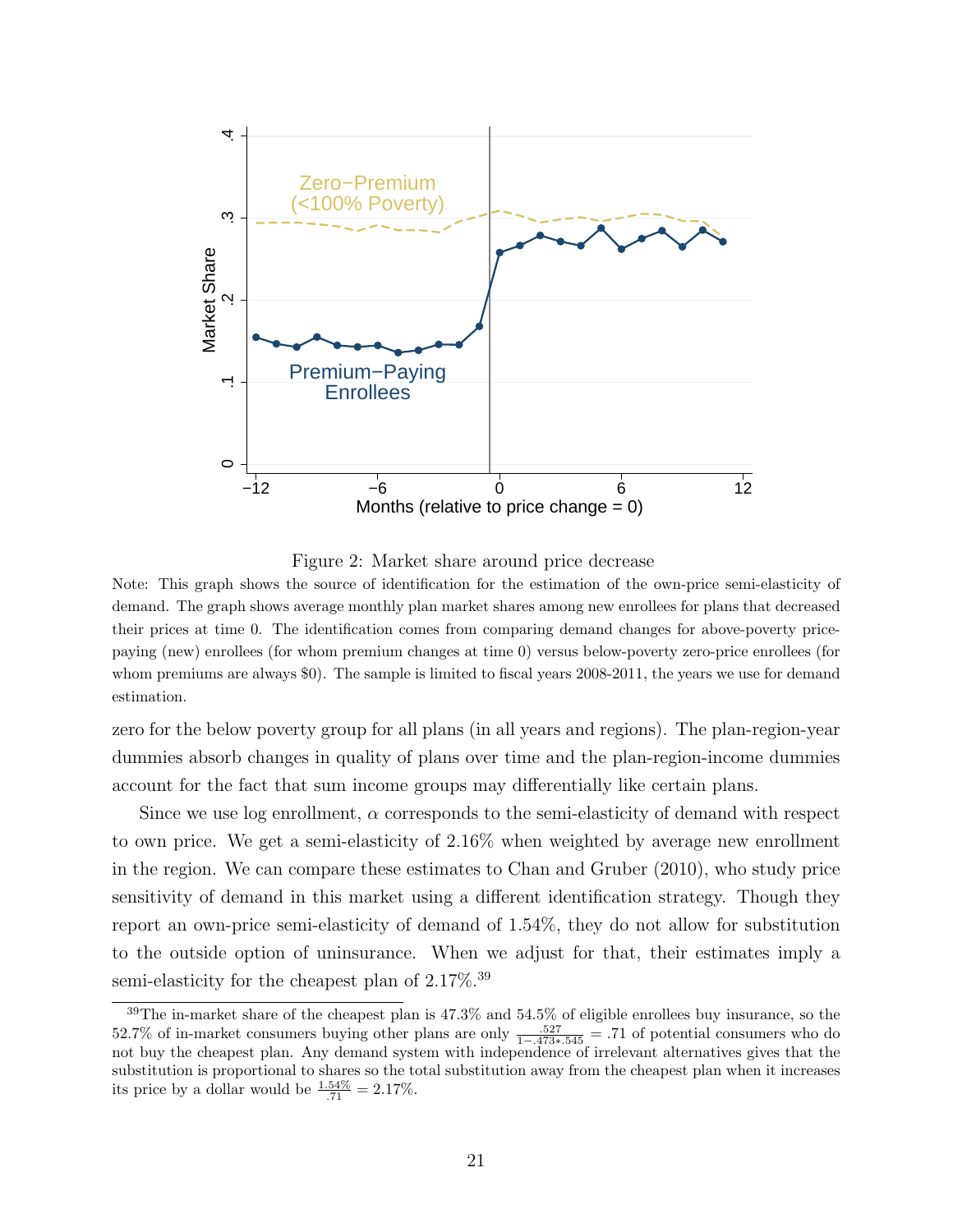# 3.3 Estimate of Pricing Distortion

These natural experiments show that insurers have some market power and there is substitution to uninsurance based on its relative price, suggesting the potential for pricelinked subsidies to distort prices. Before using a structural model of insurer competition to analyze this distortion and the welfare tradeoffs between subsidy structures, we use the formulas from Section [1.2](#page-10-0) to get an approximation of the price effect. The semi-elasticity estimates of  $\eta_{j,M} = 0.97\%$  (Section [3.1\)](#page-18-1) and  $\eta_j = 2.16\%$  (Section [3.2\)](#page-21-0) suggest that pricelinked subsidies increase the price of the cheapest plan by \$38 (∼ 10%) per month (Equation  $(4)$ .

This \$38 estimate suggests that the incentive distortion of price-linked subsidies leads to an important effect on markups, but there are a variety of reasons that it is imprecise. First, the equation is a linear approximation; if the demand semi-elasticities are not constant, it will be less accurate for non-marginal changes. Second, adverse selection (if not offset by the exchange's risk adjustment) would reduce markups [\(Starc, 2014;](#page-45-2) [Mahoney and Weyl, 2014\)](#page-44-16) and therefore the dollar value of the main price distortion. However, adverse selection means that a higher subsidy (via the higher price of the cheapest plan) brings healthier people into the market, decreasing costs. This adds an additional term to the formula for the distortion; the net effect is ambiguous.<sup>40</sup> Lastly, there may be strategic interactions with other plans' prices and the distortion could be smaller if capped by the second-cheapest plan's price. All of these factors are accounted for in the structural model, which we turn to next.

# <span id="page-23-0"></span>4 Structural Model and Estimation

The reduced form evidence above suggests that price-linked subsidies are likely to increase health insurance markups. However, this distortion does not necessarily mean price-linked subsidies are bad policy. As we stress in Section [1.3,](#page-12-0) price-linked subsidies involve a welfare tradeoff when costs are uncertain. To study this tradeoff empirically, we use a structural model of competition in an insurance exchange. In this section, we present the model, estimate it using the CommCare data described in Section [2,](#page-14-0) and simulate equilibria under different subsidy policies and market structures. The model also provides the inputs necessary for the welfare analysis in the next section.

# 4.1 Demand

#### Model

We estimate a random coefficient logit choice model for insurance demand. Consumers choose between CommCare plans and an outside option of uninsurance based on the relative

<sup>40</sup>See Appendix [A.2.](#page-47-0)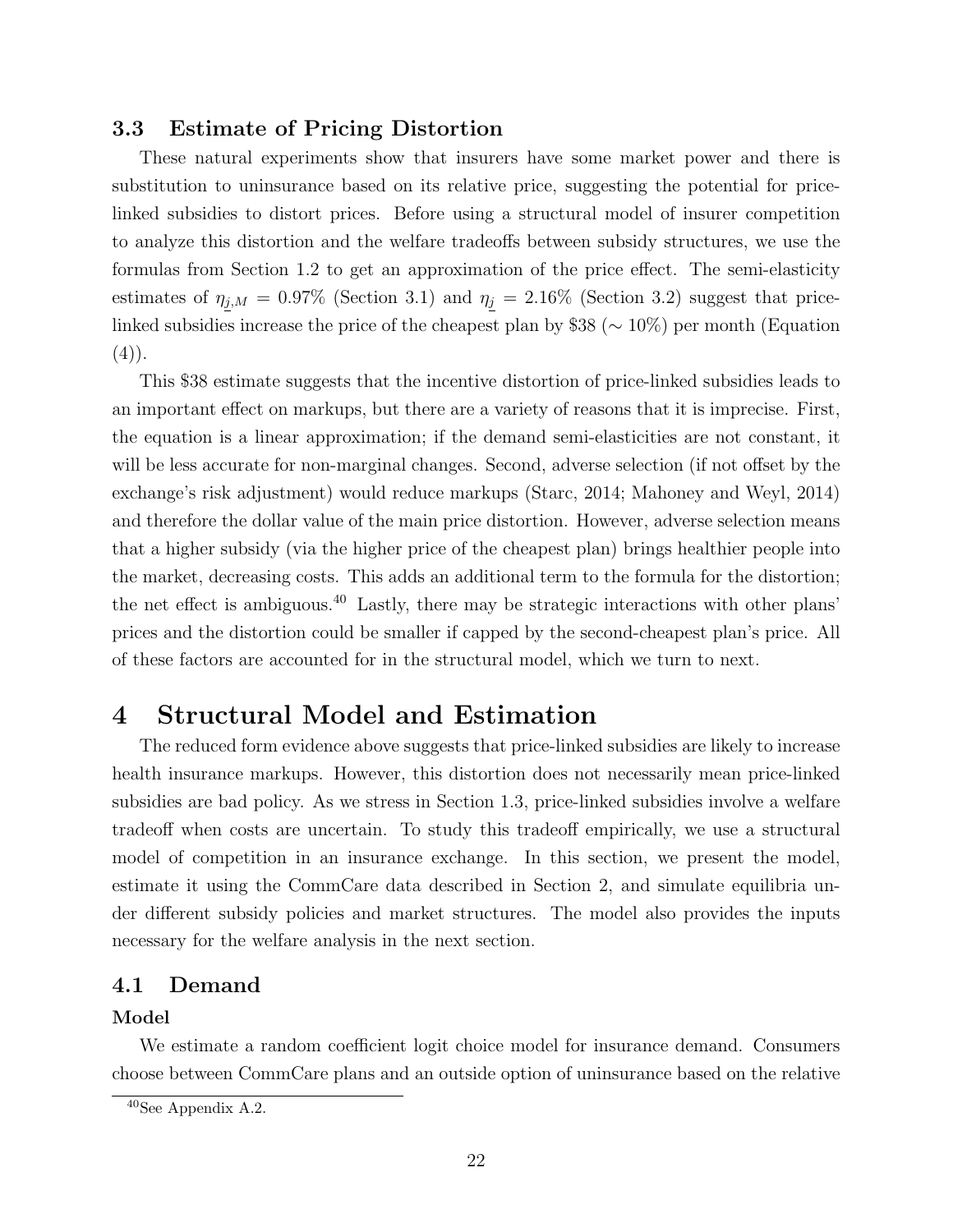price and quality of each option. Each consumer  $i$  is characterized by observable attributes  $Z_i = \{r_i, t_i, y_i, d_i\}$ : r is the region, t is the time period (year) in which the choice is made, y is income group, and d is the demographic group (gender crossed with 5-year age bins). We suppress the  $i$  subscript when the attribute is itself a subscript.

The utility for consumer i of plan j equals

$$
u_{ij} = \alpha (Z_i) \cdot \underbrace{P_{j,i}^{cons}}_{\text{Premium}} + \underbrace{\xi_j (Z_i)}_{\text{Plan Quality}} + \underbrace{\epsilon_{ij}}_{\text{Logit Error}} \qquad j = 1, ..., J
$$

where  $P_{j,i}^{cons}$  is the plan's post-subsidy premium for consumer i,  $\xi_j$  ( $Z_i$ ) is plan quality, and  $\epsilon_{ij}$ is an i.i.d. type-I extreme value error giving demand its logit form. Price sensitivity varies with income and demographics:  $\alpha(Z_i) = \alpha_y + \alpha_d$ . Plan quality is captured by plan dummies that vary by region-year and region-income bins:  $\xi_j(Z_i) = \xi_{j,r,t} + \xi_{j,r,y}$ . We allow for this flexible form both to capture variation across areas and years (e.g., due to differing provider networks) and to aid in identification, as discussed below.

The utility of the outside option of uninsurance equals

$$
u_{i0} = \alpha (Z_i) \cdot \underbrace{M_i}_{\text{Mandate Penalty}} + \underbrace{\beta (Z_i, \nu_i)}_{\text{Utility of Uniisurance}} + \underbrace{\epsilon_{i0}}_{\text{Logit Error}}
$$

where  $M_i$  is the mandate penalty and  $\beta(Z_i, \nu_i)$  is the utility of uninsurance. Rather than normalizing the utility of the outside option to zero (as is often done), we normalize the average plan quality  $(\xi_i(Z_i))$  to zero, letting us estimate  $\beta$ , the utility of uninsurance, for different groups. We allow it to vary with observable factors and an unobservable component:  $\beta(Z_i,\nu_i) = \beta_0 + \beta_y + \beta_r + \beta_t + \beta_d + \sigma \nu_i$ , with  $\nu_i \sim N(0,1)$ . The random coefficient captures the idea that the uninsured are likely to be people who, conditional on observables, have low disutility of uninsurance. This allows us to better match substitution patterns – including the elasticity of insurance demand with respect to the mandate penalty.

#### Estimation and Identification

We estimate the model by simulated method of moments, incorporating micro moments similar to those used by [Berry et al.](#page-43-16) [\(2004\)](#page-43-16): (group-specific) market shares and interactions of average chosen plan characteristics and consumer observables. These moments identify the coefficients in  $\alpha(Z_i)$  and  $\xi_i(Z_i)$ , as well as the non-random coefficients in  $\beta$ .

We address the concern of correlation between price and unobserved plan quality by using *within-plan* premium variation created by exchange subsidy rules. (This is the same variation as the reduced-form estimation in Section [3.2.](#page-21-0)) Since all plans are free for belowpoverty enrollees while higher-income enrollees pay higher premiums for more expensive plans, there are differential premium changes over time. For instance, when a plan increases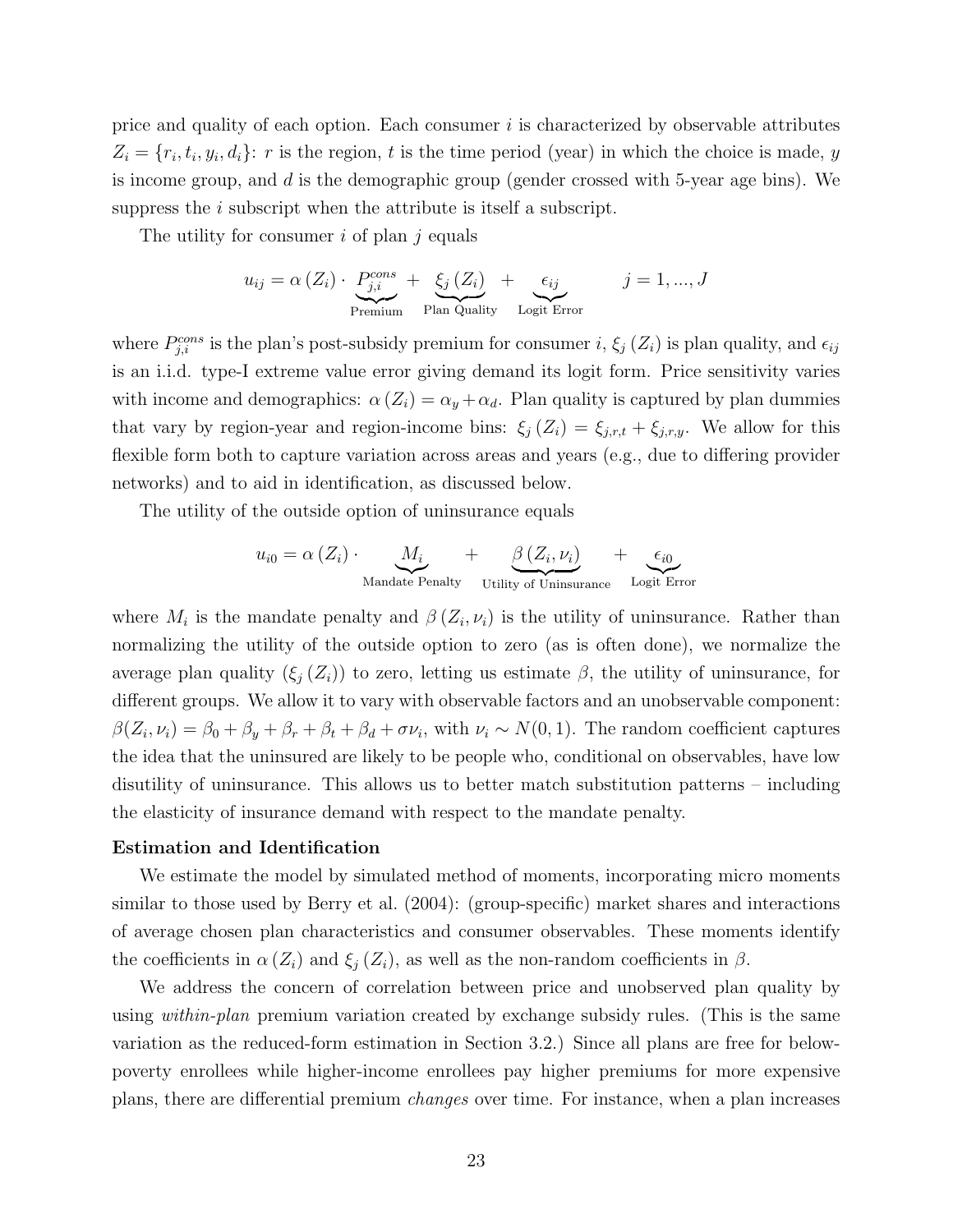its price between years, its premium increases for higher income groups, but there is no premium change for below-poverty enrollees (since it remains \$0). Econometrically, the plan-region-year dummies  $(\xi_{i,r,t})$  absorb premium differences arising from plan pricing and plan-region-income dummies  $(\xi_{j,r,y})$  absorb persistent demand differences across incomes. The premium coefficients are identified from the remaining variation, which is entirely from within-plan differential price changes across incomes.

In addition, we employ a novel approach to estimate the variance of the random coefficient on uninsurance  $(\sigma)$ . We use the change in insurance coverage around the natural experiment of the introduction of a mandate penalty, as described in Section [3.1.](#page-18-1) Specifically, we match the estimated 22.5% coverage increase to our model's predicted coverage increase for the same time period when  $M$  goes from zero to its actual level in early 2008. This identification works because of the classic intuition that  $\sigma$  affects substitution patterns: if there is more heterogeneity in the value of uninsurance, the uninsured will tend to be people with lower values of insurance who are unlikely to start buying insurance when the mandate penalty increases. Thus, higher values of  $\sigma$  generate less demand response to the mandate penalty, and vice versa. Appendix [C.1](#page-58-0) shows details of the method and formulas of all moments.

#### <span id="page-25-0"></span>Estimated Parameters

|                  | (a) Premium Coefficient |        |                                 | (b) Plan and dummies |        |
|------------------|-------------------------|--------|---------------------------------|----------------------|--------|
|                  | Avg                     | S.E.   |                                 | Avg                  | S.E.   |
| 100-150 $\%$ Pov | $-0.046***$             | 0.0054 | CeltiCare                       | $-0.857***$          | 0.0564 |
| 150-200 $\%$ Pov | $-0.029***$             | 0.0061 | <b>NHP</b>                      | $-0.067***$          | 0.0147 |
| 200-250 % Pov    | $-0.028***$             | 0.0072 | Network                         | $0.126***$           | 0.0108 |
| 250-300 % Pov    | $-0.023**$              | 0.0010 | <b>BMC</b>                      | $0.169***$           | 0.0312 |
| 5yr Age Bin      | $.0019***$              | 0.0006 | Fallon                          | $0.209***$           | 0.0563 |
| Female           | $.0028**$               | 0.0014 |                                 |                      |        |
|                  |                         |        | (c) Uninsurance Value           |                      |        |
|                  | Avg                     | S.E.   | <b>Total Standard Deviation</b> |                      | 1.14   |
| 5yr Age Bin      | $-0.066***$             | 0.019  | From Observables                |                      | 0.67   |
| Female           | $-.814***$              | 0.188  | From Unobservables $(\sigma)$   |                      | 0.91   |

Table 2: Summary of Parameters in Demand Model

Note: The table summarizes the utility coefficients entering our demand model. Panel (a) reports premium coefficients by income and how these vary with demographics. Panel (b) gives the average exchange plan dummies (with the average plan normalized to 0); these are weighted averages of the full set of plan-regionyear and plan-region-income group dummies in the model. Panel (c) shows how the utility of uninsurance varies by demographics and how much of the variation is due to unobservables.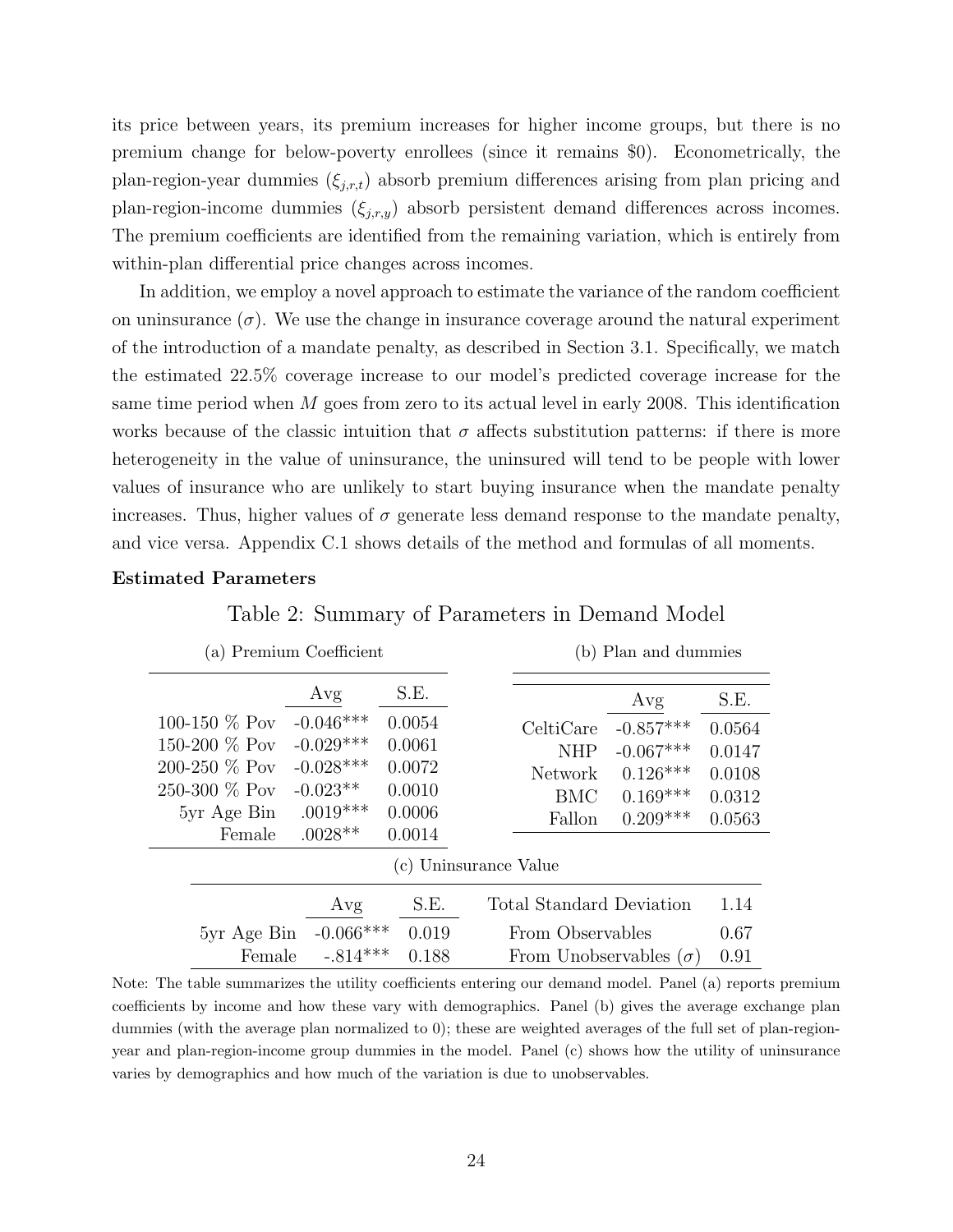The demand coefficients are summarized in Table  $2<sup>41</sup>$ . The average price coefficient ranges from -0.046 for those just above the poverty line to -0.023 for those making 250%-300% FPL. Price sensitivity decreases with age, making the oldest group less than half as sensitive as the youngest. On average, consumers prefer Fallon to BMC to Network Health to NHP to CeltiCare, with the biggest difference being between CeltiCare and the other plans. The utility of uninsurance  $(\beta)$  is much lower for females and decreasing with age, consistent with the fact that females and older people are less likely to be uninsured. Both observables and unobservables generate large variance in the value of uninsurance, but unobservables play a larger role, leading to a standard deviation of 0.91 across individuals, relative to the 0.67 standard deviation driven by observables.

<span id="page-26-0"></span>

|                                              | Own Price Semi-Elasticity           |                      |                                     |                        |                      | Semi-Elasticity of Insurance |
|----------------------------------------------|-------------------------------------|----------------------|-------------------------------------|------------------------|----------------------|------------------------------|
| By plan                                      |                                     |                      | By Year                             | w.r.t. Mandate Penalty |                      | By Year                      |
| CeltiCare<br><b>NHP</b><br>Network<br>Health | $-2.91\%$<br>$-2.67\%$<br>$-2.44\%$ | 2008<br>2009<br>2010 | $-2.28\%$<br>$-2.27\%$<br>$-2.48\%$ |                        | 2008<br>2009<br>2010 | 1.09%<br>1.23%<br>1.28%      |
| <b>BMC</b>                                   | $-2.14\%$                           | 2011                 | $-2.55\%$                           |                        | 2011                 | 1.29%                        |
| Fallon                                       | $-2.69\%$                           | All                  | $-2.41\%$                           |                        | All                  | 1.24\%                       |

Table 3: Average Semi-elasticities

Note: The semi-elasticity is the percent change in demand induced by a \$1 change in price. The left panel reports the average across years of the own price semi-elasticity for each plan and the (share-weighted) average across plans for each year. The right panel reports the semi-elasticity of buying any insurance with respect to the mandate penalty. Average semi-elasticities vary across years both because demand parameters vary (e.g., plan dummies) and because of changes over time in enrollee demographics, participating plans, and market shares.

Because the logit parameters can be hard to interpret, Table [3](#page-26-0) shows the semi-elasticities with respect to own price and with respect to the mandate penalty. We find that each \$1/month increase in a plan's consumer premium lowers its demand by an average of 2.4%, which increases over time because of the entry of CeltiCare in 2010. This is quite large, reflecting the price-sensitivity of this low-income population.<sup>42</sup> Converting this semielasticity into a rough "insurer-perspective" elasticity by multiplying times the average price

<sup>&</sup>lt;sup>41</sup>To conserve space and ease interpretation, we report a summary of the coefficients in both the demand and cost models (see Section [4\)](#page-23-0). A full set of coefficient estimates is in Appendix [C.2.](#page-59-0)

 $^{42}$ Our estimate is somewhat larger than the 1.5% estimate reported by [Chan and Gruber](#page-43-15) [\(2010\)](#page-43-15) for CommCare in an earlier period – even after adjusting their number to allow for substitution to uninsurance, which they do not consider. Our results may differ because we allow for heterogeneity in price coefficients by income and demographics, and we also use a control group (below-poverty enrollees, for whom plans are free) to deal with the endogeneity of prices to unobserved quality.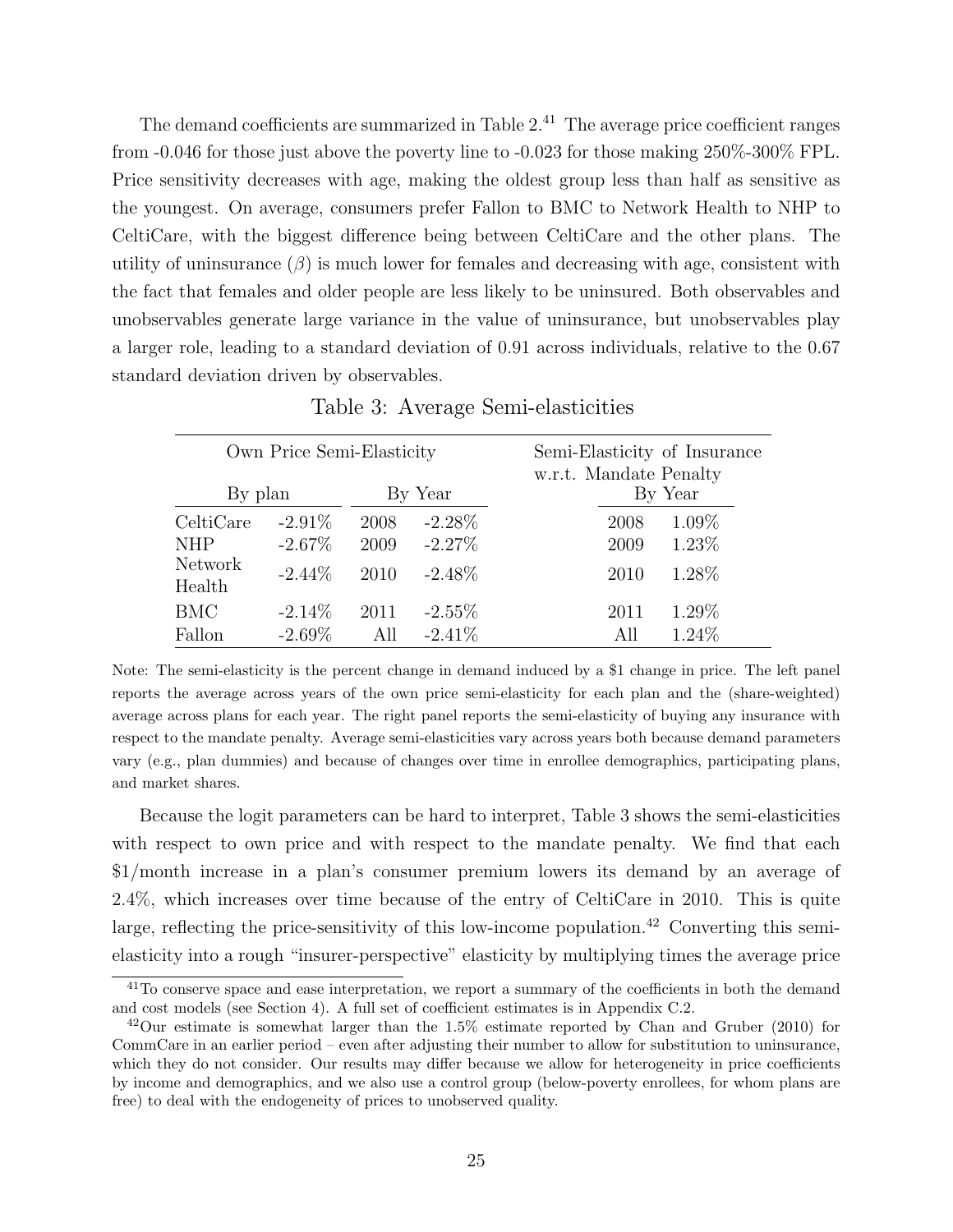(\$386/month) yields an elasticity of -9.3, which is larger than what has been found in employer-sponsored insurance (see discussion in [Ho, 2006\)](#page-44-17). However, multiplying times the much lower average consumer premium (\$48 for above-poverty enrollees) yields a more modest "consumer-perspective" elasticity of -1.2.

### <span id="page-27-0"></span>4.2 Costs

### Model

To simulate pricing equilibrium, we need to model each insurer's expected cost of covering a given consumer. We use the observed insurer costs in our claims data to estimate a simple cost function. We assume that costs are generated by a Poisson regression model (also known as a generalized linear model with a log link) with expected costs for consumer  $i$  in plan j in year t of

<span id="page-27-1"></span>
$$
E(c_{ijt}) = \exp(\mu X_{it} + \psi_{0,t} + \psi_{j,r,t}).
$$
\n(8)

Costs vary with consumer income and demographics  $(X_i = \{y_i, d_i\})$ , the year  $(\psi_{0,t})$ , and a region-year specific plan effect,  $\psi_{j,r,t}$ , which are normalized to average zero each year. Although our claims data include a rich set of consumer observables, our inclusion of the uninsured population limits us to what we can also observe in the ACS: age-sex groups and income group. Our model nonetheless captures adverse selection through the correlation between insurance demand and demographics.<sup>43</sup> Costs vary across plans because of their different provider networks. We let the plan effects vary by region and year to capture network differences over time and across areas.

A concern with a basic maximum likelihood estimation of Equation [\(8\)](#page-27-1) is that estimates of  $\psi_{j,r,t}$  will be biased by selection on unobserved sickness. This is particularly relevant because  $X_i$  includes a relatively coarse set of observables. To address this issue, we estimate the  $\psi_{j,r,t}$ parameters in a separate version of Equation [\(8\)](#page-27-1) with individual fixed effects and a sample limited to new and re-enrollees. These estimates are identified based only on within-person cost variation when an individual leaves the market and later re-enrolls in a different plan (e.g., because plan prices have changed).<sup>44</sup> We then adjust observed costs by removing the estimated plan component and estimate the coefficients on individual characteristics from

<sup>&</sup>lt;sup>43</sup>The level of detail in our cost model is comparable to past structural work that includes uninsurance as an option (e.g. [Ericson and Starc, 2015;](#page-44-6) [Tebaldi, 2016\)](#page-45-0). In general, adverse selection can also be driven by correlation between groups' cost estimates and their price-sensitivity  $(\alpha)$  and utility of uninsurance  $(\beta)$  in the demand model. In our estimates, selection manifests primarily by younger individuals and males (lower costs consumers) having lower demand for insurance (via  $\beta$ ).

<sup>44</sup>This method eliminates selection if individuals' unobserved risk factors are stable over time or uncorrelated with plan changes. It will, however, miss selection on risk changes – e.g., if individuals who get sicker between enrollment spells select into different plans. We have experimented with using instrumental variables to deal with the selection problem but have not found an approach that works.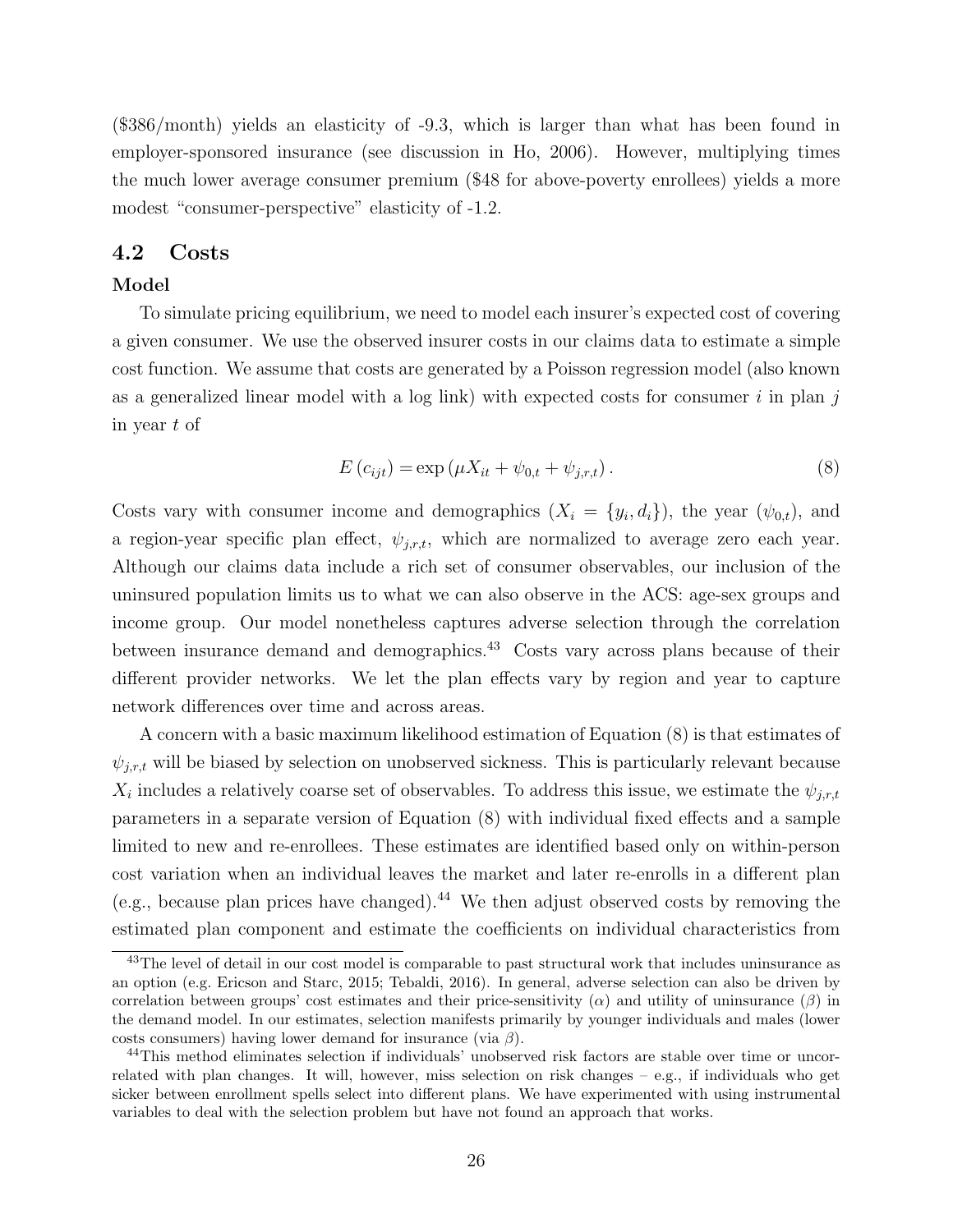cross-person variation with all enrollees. We use the resulting predicted values of  $E(c_{ijt})$  as our estimates of costs for each enrollee-plan possibility.<sup>45</sup>

#### Estimated Parameters

The first part of Table [4](#page-28-0) shows averages of plan cost effects, separately for before and after 2010 when CeltiCare entered. The numbers reported are percent effects on costs (i.e.,  $\exp(\psi_{j,r,t})$  – 1) and normalized so that the share-weighted average cost effect in each year is 0. Prior to 2010, both Network Health and BMC had similar cost effects – about 7% below average, with other plans somewhat higher. When CeltiCare entered, it became the clear low-cost plan – 32% below average. Cost effects of the other plans changed somewhat, but their ordering did not.

<span id="page-28-0"></span>

|                         |                                                                                      | Plan Effects |            |                                          |
|-------------------------|--------------------------------------------------------------------------------------|--------------|------------|------------------------------------------|
|                         | $\begin{array}{ll}\n\text{CeltiCare} & \text{Network} \\ \text{Health}\n\end{array}$ |              | BMC Fallon | NHP.                                     |
| 2008-2009               |                                                                                      |              |            | $-7.27\%$ $-6.57\%$ $+9.99\%$ $+15.29\%$ |
| $2010 - 2011 - 32.14\%$ |                                                                                      |              |            | $-8.04\%$ $-1.93\%$ $+7.68\%$ $+13.73\%$ |

Table 4: Cost Parameters

Note: The table shows average plan cost effects, which give the percent difference between the expected cost for a given consumer under that plan and the average plan. The reported percentages are averages of  $\exp(\psi_{i,r,t}) - 1$ , normalized so that the share-weighted average is zero in each year.

The other cost parameters are reported in Appendix [C.2.](#page-60-0) They are as one would expect – costs increase with age and are higher for females at young ages and higher for males at older ages.

# 4.3 Equilibrium

We use these demand and cost models to simulate pricing equilibrium under different subsidy policies. Our overall goal is to simulate the effects of price-linked subsidies in a simple insurance exchange setting (like what we model in Section [1\)](#page-7-0) using demand and cost parameters estimated from Massachusetts. For this reason, we do not model a variety of complex and non-standard policies used by the CommCare exchange – including direct price regulation (ceilings and floors), subsidies that varied across plans, and full subsidies for below-poverty enrollees. We also do not use the observed CommCare insurers' prices in our estimation, since these emerged from this non-standard supply-side environment. As is

<sup>45</sup>In addition to insurer medical costs captured by this model, insurers incur administrative costs for functions like claims processing. Using plan financial reports, we estimate variable administrative costs of approximately \$30 per member-month. We add this to our cost function, but, following CommCare rules, we assume that insurers are paid an equal-size (\$30) administrative fee (not subject to risk adjustment). Thus, administrative costs cancel out in the profit function and do not impact our results.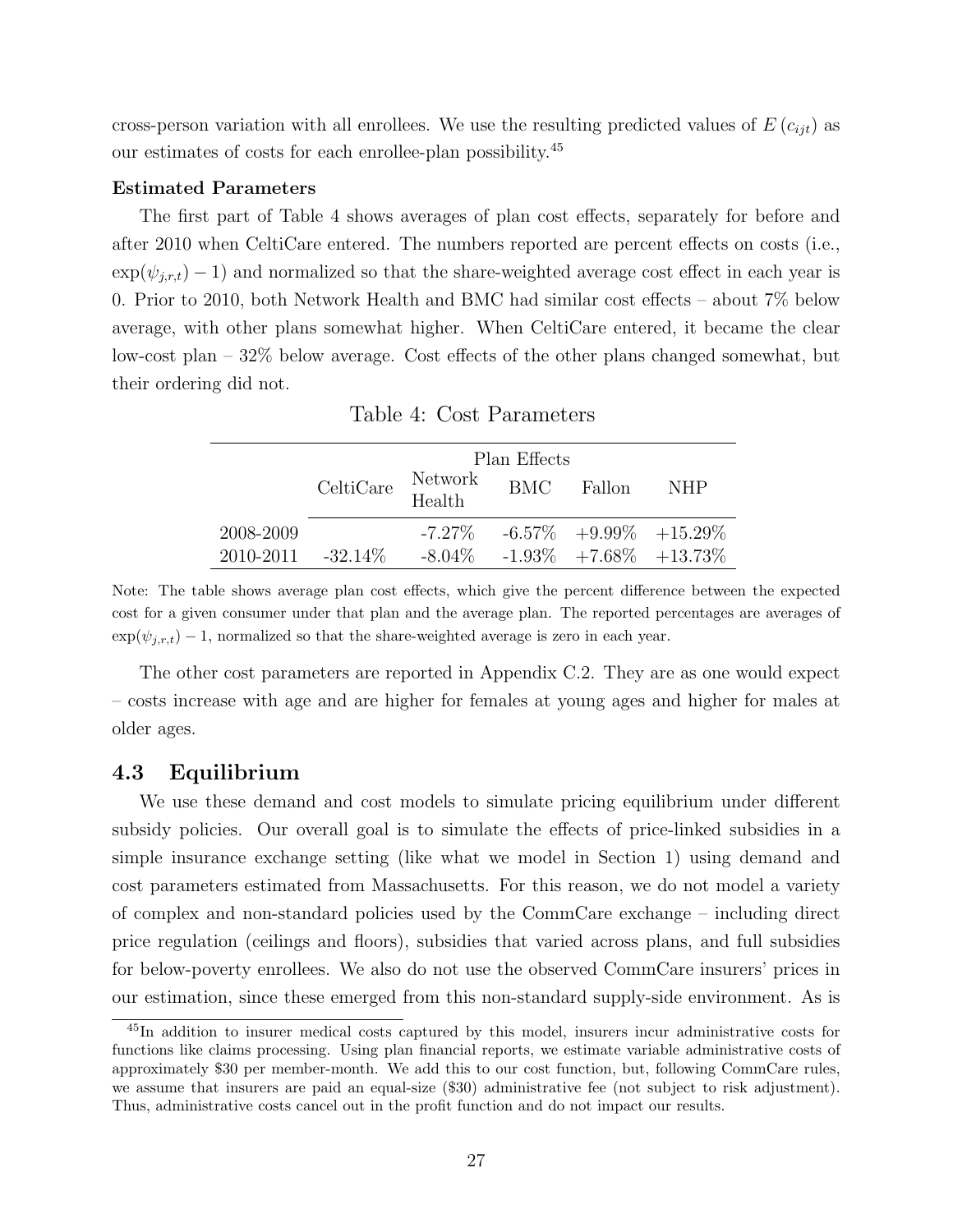standard practice, we simulate Nash equilibrium under both policies and compare simulations to simulations, rather than comparing these to observed prices.

For our simulation population, we limit our sample to consumers above poverty, which matches the criteria for subsidy eligibility in the ACA exchanges. We also use the mandate penalty and affordable amounts from the ACA, though we find similar results if we use the Massachusetts rules. However, we use the Massachusetts plans and price-linking rule (linking to the cheapest plan), since we do not have a way to estimate demand across gold/silver/bronze tiers as in the ACA.

To mitigate adverse selection, both Massachusetts and the ACA risk-adjust the payments to insurers. We incorporate this by estimating a risk score for each individual in each year,  $\phi_{it}$ , that indicates how costly they are expected to be relative to the average enrollee. Dropping the t subscripts for convenience, a plan with price  $P_j$  receives  $\phi_i P_j$  for enrolling consumer *i*. We assume that  $\phi_i$  perfectly captures the individual (non-plan) portion of costs:  $\phi_i = \exp(\hat{\mu}X_i + \psi_0)/\overline{c}$ , where  $\overline{c}$  is the average of  $\exp(\hat{\mu}X_i + \psi_0)$  across individuals who buy insurance.<sup>46</sup> Thus, risk adjustment fully captures individuals' expected costs in a proportional way: net revenue on consumer  $i = \phi_i P_j - E(c_{ij})$  simplifies to  $\phi_i (P_j - \overline{c} \exp(\psi_{j,r}))$ .<sup>47</sup> This form of risk-adjustment addresses selection on observables across plans in the exchange. However, it does not mitigate the effects of adverse selection *into the market*, since the exchange cannot transfer money away from people who never enroll.

We look for a static, full information, Nash equilibrium, where each insurer sets its price to maximize profits:

$$
\pi_j = \sum_i \left( \phi_i P_j - E[c_{ij}] \right) \cdot Q_{ij} \left( P^{Cons} \left( P \right) \right) \tag{9}
$$

where  $P^{Cons}(P)$  is the subsidy function mapping prices into consumer premiums. This equilibrium is defined by the first-order conditions (FOCs)  $\partial \pi_j/\partial P_j = 0$  for all j, given all other plans' prices. For each year and subsidy policy, we simulate the equilibrium numerically by searching for the price vector  $P$  that satisfies these equilibrium conditions for all insurers. We do this both for the set of insurers present in the market in 2009 and 2011 and for counterfactual markets with only two insurers.

Note that  $\frac{dQ_j}{dP_j}$  in insurers' FOCs (as shown in Equation [\(1\)](#page-8-1)) is a total derivative that incorporates an effect of changing  $P_j$  on the subsidy if plan j is pivotal (cheapest) under

<sup>&</sup>lt;sup>46</sup>In principle, we could also model imperfect risk adjustment by assuming that  $\phi_i^{Imperfect} = (\phi_i)^{\gamma}$  for  $\gamma \in (0,1)$ . Because the main predictions of our model do not depend obviously on cross-plan adverse selection, we have not explored this avenue.

<sup>&</sup>lt;sup>47</sup>We note the interesting property that with "perfect" risk adjustment under this system, markups are larger for sicker (higher  $\phi_{it}$ ) individuals. This appears to be a natural byproduct of the proportional risk adjustment system rather than something we could offset by using a different value for  $\phi_{it}$ .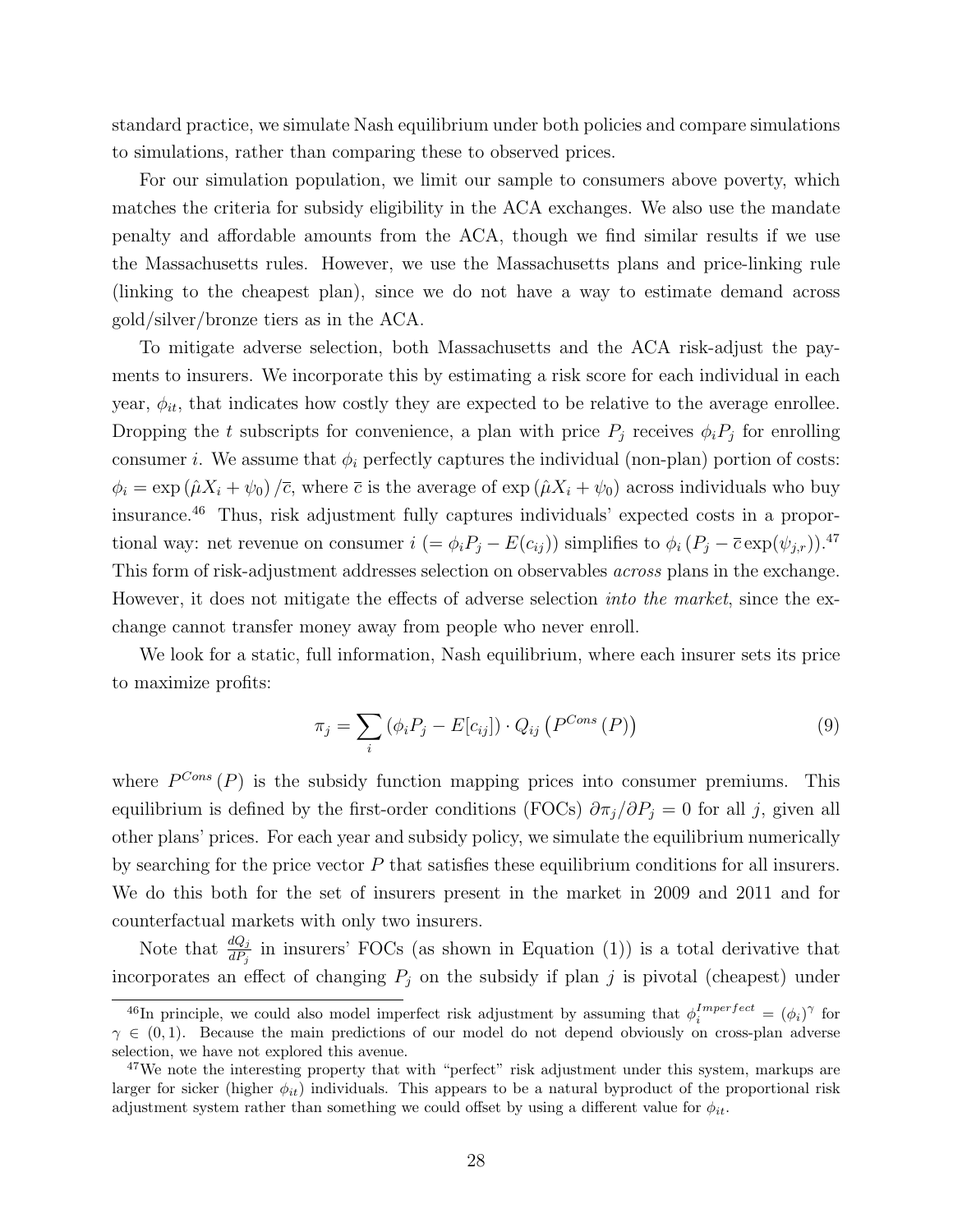price-linked subsidies. This introduces a discontinuity in the FOC of the cheapest plan at the price of the second-cheapest plan: below it, they are subsidy-pivotal (so  $\frac{dQ_j}{dP_j} = \frac{\partial Q_j}{\partial P_j}$  $\frac{\partial Q_j}{\partial P_j}+\frac{\partial Q_j}{\partial M})$ while above it, they are not (so  $\frac{dQ_j}{dP_j} = \frac{\partial Q_j}{\partial P_j}$  $\frac{\partial Q_j}{\partial P_j}$ ). In some cases, multiple plans set the same cheapest price in equilibrium. This equilibrium price is generally not unique; instead, there is a range of prices at which the two plans can tie for cheapest in equilibrium. In our simulations this occurs in 2009, so we show results for both the minimum and maximum prices consistent with this range of equilibria.

### 4.4 Simulations

We compare the equilibrium under price-linked subsidies to the outcome under a policy where the subsidy for each income group is fixed equal to the subsidy amount that emerged under the price-linked policy. We do this separately for 2009 and 2011, to illustrate the very different competitive dynamics before and after CeltiCare's entry in 2010. In 2009, Network Health and BMC are the cheapest plans and have fairly similar costs. It is therefore not surprising that we find that under price-linked subsidies, the price of the second cheapest plan acts as a binding upper-bound for the cheapest plan, leading to a range of possible equilibria where these two plans tie for cheapest. We compare the extrema of this range to the equilibrium with a fixed subsidy set equal to the lowest price-linked equilibrium subsidy (the one we expect the regulator would have preferred). In 2011, CeltiCare's cost are enough lower than the other plans that it is the unique cheapest plan.

Table [5](#page-31-0) reports the prices, subsidy and share insured for each equilibrium. In 2009, depending on the equilibrium, monthly prices for the cheapest plans (BMC and Network Health) are between \$4 and \$26 (1-6%) higher under price-linked subsidies than under fixed subsidies. For CeltiCare in 2011, the price is \$24 (6%) higher under price-linked subsidies; this represents a 43% increase in its markup over average costs. These effects are slightly smaller than what we calculated in Section [3.3](#page-22-1) using the first-order approximation; this is largely because the elasticity we estimate for CeltiCare (-2.91%) is a fair bit higher than the average elasticity of 2.17% we calculate in Section [3.2.](#page-21-0)<sup>48</sup> The change in the average price is smaller than the change in the cheapest price because the other insurers do not change their prices as much between fixed and price-linked subsidies. Because prices are higher while  $(income-specific)$  subsidies are held constant,<sup>49</sup> fewer people buy insurance under price-linked subsidies.

These simulations illustrate the rough magnitude of the pricing distortion using reasonable demand and cost parameters estimated from the Massachusetts setting. One factor

<sup>48</sup>Also, the uncertainty simulations described below show cost pass-through is less than one, which would lead the first-order approximation to over-estimate the price difference.

<sup>&</sup>lt;sup>49</sup>Changes in the income composition of the insured cause the small change in the average subsidy.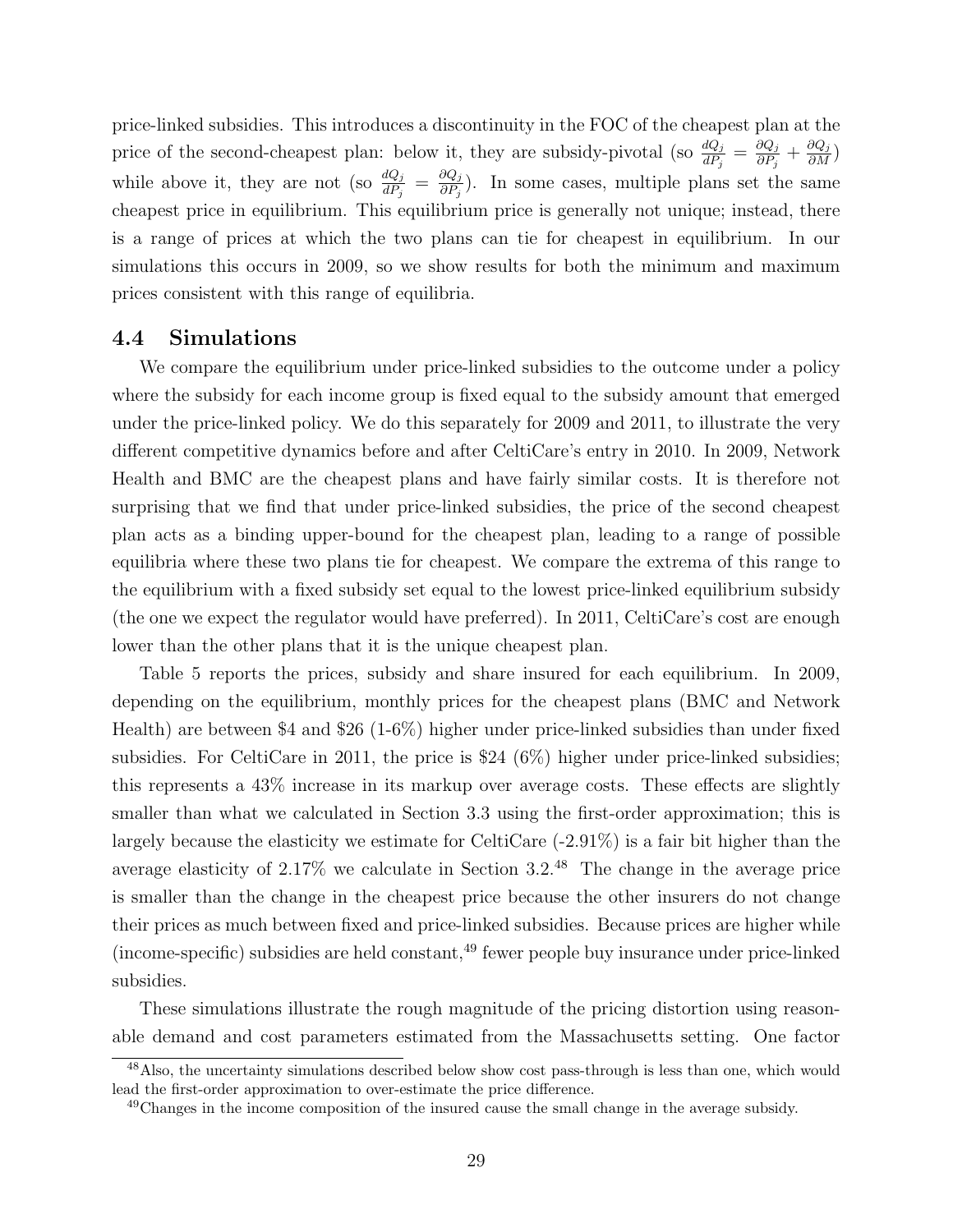<span id="page-31-0"></span>

|               |         |              | 2009    |          |            |          | 2011    |          |
|---------------|---------|--------------|---------|----------|------------|----------|---------|----------|
|               |         | Price-Linked | Fixed   |          | Difference | Price-   | Fixed   | Diff     |
|               | Min     | Max          |         | Min      | Max        | Linked   |         |          |
| Minimum Price | \$415.3 | \$437.3      | \$411.7 | \$3.5    | \$25.6     | \$403.8  | \$379.9 | \$23.8   |
| Margin        | 14.6\%  | 19.1%        | 14.3%   | $0.3\%$  | 4.8%       | $20.0\%$ | 15.0%   | $5.0\%$  |
| Avg Price     | \$418.6 | \$441.2      | \$416.6 | \$2.0    | \$24.6     | \$427.3  | \$405.4 | \$21.9   |
| Avg Subsidy   | \$354.4 | \$375.8      | \$354.2 | \$0.2\$  | \$21.7     | \$345.7  | \$346.7 | $-\$1.0$ |
| Share Insured | 57.6%   | 58.5%        | 58.3%   | $-0.7\%$ | $0.2\%$    | $40.0\%$ | 45.9%   | $-5.9\%$ |

Table 5: Equilibrium under Price-Linked and Fixed Subsidies

Note: This is a comparison of the market equilibria under price-linked and fixed subsidies. In 2009, there are a range of equilibria under price-linked subsidies; this reports statistics for the equilibrium with the minimum and maximum cheapest plan price. For 2009, the margin (100·(revenue-cost)/revenue) is the share-weighted average of BMC and Network's margins. The average price is weighted by plan shares. The average subsidy is across income groups. Changes in the income composition of the insured cause the small change in the average subsidy in 2011 and the minimum equilibrium in 2009.

that could mitigate this distortion is medical loss ratio (MLR) rules, which under the ACA require that insurers spend at least 80% of revenue on medical care and other allowed items. If binding, MLR rules could prevent price-linked subsidies from raising markups. However, the MLRs implied by our simulations – calculated conservatively as the ratio of medical costs to revenue – are typically above 80% (see Appendix [C.3\)](#page-59-1). The lone exception is BMC in the max-price equilibrium in 2009 (whose MLR is 77%).

A simple way to interpret the difference between the equilibria – without the assumptions needed for welfare analysis – is to ask how much money the government could save by switching to fixed subsidies, after adjusting the subsidy amount to hold insurance coverage fixed. By this test, we find that net expenditures would be 6.1% lower in 2011 and 0.7-7.8% lower in 2009 (for the range of equilibria). These would translate to substantial savings in programs the size of CommCare (which cost about \$800 million in 2011) or the ACA exchanges (about \$40 billion in 2016). Alternatively, we can ask how much higher insurance coverage rates would be under fixed subsidies, holding government spending fixed. We find that coverage (among the CommCare eligible population) would be 3.1 percentage points higher in 2011 and 0.2-2.6 percentage points higher in 2009.<sup>50</sup>

#### Fewer Insurers

Many of the ACA exchanges have only one or two insurers. To understand the implications of price-linked subsidies in less competitive markets, we again simulate equilibria using

<sup>50</sup>These estimates are changes in the take-up rate for subsidized insurance among eligible individuals, not changes in the overall uninsured rate. The CommCare eligible population of about 300,000 was about 5% of the total state population.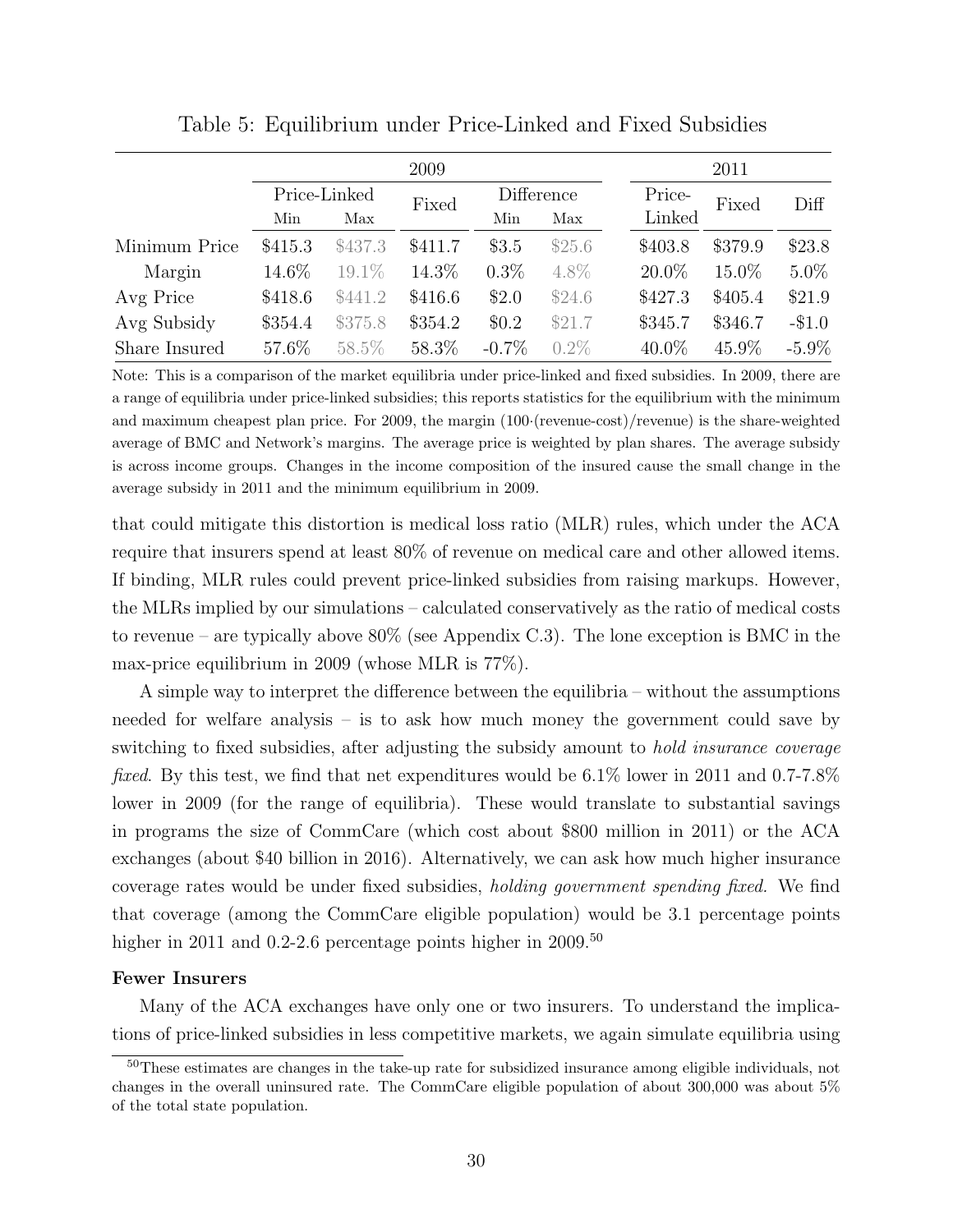our parameters for 2011, but with the market limited to two available plans. We first note that when CeltiCare is one of the two plans, its price under fixed subsidies is on average \$26 higher than in the baseline simulations with five plans.<sup>51</sup> This is comparable to the price difference between fixed and price-linked subsidies. Thus, switching from fixed to price-linked subsidies has about the same effect on the price of the cheapest plan as removing all but one of its competitors from the market.

We next compare fixed and price-linked subsidies in a market with two insurers. Table [6](#page-33-0) shows the results for each pair of the four main insurers (excluding Fallon, which is a smaller regional plan). The plans are listed in order of increasing costs: CeltiCare is the lowest cost, Network Health is substantially more expensive, BMC is slightly more expensive than Network Health, and NHP is by far the highest cost (see Table [4\)](#page-28-0). The table shows the distortion – the increase in the cheapest price under price-linked relative to fixed subsidies – both as a dollar amount and as a percent of the price under fixed subsidies. All of the distortion amounts are larger than what we estimate for the full market with five insurers (\$23.80). More notable is how much larger the distortion is when there is a large cost difference between the two plans. For instance, the distortion is only slightly larger (\$28.0) when CeltiCare and Network Health, two low-cost plans, are competing. But it is more than twice as big (\$50.1) when CeltiCare competes against high-cost NHP. Thus, not only the number but the *type* of insurers matters critically for the distortionary effect of price-linking: it is less bad when the competing plans have more similar cost structures.

With only two insurers, medical loss ratio rules become more binding. CeltiCare's costto-revenue ratio under price-linked subsidies is below 80% against any competitor and below 70% against NHP. (CeltiCare also has an MLR below 80% even for fixed subsidies when competing with NHP). Network Health and BMC also have MLRs below 80% when competing against NHP. Therefore, for these uncompetitive markets, the distortion from price-linked subsidies may be mitigated by MLR rules.

# <span id="page-32-0"></span>5 Welfare and Cost Uncertainty

# 5.1 Uncertainty Framework

Price-linked subsidies may be desirable in the presence of cost uncertainty. To model the potential benefits, we consider the problem of a regulator setting subsidies for an upcoming year. Fixed subsidies have to be set in advance, prior to the realization of health care costs, but the regulator would like to set a higher subsidy when costs are higher because of the externalities of charity care and the desire to insure consumers against price variations (see discussion in Section [1.3\)](#page-12-0). If insurers observe cost shocks before setting prices, then prices

<sup>&</sup>lt;sup>51</sup>This is the average across the three simulations where CeltiCare competes with Network, NHP, or BMC.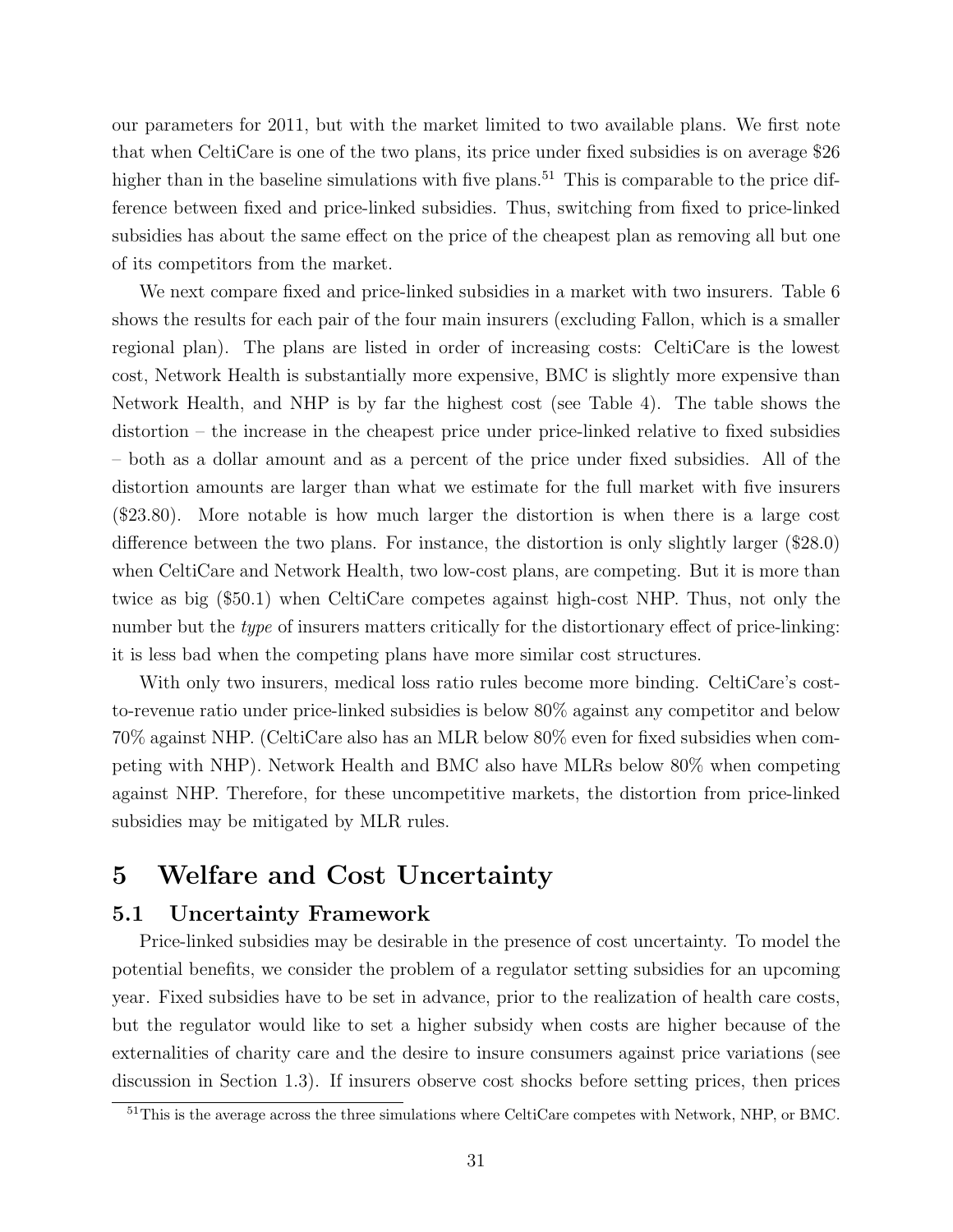<span id="page-33-0"></span>

|                         |                |                 | (Lower cost)   |                    | $\longrightarrow$  | (Highest cost)               |                     |
|-------------------------|----------------|-----------------|----------------|--------------------|--------------------|------------------------------|---------------------|
|                         |                |                 | Network Health |                    | BMC.               | <b>NHP</b>                   |                     |
| (Lowest cost) CeltiCare | Network Health | $$28.00(7.3\%)$ |                | $$37.43 \ (9.4\%)$ | $$30.37 \ (6.7\%)$ | $$36.78$ $(7.8\%)$           | $$50.13$ $(11.6\%)$ |
| (Higher cost) BMC       |                |                 |                |                    |                    | $$31.00-38.79 \ (6.0-7.5\%)$ |                     |

Table 6: Price Distortion with Two Insurers (2011 Parameters)

(All 5 plans in the market:  $$23.83~(6.3\%)$ )

Note: This table shows the difference in the cheapest price under price-linked and fixed subsidies, both as a dollar amount and as a percent of the cheapest price under fixed subsidies, for markets with two insurers. The plans are listed in order of increasing costs: CeltiCare, Network Health, BMC, NHP. When BMC and NHP compete there are multiple equilibria; the range of distortions is given.

contain information about optimal subsidies; price-linked subsidies can make use of this information.

We assume that regulators observe lagged demand and cost data from insurers (e.g., from state insurance department rate filings), which give them all the relevant information for the optimal subsidy except for a *market-level* shock to cost growth,  $\Delta$ <sup>52</sup> This proportional shock applies to all plans' costs and the cost of charity care, multiplying them by a factor of  $(1 + \Delta)$ . We assume that insurers can observe the shock (e.g., because of their up-to-date data and regular interactions with providers) and price based on it. But consumers (like the regulator) do not, so their utility of insurance (as reflected in  $\xi_j$  and  $\beta$ ) is held constant.<sup>53</sup>

We analyze welfare using the regulatory objective function introduced in Section [1.3.](#page-12-0) Our main analysis focuses on "public surplus" – consumer surplus, plus the avoided externality of uninsurance, minus government costs – though we also consider adding insurer profits to this. For each simulation, we use the simulated equilibrium prices along with the estimated demand parameters to calculate the fixed component of utility for each consumer for each plan,  $\hat{u}_{ij} \equiv u_{ij} - \epsilon_{ij}$ . These allow us to calculate each individual's expected consumer surplus  $CS_i = \frac{1}{-\alpha}$  $\frac{1}{-\alpha(Z_i)} \cdot \log \left( \sum_{j=0}^J \exp \left( \hat{u}_{ij} \right) \right)$  and choice probabilities  $(\widehat{Pr}_{ij} = \exp(\hat{u}_{ij}) / \sum_{j=0}^{J} \exp(\hat{u}_{ij})$ . The government's expected net expenditure on each individual equal  $S(1 - \widehat{Pr}_{i0}) - M \cdot \widehat{Pr}_{i0}$ .

We also calculate the externality that is avoided when an individual chooses to purchase

<sup>&</sup>lt;sup>52</sup>It would also be possible to model insurer-specific cost shocks. However, market-level cost shocks are what matters for the welfare-relevant correlation between insurer costs and the externality of uncompensated care.

<sup>&</sup>lt;sup>53</sup>Even if consumers observed the cost shock, it is not obvious how their utility of insurance would be affected. Insurance against a larger risk is generally more valuable, but higher costs also mean the uninsured receive more charity care. Conceptually, if we allowed demand to shift with the cost shock, our simulated effects on coverage would change. But the basic welfare/policy implications – which are driven by the size of the subsidy and externality – would not clearly be different.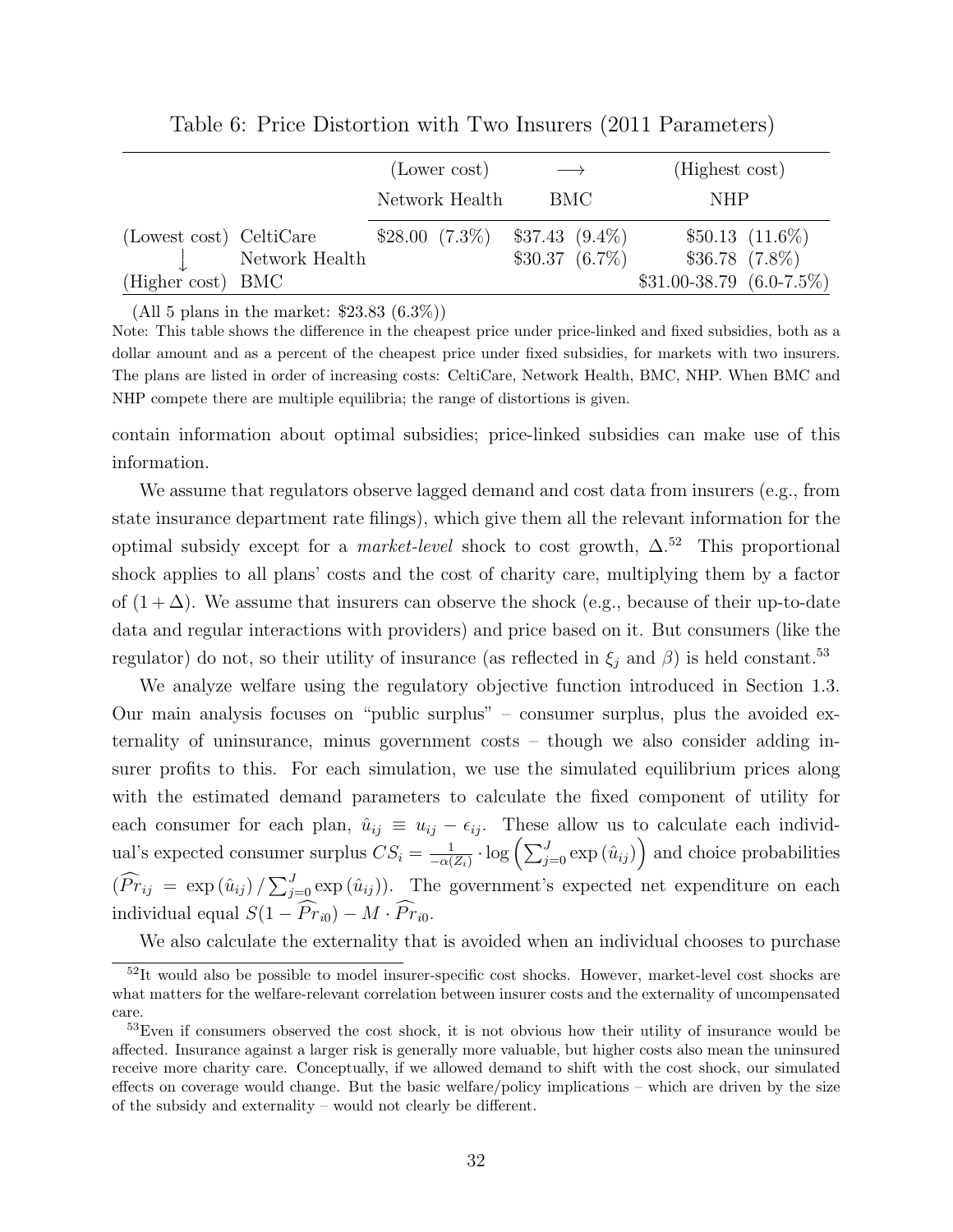insurance: charity care costs plus the paternalistic component of the externality.<sup>54</sup> Charity care costs are, unfortunately, quite difficult to measure. Instead of attempting to estimate them in our Massachusetts setting, we assume they are proportional to an individual's expected costs in the average plan. For a cost-shock  $\Delta$ ,

$$
C_i^{Charity} = \lambda \cdot \underbrace{\exp (\hat{\mu}X_i + \psi_0)}_{\text{Baseline cost in avg. plan}} \cdot (1 + \Delta) \qquad \lambda = \{.6, .8, 1\}.
$$

[Finkelstein et al.](#page-44-2) [\(2015\)](#page-44-2) find that when individuals are uninsured, third parties cover about 60% of what their costs would have been if insured by Medicaid, suggesting a value of  $\lambda =$ 0.6. Since price-linking is more attractive when the externality moves more with prices, we consider  $\lambda = 1$  as a best-case scenario for price-linked subsidies and  $\lambda = .8$  as an intermediate case.

We assume the regulator sets (income-specific) fixed subsidies to be optimal if costs are at the expected level (i.e., zero cost shock) and sets affordable amounts for price-linked subsidies to replicate the fixed subsidy amounts at  $\Delta = 0$ . In practice, we implement this by calibrating the paternalistic externality,  $E_0$  as a residual to rationalize the ACA's affordable amounts (and therefore subsidy levels) as optimal at  $\Delta = 0$ . This calibration is conceptually important. Our goal is to understand how cost uncertainty affects the case for price-linked subsidies assuming that subsidies would be set optimally if costs were known. If we do not calibrate  $E_0$ , our welfare results would be largely driven by the deviation of subsidies from their optimal level, absent a cost shock. Empirically, we find that a positive  $E_0$  is needed to rationalize the ACA's affordable amounts.<sup>55</sup>

### 5.2 Welfare without Cost Uncertainty

We start by showing the impacts of price-linked vs. fixed subsidies on components of welfare when costs are as expected by the regulator (i.e.,  $\Delta = 0$ ). Table [7](#page-35-0) shows these results. The numbers reported are per *eligible* consumer (including the uninsured) so tend to be smaller in magnitude than the price changes discussed above. For instance, consumer surplus is about \$5 per person-month higher under fixed subsidies in 2011 – an effect driven by the \$24 fall in CeltiCare's price applied to about ∼ 20% of the eligible population who purchase CeltiCare.<sup>56</sup>

<sup>54</sup>See discussion in Section [1.3.](#page-12-0)

 $55$ This result is consistent with the finding of [Finkelstein et al.](#page-44-14) [\(2017\)](#page-44-14) that demand is less than marginal cost for most CommCare enrollees. With  $E_0 = 0$  the implied over-subsidizing of insurance would mean that the additional people insured under fixed subsidies would be a loss to the government, where really that loss is due to an affordable amount that is too high given the externality.

<sup>&</sup>lt;sup>56</sup>We note that the overall level of consumer surplus is relatively small (and sometimes negative) because we compute it relative to a world without the program – i.e., no subsidized insurance *and* no mandate penalty. Because a sizable share of eligible people are uninsured (and therefore hurt by the mandate penalty), it is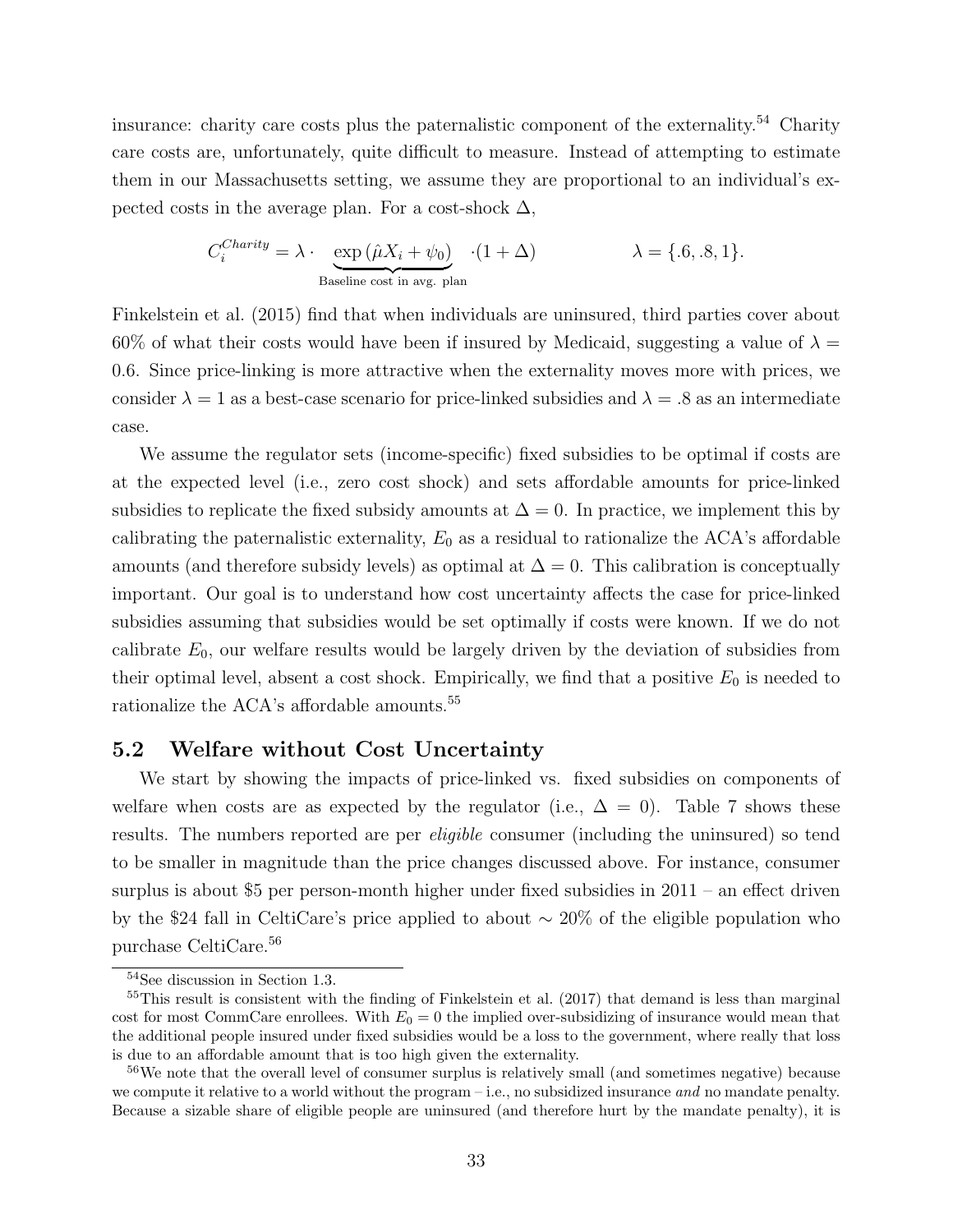|                       |          |              | \$ Per Eligible Consumer per Month |        |            |          |          |         |
|-----------------------|----------|--------------|------------------------------------|--------|------------|----------|----------|---------|
|                       |          |              | 2009                               |        |            |          | 2011     |         |
|                       |          | Price-Linked | Fixed                              |        | Difference | Price-   | Fixed    | Diff    |
|                       | Min      | Max          |                                    | Min    | Max        | Linked   |          |         |
| Consumer Surplus      | $-0.3$   | 0.9          | 0.7                                | $-1.0$ | 0.1        | $-14.4$  | $-9.3$   | $-5.1$  |
| $+$ Saved Externality | 246.2    | 249.7        | 249.0                              | $-2.9$ | 0.7        | 165.5    | 188.2    | $-22.7$ |
| - Gov Costs           | $-177.2$ | $-193.2$     | $-179.9$                           | 2.7    | $-13.3$    | $-103.2$ | $-125.3$ | 22.1    |
| $=$ Public Surplus    | 68.6     | 57.3         | 69.8                               | $-1.2$ | $-12.5$    | 47.9     | 53.6     | $-5.7$  |
| Insurer Profits       | 33.9     | 45.3         | 33.4                               | 0.5    | 11.9       | 22.3     | 22.7     | $-0.4$  |
| $PS+$ Profits         | 102.6    | 102.6        | 103.3                              | $-0.7$ | $-0.7$     | 70.2     | 76.3     | $-6.1$  |

<span id="page-35-0"></span>Table 7: Costs and Surplus under Price-Linked and Fixed Subsidies

Note: This is a comparison of the market equilibria under price-linked and fixed subsidies. In 2009, there are a range of equilibria under price-linked subsidies; this reports statistics for the equilibrium with the minimum and maximum lowest price. 'Per Eligible Consumer' includes both insured and uninsured. Consumer surplus is relative to the market not existing where consumers get the (dis)utility of uninsurance but do not have to pay the mandate penalty. Government costs are mandate revenue minus subsidy expenditures. Saved externality is the sum across consumers of the probability that they buy insurance times their externality. Public surplus adds consumer surplus, the saved externality and government costs. The last column adds firm profits to public surplus.

Consistent with our theoretical result in Proposition 1, public surplus is higher under fixed subsidies. When the level of subsidy is equal under the two policies – as it is for 2011 and the minimum price-linked equilibrium in 2009 – the difference in public surplus is approximately equal to the difference in consumer surplus. This is because the differences in government costs and the externality approximately cancel out due to an envelope theorem argument – since the regulator set fixed subsidies optimally, the value of covering an additional person equals the additional public costs. For 2009's maximum price equilibrium, the subsidy amount is also larger under price-linked subsidies, so there is an additional increase in government spending, lowering public surplus.

The last two columns of Table [7](#page-35-0) show insurer profits and the sum of public surplus and profits. Profits are higher under price-linked subsidies in 2009 (for both equilibria), but actually a bit lower in 2011. These different results illustrate the ambiguous effect of shifting from fixed to price-linked subsidies on profits. The effect of price-linked subsidies on profits is ambiguous because the higher prices decrease the quantity insured, particularly among healthier, low-cost consumers, so profits may decrease. Even when profits are higher, the sum of public surplus and profits is still lower under price-linked subsidies.

not surprising that the program has little (or negative) effect on consumer surplus.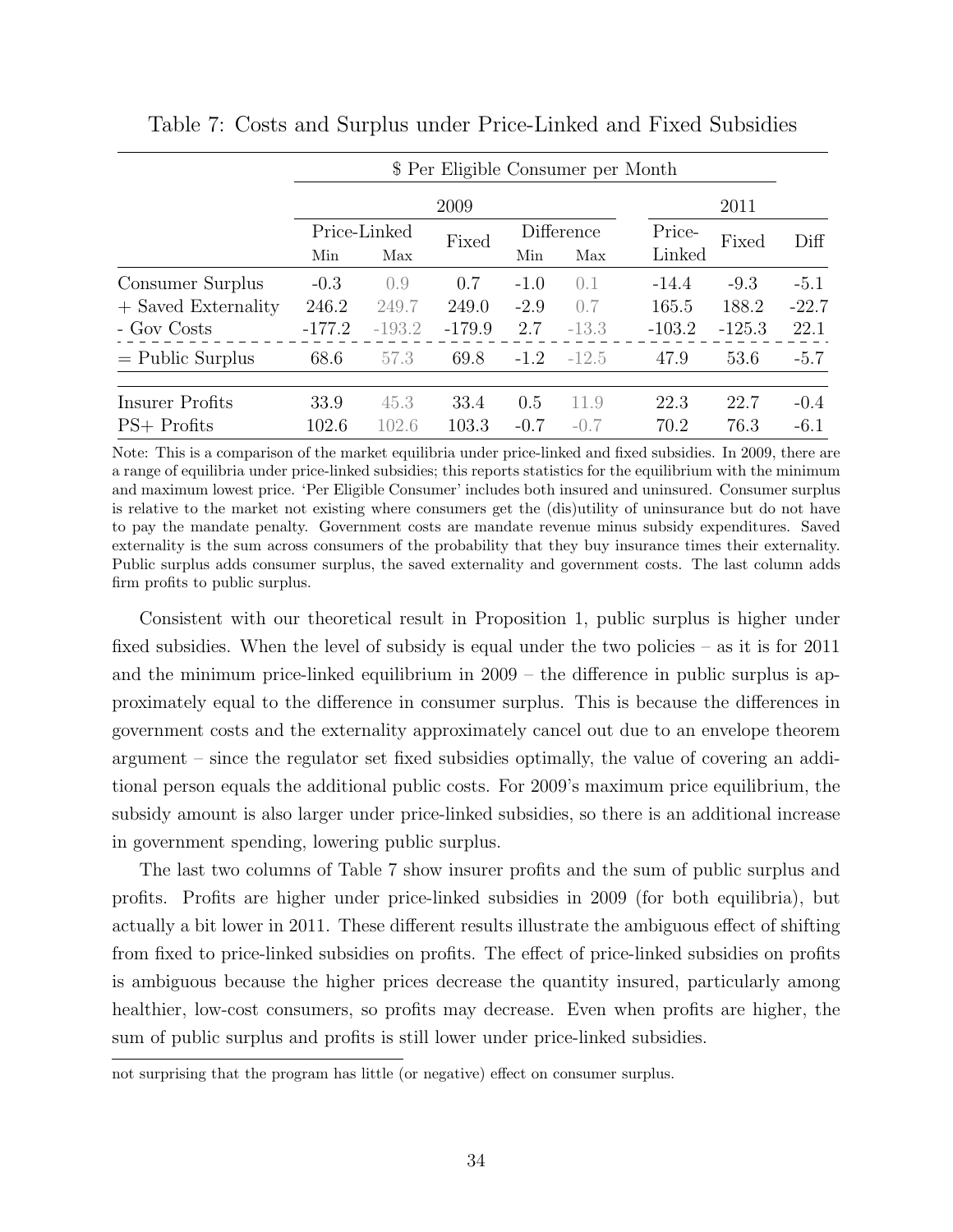# 5.3 Uncertainty Simulation Results

To simulate uncertainty, we consider market-level cost shocks ranging from  $\Delta = -15\%$ up to  $+15\%$ , which as we discuss below is a fairly wide range given year-to-year uncertainty about cost growth. To conserve space, we focus on simulations for 2011; results for 2009 are qualitatively similar and shown in Appendix [C.4.](#page-61-0)

#### Prices and Coverage Rates

Figure [3a](#page-37-0) shows the price of the cheapest plan and the average subsidy for 2011 for each subsidy policy across values of the cost shock (on the x-axis). Unsurprisingly, prices (shown in solid lines) increase with costs under both policies. They increase slightly faster under price-linked subsidies.<sup>57</sup> The figure illustrates how subsidies (shown in dashed lines) move quite differently under the two policies. Subsidies increase in tandem with the cost shock under price-linked subsidies, but are flat under the fixed policy (aside from small changes in the average, driven by changes in the income composition of insured consumers).<sup>58</sup>

Figure [3b](#page-37-0) shows the impacts on the share of eligible people who purchase insurance. Price-linked subsidies stabilize the insurance take-up rate (at about  $40\%$ ), regardless of the cost shock. This is natural because price-linked subsidies intentionally hold fixed consumer premiums for the cheapest plan, regardless of whether insurer prices rise or fall. However, under fixed subsidies coverage varies substantially: it is much higher (up to 65%) with a negative cost shock and lower (down to 25%) with a positive shock. Of course, it is not clear whether price-linked subsidies' stabilization of coverage in the face of cost shocks is desirable: it may be optimal for fewer people to buy insurance when it is more expensive.

#### Welfare

Figure [4](#page-38-0) shows public surplus as costs diverge from the regulator's expectations, for cost shocks from  $-15\%$  to  $+15\%$ . The three panels show results under the different assumptions on  $\lambda$ , which captures how the externality scales with costs. Fixed subsidies (in blue) are preferred at zero cost shock in all cases.<sup>59</sup> For non-zero cost shocks, the gap between fixed

<sup>57</sup>On average a 15% cost shock is about \$56, so prices increase a little less than one-for-one with costs.

<sup>&</sup>lt;sup>58</sup>We note that for the largest negative cost shocks that we simulate, prices under fixed subsidies can fall slightly below the subsidy amount for some income groups. In these cases, our calculations assume that insurers can charge "negative premiums" – i.e., rebate the difference to consumers. The ACA does not allow negative premiums, but implementing these does not seem infeasible. Rebates to consumers could be accomplished either via direct payments or via tax rebates (similar to the way the ACA's mandate penalty works). If rebates were not allowed, then fixed subsidies could also distort pricing incentives for highly negative cost shocks, since insurers would have no incentive to lower prices below the subsidy amount. This is not a major issue for the range of shocks we consider (where average subsidies are always less than the minimum price), but it could become important for even larger negative shocks.

<sup>&</sup>lt;sup>59</sup>The differing values of  $\lambda$  and the calibrated fixed externality  $E_0$  under these three scenarios mean that the levels of public surplus do not line up across graphs. However, in each case, the units of public surplus are dollars per eligible person per month.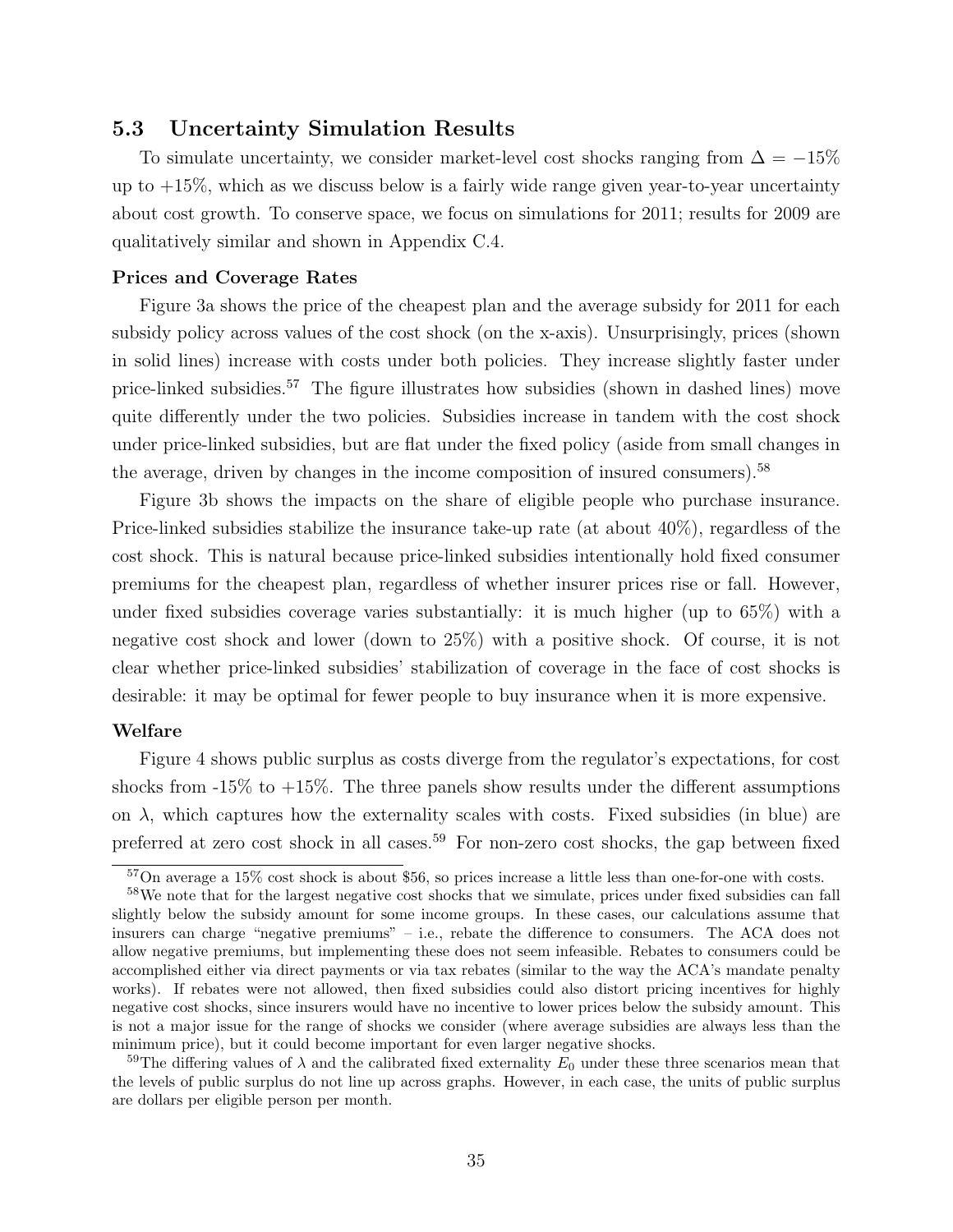<span id="page-37-0"></span>

Figure 3: Equilibrium under cost shocks

and price-linked subsidies narrows, particularly for larger values of  $\lambda$ . This occurs because the optimal subsidy gets farther from the fixed subsidy level as costs – and therefore the externality of uninsurance – diverge from expectations. If the externality increases one-forone with costs ( $\lambda = 1$ ), price-linked subsidies do better for cost shocks  $\geq 15\%$  or less than -12.5%. However, as the externality increases less with costs (lower  $\lambda$ ), larger cost shocks are necessary to make price-linking better. Indeed, for  $\lambda = 0.6$ , we find fixed subsidies do better even for shocks of over 20%.

The solid blue curves in Figure [4](#page-38-0) capture welfare impacts under our baseline public surplus measure, which does not include any costs to consumers of greater price uncertainty under fixed subsidies. The dashed and dotted lines adjust this measure to include a cost of this price risk to consumers, following Equation [\(6\)](#page-14-1). This adjustment depends on the coefficient of relative risk aversion,  $\gamma$ .<sup>60</sup> [Chetty](#page-43-17) [\(2006\)](#page-43-17) argues that  $\gamma \leq 2$ ; to consider the case most favorable to price-linked subsidies, we use  $\gamma = 2$  (dashed lines). We also consider a more extreme case of  $\gamma = 5$  (dotted lines), to capture the idea that society might have a strong concern about "affordability" or to proxy for factors like consumption commitments that increase local risk aversion [\(Chetty and Szeidl, 2007\)](#page-43-18).

For both values of  $\gamma$ , the welfare losses from greater price risk to consumers are relatively small and do not qualitatively change our results  $-$  i.e., the dashed and dotted lines in Figure [4](#page-38-0) are not very different from the solid lines. This is explained by the well-known fact that for

Note: These graphs show the equilibrium under price-linked and fixed subsidies for cost shocks of -15% to 15% of baseline. The left graph shows the price of the cheapest plan and the subsidy level. The right graph shows the share of consumers who purchase insurance.

 $60$ It also depends on the level of consumption, which we approximate using monthly income at the median of a consumer's income bin, minus the average premium (or mandate penalty) they pay. For  $(\Delta P)$ , we use the premium variation for the average plan relative to its premium at  $\Delta = 0$ .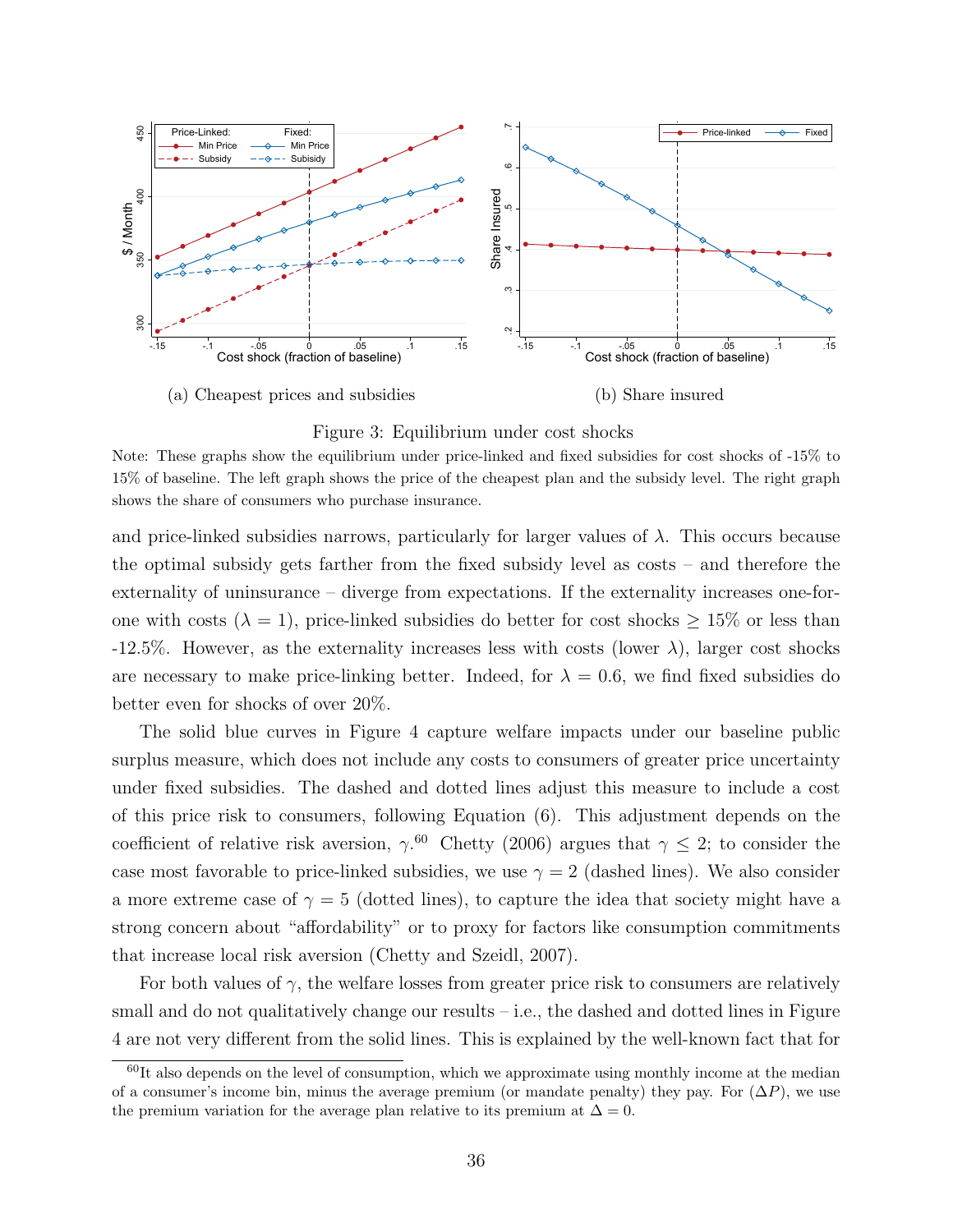<span id="page-38-0"></span>



Note: These graphs show public surplus (in dollars per month per eligible member) under price-linked and fixed subsidies for cost shocks of -15% to 15% of baseline. Each graph corresponds to a different assumption about how much the externality changes with costs. The dashed and dotted lines subtract a cost of pricing risk to consumers (using the method in Equation [\(6\)](#page-14-1)) with coefficients of relative risk aversion of 2 and 5, respectively.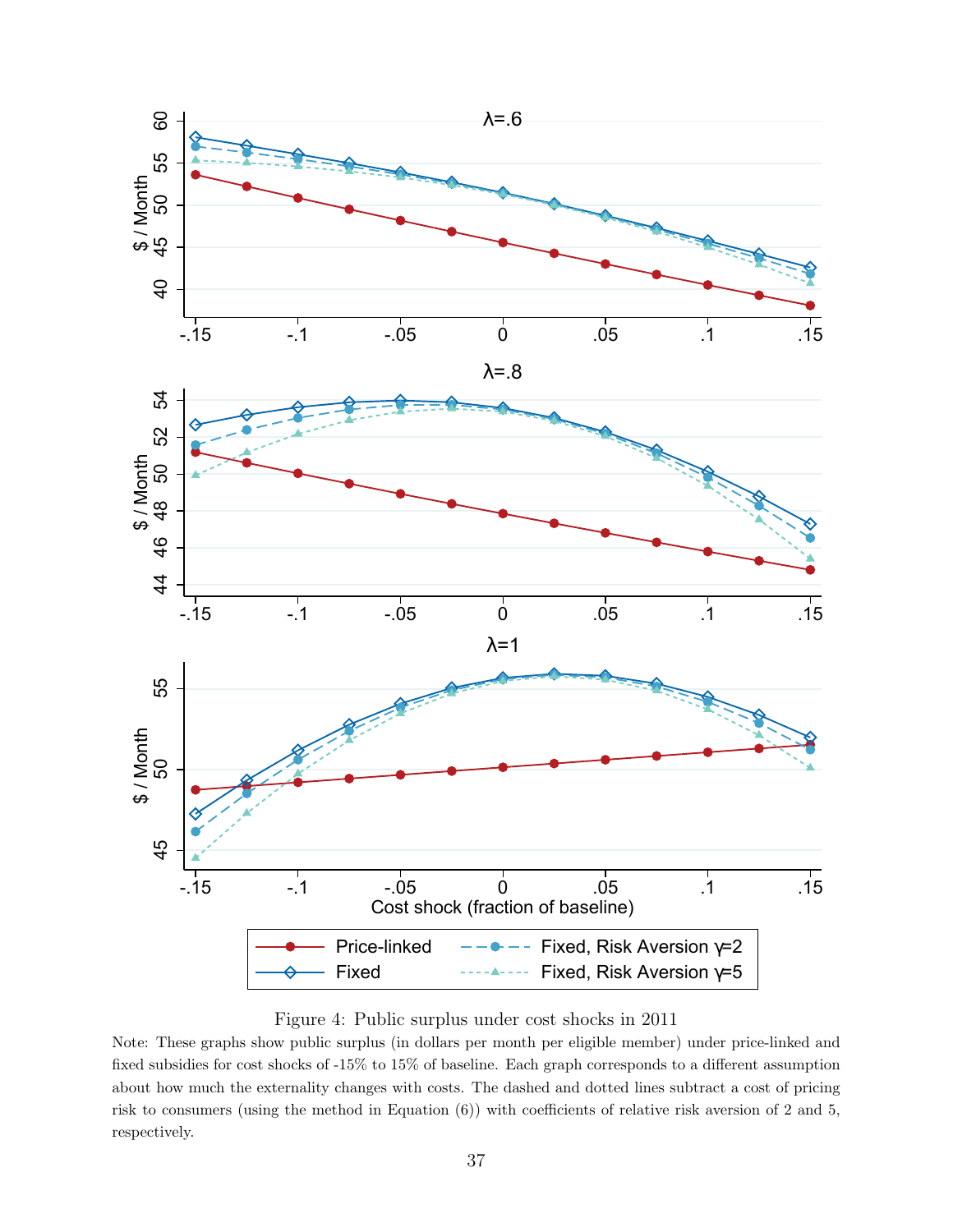reasonable risk aversion, utility is locally quite close to linear [\(Rabin, 2000\)](#page-44-18). The premium variation we consider (about  $+/-$ \$50 per month) represents only about  $+/-3\%$  of average income, even for this low-income population. We conclude that in this framework, insuring consumers against price risk is a less important rationale for price-linked subsidies than the correlation between prices and the externality of charity care.

Appendix [C.4](#page-61-0) shows similar figures for the minimum price-linked equilibrium in 2009, in which the pricing distortion is quite small. The results are qualitatively similar: fixed subsidies do better at zero cost shock but worse as the cost shock grows. Not surprisingly given the baseline results, the cost shocks necessary for price-linked subsidies to be better are smaller than in 2011. For  $\lambda = 1$ , price-linked subsidies are better for  $|\Delta| \ge 7.5\%$ . However, the maximum priced equilibrium (not shown) makes fixed subsidies look even better than they do in 2011.

The basic results also hold if we use public surplus plus profits as the welfare metric.<sup>61</sup> These results are also shown in Appendix [C.4.](#page-61-0) For  $\lambda = 0.8$  or 1.0, the range of shocks under which fixed subsidies do better is somewhat smaller (e.g.,  $\Delta$  between -7.5% and +10% for  $\lambda = 1.0$ . But for  $\lambda = .6$ , fixed subsidies are still better for the full range of shocks we consider.

#### How Much Cost Uncertainty is Reasonable?

To get a sense of what size cost shocks are most relevant, we need to think about how much uncertainty a policymaker faces when setting a fixed subsidy. We use state-level average costs in the U.S. National Health Expenditures (NHE) data for 1991-2009 (the period over which state-level data are available) to get a ballpark magnitude under different assumptions about the subsidy-setting process.

First, consider the case of a mature market and a policymaker attempting to set fixed subsidies in a 'smart' way based on all available information. We assume that the policymaker can observe lagged cost data from insurers (e.g., in state insurance department rate filings) and other data sources (e.g., hospital cost reports, Medicare data). Thus, the relevant uncertainty is about how much costs will grow between the lagged data and the year for which subsidies are being set. In the NHE data, the standard deviation of state-level annual cost growth is  $1.9\%$ , and for three-year growth it is  $4.8\%$ .<sup>62</sup> Thus, if a regulator can observe costs for the current year when setting subsidies for next year, cost shocks (i.e. deviations from an expected change) of  $|\Delta| > 5\%$  occur less than 1% of the time. Cost shocks of

<sup>&</sup>lt;sup>61</sup>For this exercise, we assume that the regulator set fixed subsidies to be optimal at  $\Delta = 0$  based on public surplus plus profits, which involves re-calibrating the fixed externality  $E_0$ .

 $62$ CMS projections of growth in total NHE is more accurate. Since 1997, the range of errors for one-year projections is -0.9 to 1.8; for three-year projections it is -1.6 to 2.8 [\(CMS, 2016\)](#page-43-19). However, we expect there to be for variation in geographically-smaller markets for which the exchanges operate.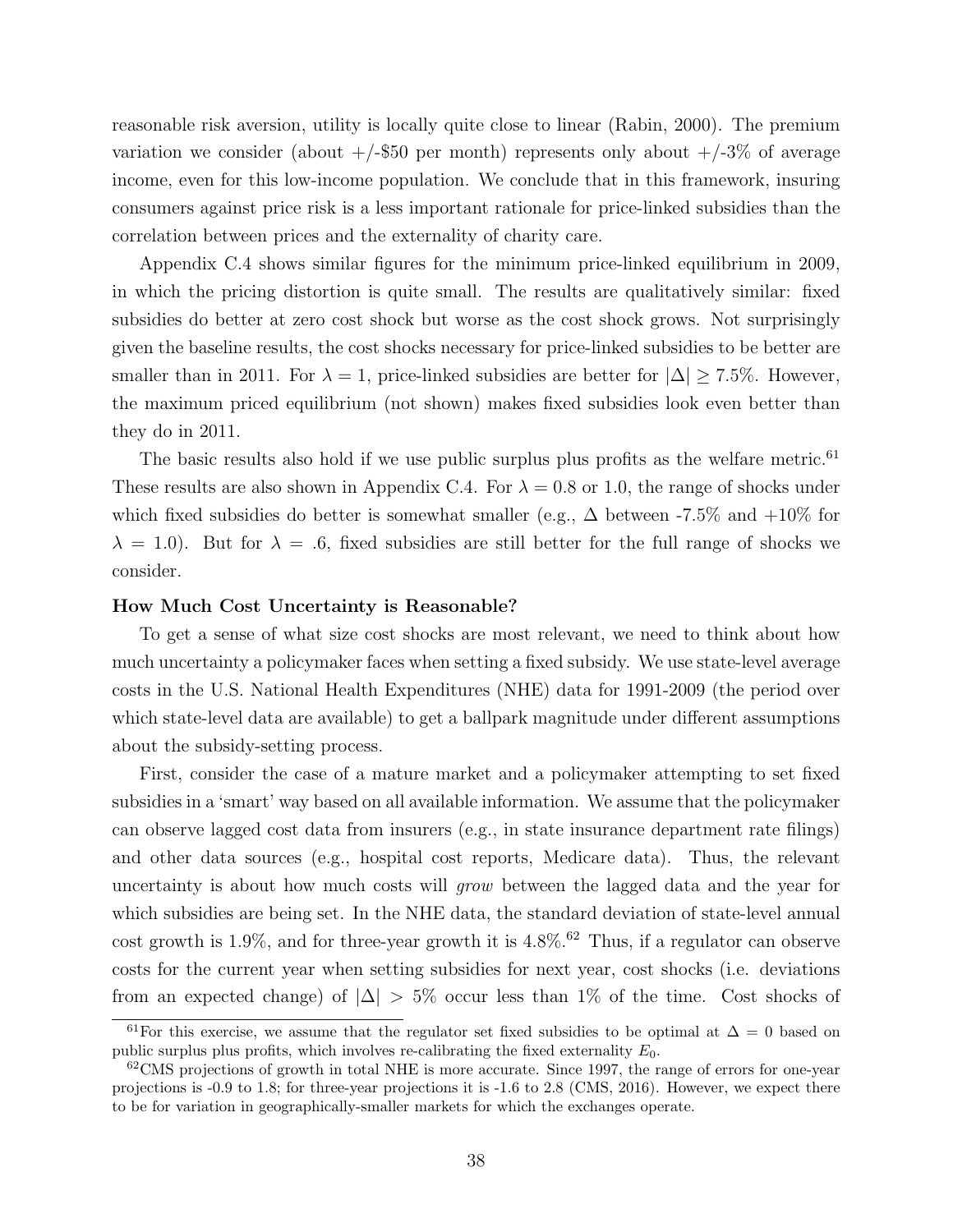$|\Delta| > 12.5\%$  – the minimum shock for which price-linked subsidies do better in our  $\lambda = 1$ case – are an extreme tail outcome. If (more conservatively) the regulator can observe costs from two years ago when setting next year's subsidies (a three-year lag), cost shocks of  $|\Delta| > 12.5\%$  still occur less than 1% of the time. We conclude that fixed subsidies do better across the range of cost shocks that are "reasonable" in this setting.

However, costs may be more uncertain or diverge more from expectations for several reasons. Uncertainty is likely to be much larger in a new market, like the ACA in 2014, where past data is not available. Furthermore, there may be political economy constraints that prevent adjusting fixed subsidies in the way described above. For instance, Congress might set an initial level of fixed subsidies and index them based on an assumed rate of cost growth. Actual costs could diverge substantially from this assumed trend over an extended period. For instance, using the medical CPI  $+1\%$  as an index, after 10 years, costs in the NHE data would on average have been 9% higher than "expected" and would diverge from expectations by more than 15 percentage points about one-fourth of the time.

There are many other combinations of updating and indexing fixed subsidies that one could consider, but these examples show a general pattern. In the medium-to-long term, just indexing fixed subsidies will frequently lead to worse outcomes than price-linked subsidies. But 'smart' fixed subsidies that try to adjust for actual cost trends in an area will generally do better than price-linked subsidies, even if they are updated only every few years.

# <span id="page-40-0"></span>6 Discussion and Implications for Other Markets

We analyze the tradeoffs involved in price-linked subsidies in a simplified insurance exchange similar to those in Massachusetts and the ACA.<sup>63</sup> Of course, the relative costs and benefits of fixed and price-linked subsidies will vary from market to market. In general, price-linked subsidies are more likely to be beneficial on net when the government faces more uncertainty since the information about costs contained in prices will be more valuable. They are also more likely to be beneficial in more competitive markets, where price-linking does not distort prices as much.<sup>64</sup>

We focus on the competitiveness of the insurer market, but monopoly power in the provider market is also problematic for price-linked subsidies. If insurers are competitive and price at marginal cost, a monopoly provider will take into account how much increasing its

<sup>&</sup>lt;sup>63</sup>There are, of course, some differences between what we simulate and these much more complex real-world exchanges. For instance, the ACA markets also include unsubsidized consumers (about 10-15% of enrollees), multi-plan insurers, and MLR rules; they also are much less competitive than in our baseline simulations. Whether the pricing distortion in the ACA is larger or smaller than the estimates from our simulations is not clear. We show how our theory extends to the multi-plan case in Appendix [A.1.](#page-46-0)

 $64$ In competitive markets, firms have less pricing power and the outside option tends to be a less important source of competition, so the pricing distortion will generally be lower.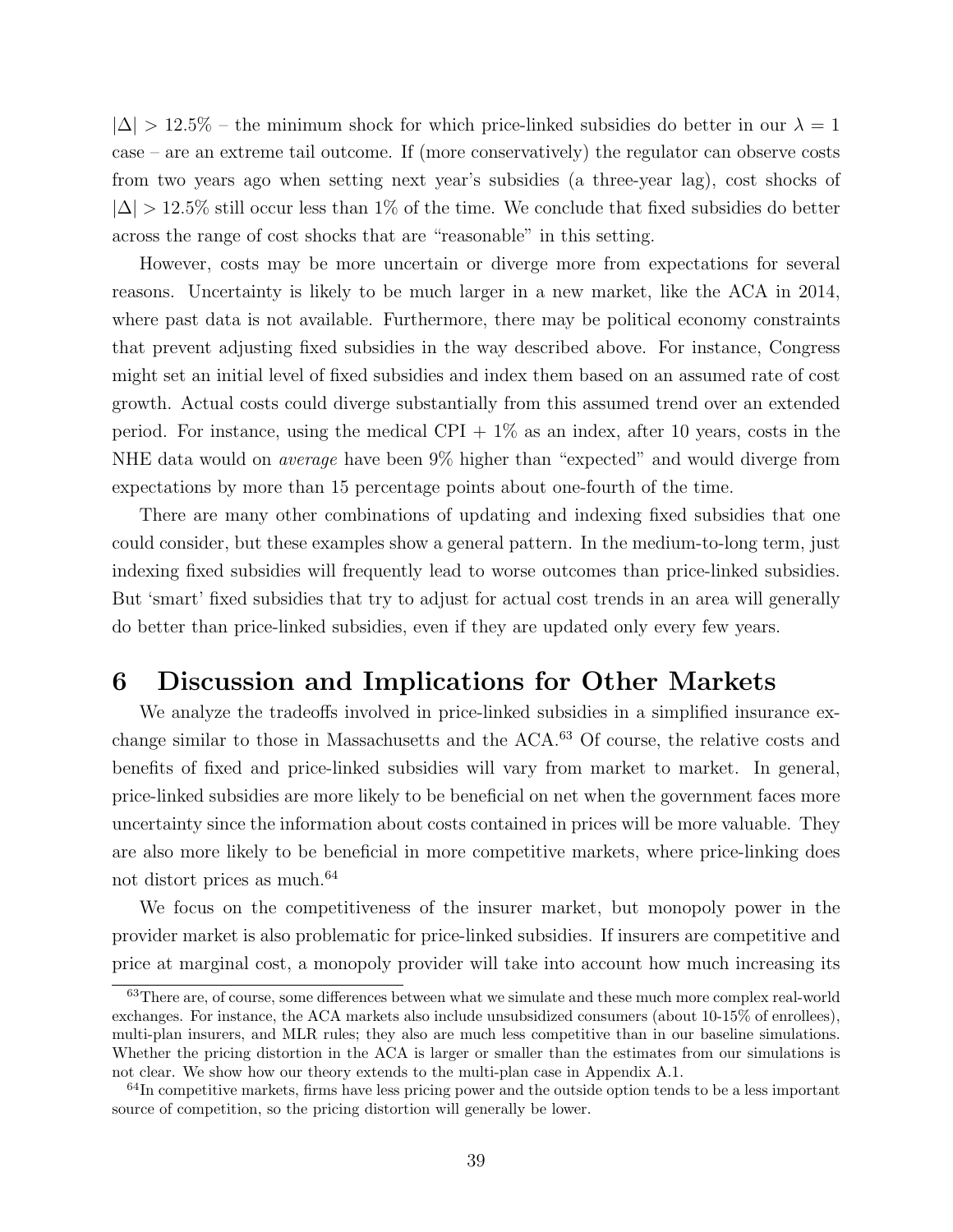price (which is passed through to consumer prices) affects consumers' demand for insurance. With price-linked subsidies, demand is much less responsive to price, so providers will charge higher prices to insurers. Note that MLRs rules would not help in this scenario because the insurers are pricing at cost; it is the provider whose price is distorted and who gets a profit windfall.

The tradeoffs with price-linked subsidies apply more broadly than the ACA. They apply in any market where (1) firms have market power<sup>65</sup> and (2) there is the possibility of substitution to an unsubsidized outside option. These conditions apply in a variety of programs, including Medicare Advantage, Medicare Part D, and employer-sponsored insurance.

In Medicare Advantage, the distinction between price-linked and fixed subsidies is relevant for comparing "competitive bidding" and "premium support" reform proposals.<sup>66</sup> Both reforms propose explicitly linking subsidies to insurer prices. Under competitive bidding proposals, the price-linked subsidy applies only to Medicare Advantage plans, while the enrollee premium for traditional Medicare (the outside option) is held fixed. As we have shown, this distorts pricing incentives. Premium support applies the (price-linked) subsidy to all options, including traditional Medicare; this works like our alternate policy idea (see Section [1.2\)](#page-10-0) and avoids the pricing distortion.

Medicare Part D (the prescription drug program for the elderly) uses price-linked subsidies based on a national enrollment-weighted average of plan price bids. Because all plans' prices affect the subsidy through this average, our theoretical distortion applies to all plans – not just a subset of potentially pivotal silver plans as in the ACA – but the distortion for each plan is smaller. It is approximately proportional to the national market share of the plan's parent insurer, the largest of which is United Health Group with 28% in 2011 (see [Decarolis, 2015\)](#page-43-7).<sup>67</sup>

Employers typically pick a small menu of options for their employees and set subsidies based on prices (either implicitly or explicitly). To the extent that an employer's chosen insurer(s) have market power, this can lead to the same type of pricing distortion. Since tax rules limit employers' ability to subsidize employees' outside options, employers who want to keep prices down should consider making their subsidies not depend, even implicitly, on insurers' prices.

In theory, the logic of price-linked subsidies applies to market-based public programs

<sup>65</sup>The presence of market power is not a restrictive condition; it merely requires that a \$1 price increase does not cause a firm's demand to fall to zero (as would be the case in perfect competition).

<sup>&</sup>lt;sup>66</sup>Medicare Advantage's current design has a combination of fixed and price-linked subsidies: benchmarks are set based on local traditional Medicare costs, but Medicare reduces the subsidy when a plan reduces its price below the benchmark. The distortion from these plan-specific price-linked subsidies may be significant.

 $^{67}$ [Decarolis](#page-43-7) [\(2015\)](#page-43-7) discusses additional pricing effects arising from the design of low-income subsidies.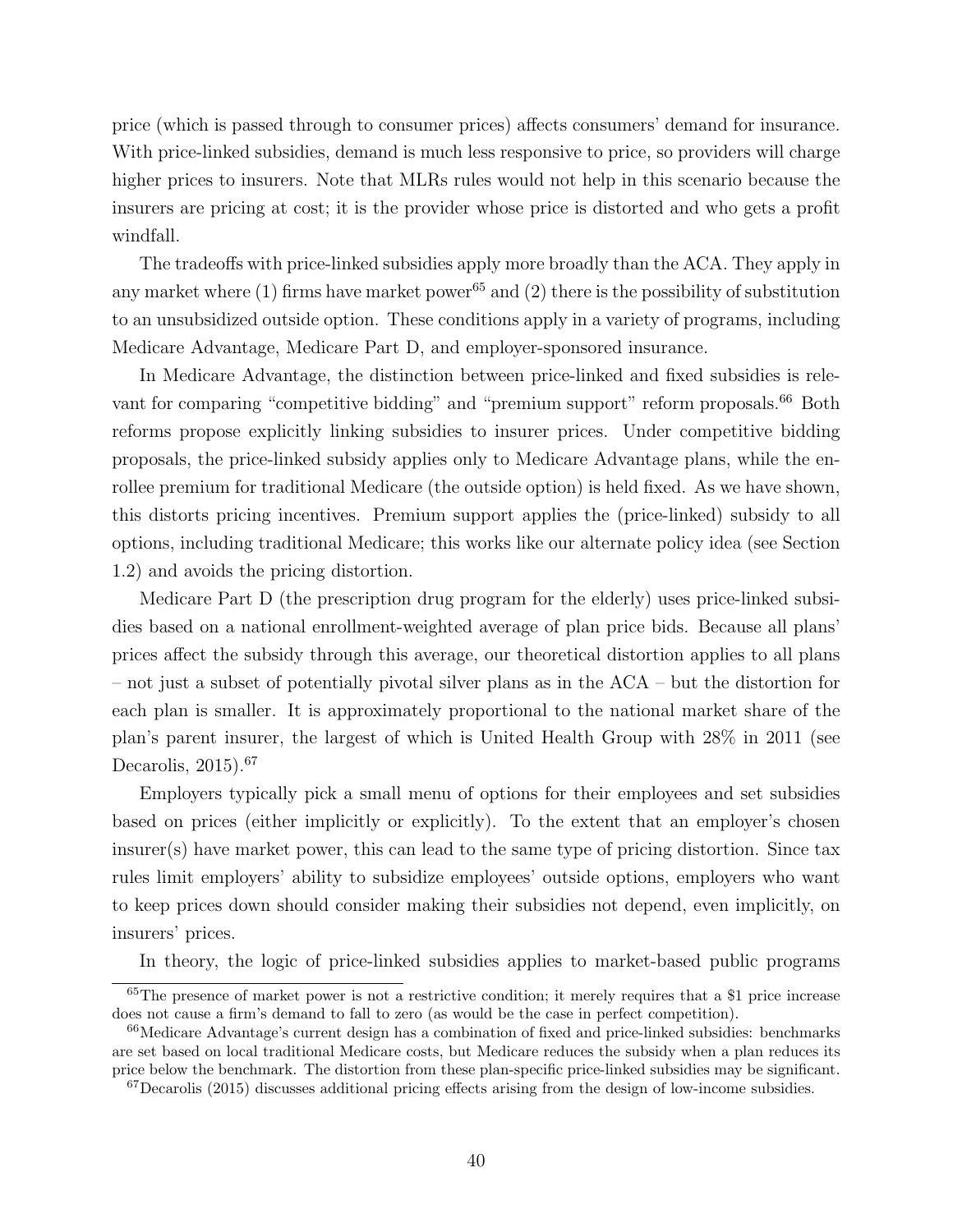other than health insurance. The markets tend to be less centralized, but housing subsidies, school vouchers, and Pell Grants have many of the same properties of price-linked subsidies. If a city sets the value of a school voucher to ensure the affordability of at least one private school, rather than basing it on the cost of public education, it risks distorting upwards the private school prices. Most housing markets have more suppliers, so setting housing subsidies based on market level housing prices is likely to be less distortionary.<sup>68</sup> Again, price-linked subsidies would only be beneficial if the optimal subsidy increased with prices.

# <span id="page-42-0"></span>7 Conclusion

This paper considers the effects on pricing incentives generated by price-linked subsidies in health insurance exchanges, an important topic for economists analyzing these markets and policymakers designing and regulating them. We highlight the incentive distortion in a simple theoretical model and derive a first-order approximation of its size. We then use two natural experiments in the Massachusetts exchange to get structural demand estimates and simulate the market under alternative subsidy policies. In 2011, we find an upward distortion of the subsidy-pivotal cheapest plan's price of \$24 or 6% of the average price of insurance. The potential budgetary effect is substantial: Massachusetts had about 1.9 million membermonths of subsidized coverage in fiscal-year 2011, so a \$24 increase in monthly subsidies would translate to \$46 million per year in government costs. For the ACA with 10.5 million subsidized enrollees for 2016 [\(ASPE, 2016\)](#page-44-19), a \$24 per month subsidy increase would translate to over \$3 billion per year in federal spending.

We do not view these numbers as a precise estimate of either the historical distortion in Massachusetts or the distortion in the ACA exchanges. Rather, we think that they indicate that the pricing incentives we identify in theory should be of practical concern. In addition to analyzing the ACA markets as data become available, future research could measure the relevant elasticities in Medicare Advantage, Medicare Part D, and employer-sponsored insurance programs, to assess the importance of this pricing distortion in those markets.

We also show that price-linked subsidies have advantages when the regulator is uncertain about health care costs. The right balance between the insurers' pricing incentives on the one hand and affordability and consumer incentive concerns on the other depends on the level of competition in the market and the precision of the regulator's cost estimates; it will not be the same for every market. We hope our analysis allows for a better understanding of the tradeoffs involved.

<sup>68</sup>Linking an individual's subsidy to the price of the specific apartment, as is implicitly done if the individual's rent contribution is a fixed fraction of their income, would still be very distortionary if there were no other price regulations.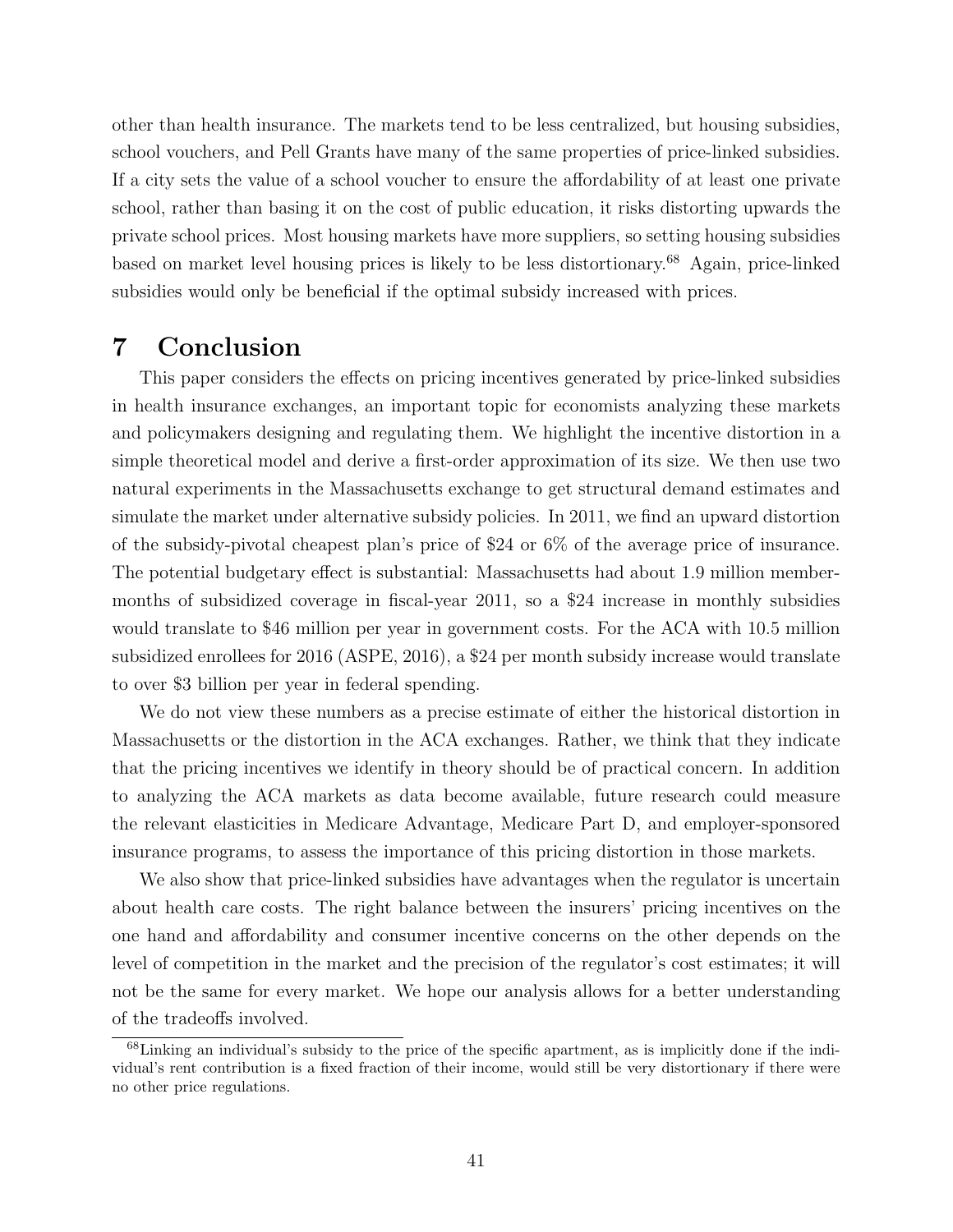# References

- <span id="page-43-3"></span>Aizawa, N. (2016). Health insurance exchange design in an empirical equilibrium labor market model.
- <span id="page-43-0"></span>Avalere Health (2015). Individual mandate penalty may be too low to attract middle-income individuals to enroll in exchanges.
- <span id="page-43-4"></span>Baicker, K. and Staiger, D. (2005). Fiscal shenanigans, targeted federal health care funds, and patient mortality. Quarterly Journal of Economics, 120(1):345–386.
- <span id="page-43-16"></span>Berry, S., Levinsohn, J., and Pakes, A. (2004). Differentiated products demand systems from a combination of micro and macro data: The new car market. Journal of Political Economy, 112(1):68.
- <span id="page-43-11"></span>Bundorf, M. K., Levin, J., and Mahoney, N. (2012). Pricing and welfare in health plan choice. The American Economic Review, 102(7):3214–3248.
- <span id="page-43-19"></span>Centers for Medicare & Medicaid Services, Office of the Actuary (2016). Accuracy analysis of short-term (11-year) National Health Expenditure projections.
- <span id="page-43-15"></span>Chan, D. and Gruber, J. (2010). How sensitive are low income families to health plan prices? American Economic Review: Papers & Proceedings, 100(2):292–296.
- <span id="page-43-6"></span>Chandra, A., Gruber, J., and McKnight, R. (2011). The importance of the individual mandate – evidence from Massachusetts. New England Journal of Medicine, 364(4):293– 295.
- <span id="page-43-17"></span>Chetty, R. (2006). A new method of estimating risk aversion. The American Economic Review, 96(5):1821–1834.
- <span id="page-43-5"></span>Chetty, R. (2009). Sufficient statistics for welfare analysis: A bridge between structural and reduced-form methods. Annual Review of Economics, 1(1):451–488.
- <span id="page-43-18"></span>Chetty, R. and Szeidl, A. (2007). Consumption commitments and risk preferences. Quarterly Journal of Economics, 122(2).
- <span id="page-43-14"></span>Commonwealth Care (2008). Report to the Massachusetts Legislature: Implementation of the health care reform law, chapter 58, 2006-2008.
- <span id="page-43-12"></span>Currie, J. and Gahvari, F. (2008). Transfers in cash and in-kind: Theory meets the data. Journal of Economic Literature, pages 333–383.
- <span id="page-43-9"></span>Curto, V., Einav, L., Levin, J., and Bhattacharya, J. (2014). Can health insurance competition work? Evidence from Medicare Advantage.
- <span id="page-43-1"></span>Dafny, L., Gruber, J., and Ody, C. (2015). More insurers lower premiums: Evidence from initial pricing in the health insurance marketplaces. American Journal of Health Economics,  $1(1):53-81.$
- <span id="page-43-7"></span>Decarolis, F. (2015). Medicare Part D: Are insurers gaming the low income subsidy design? The American Economic Review, 105(4):1547–1580.
- <span id="page-43-8"></span>Decarolis, F., Polyakova, M., and Ryan, S. P. (2015). The welfare effects of supply-side regulations in Medicare Part D.
- <span id="page-43-10"></span>Einav, L., Finkelstein, A., Cullen, M. R., et al. (2010). Estimating welfare in insurance markets using variation in prices. The Quarterly Journal of Economics, 125(3):877–921.
- <span id="page-43-2"></span>Enthoven, A. C. (1988). Theory and Practice of Managed Competition in Health Care Finance. North-Holland, Amsterdam.
- <span id="page-43-13"></span>Ericson, K. M. (2014). Consumer inertia and firm pricing in the Medicare Part D prescription drug insurance exchange. American Economic Journal: Economic Policy, 6(1):38–64.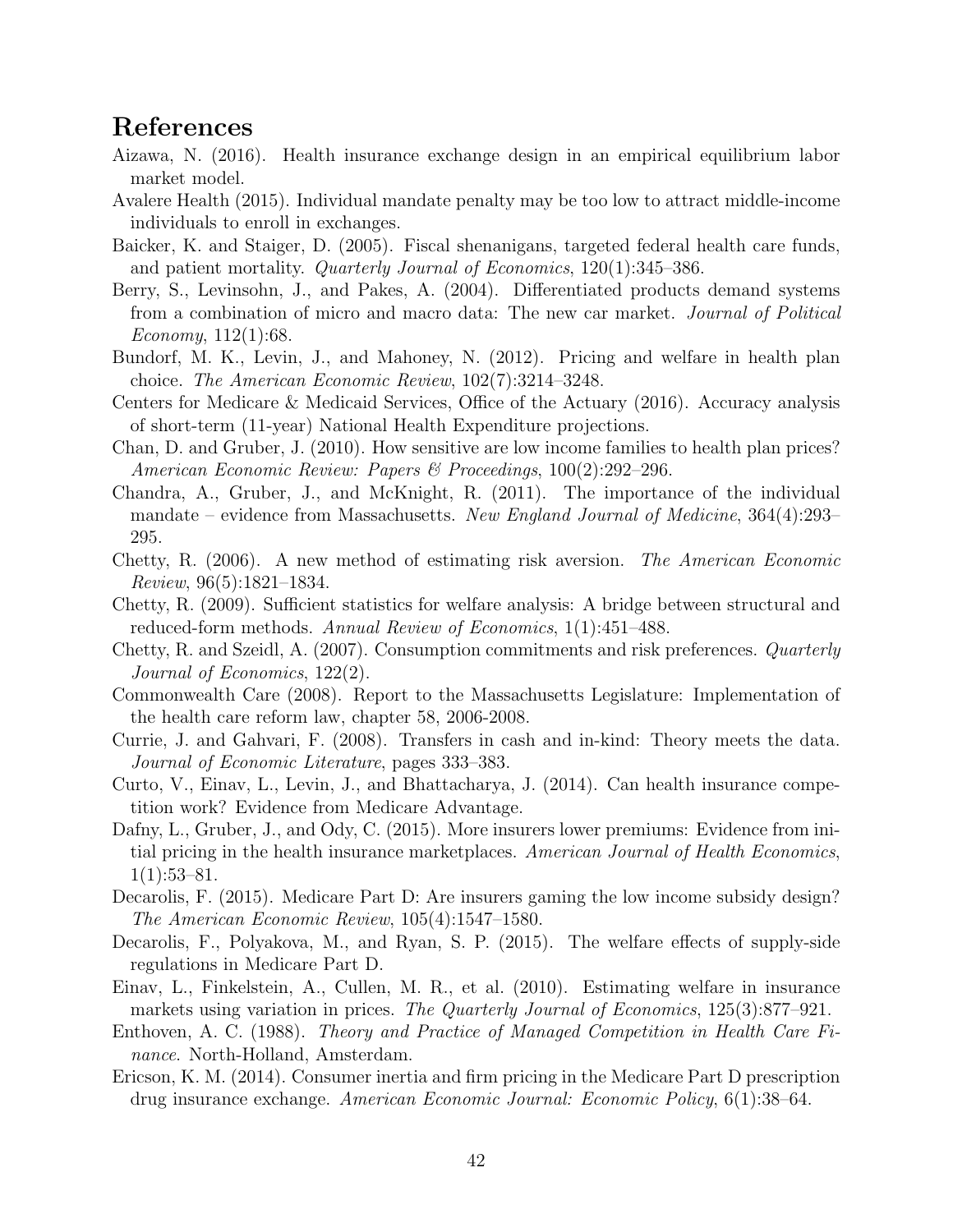- <span id="page-44-6"></span>Ericson, K. M. and Starc, A. (2015). Pricing regulation and imperfect competition on the Massachusetts health insurance exchange. Review of Economics and Statistics, 97(3):667– 682.
- <span id="page-44-7"></span>Ericson, K. M. M. and Starc, A. (2016). How product standardization affects choice: Evidence from the Massachusetts health insurance exchange. Journal of Health Economics, pages 71–85.
- <span id="page-44-2"></span>Finkelstein, A., Hendren, N., and Luttmer, E. F. (2015). The value of Medicaid: Interpreting results from the Oregon health insurance experiment.
- <span id="page-44-14"></span>Finkelstein, A., Hendren, N., and Shepard, M. (2017). Subsidizing health insurance for low-income adults: Evidence from Massachusetts.
- <span id="page-44-1"></span>Garthwaite, C., Gross, T., and Notowidigdo, M. J. (2017). Hospitals as insurers of last resort. American Economic Journal: Applied Economics. Forthcoming.
- <span id="page-44-5"></span>Gruber, J. (2008). Covering the uninsured in the United States. Journal of Economic Literature, 46(3):571–606.
- <span id="page-44-4"></span>Hackmann, M. B., Kolstad, J. T., and Kowalski, A. E. (2015). Adverse selection and an individual mandate: When theory meets practice. The American Economic Review, 105(3):1030–1066.
- <span id="page-44-12"></span>Handel, B., Hendel, I., and Whinston, M. D. (2015). Equilibria in health exchanges: Adverse selection versus reclassification risk. Econometrica, 83(4):1261–1313.
- <span id="page-44-11"></span>Handel, B. R. (2013). Adverse selection and inertia in health insurance markets: When nudging hurts. The American Economic Review, 103(7):2643–2682.
- <span id="page-44-17"></span>Ho, K. (2006). The welfare effects of restricted hospital choice in the US medical care market. Journal of Applied Econometrics, 21(7):1039–1079.
- <span id="page-44-10"></span>Ho, K., Hogan, J., and Morton, F. S. (2015). The impact of consumer inattention on insurer pricing in the Medicare Part D program.
- <span id="page-44-13"></span>Ho, K. and Lee, R. S. (2017). Insurer competition in health care markets. Econometrica, 85(2):379–417.
- <span id="page-44-0"></span>Liu, Y. and Jin, G. Z. (2015). Employer contribution and premium growth in health insurance. Journal of Health Economics, 39:228–247.
- <span id="page-44-3"></span>Mahoney, N. (2015). Bankruptcy as implicit health insurance. The American Economic Review, 105(2):710–746.
- <span id="page-44-16"></span>Mahoney, N. and Weyl, E. G. (2014). Imperfect competition in selection markets.
- <span id="page-44-19"></span>Office of the Assistant Secretary for Planning and Evaluation, Department of Health and Human Services (2016). Health insurance marketplaces 2016 open enrollment period: Final enrollment report.
- <span id="page-44-9"></span>Polyakova, M. (2016). Regulation of insurance with adverse selection and switching costs: Evidence from Medicare Part D. American Economic Journal: Applied Economics, 8(3).
- <span id="page-44-18"></span>Rabin, M. (2000). Risk aversion and expected-utility theory: A calibration theorem. Econometrica, 68(5):1281–1292.
- <span id="page-44-15"></span>Ruggles, S., Genadek, K., Goeken, R., Grover, J., and Sobek, M. (2015). Integrated public use microdata series: Version 6.0 machine-readable database. Minneapolis: University of Minnesota.
- <span id="page-44-8"></span>Shepard, M. (2016). Hospital network competition and adverse selection: Evidence from the Massachusetts health insurance exchange.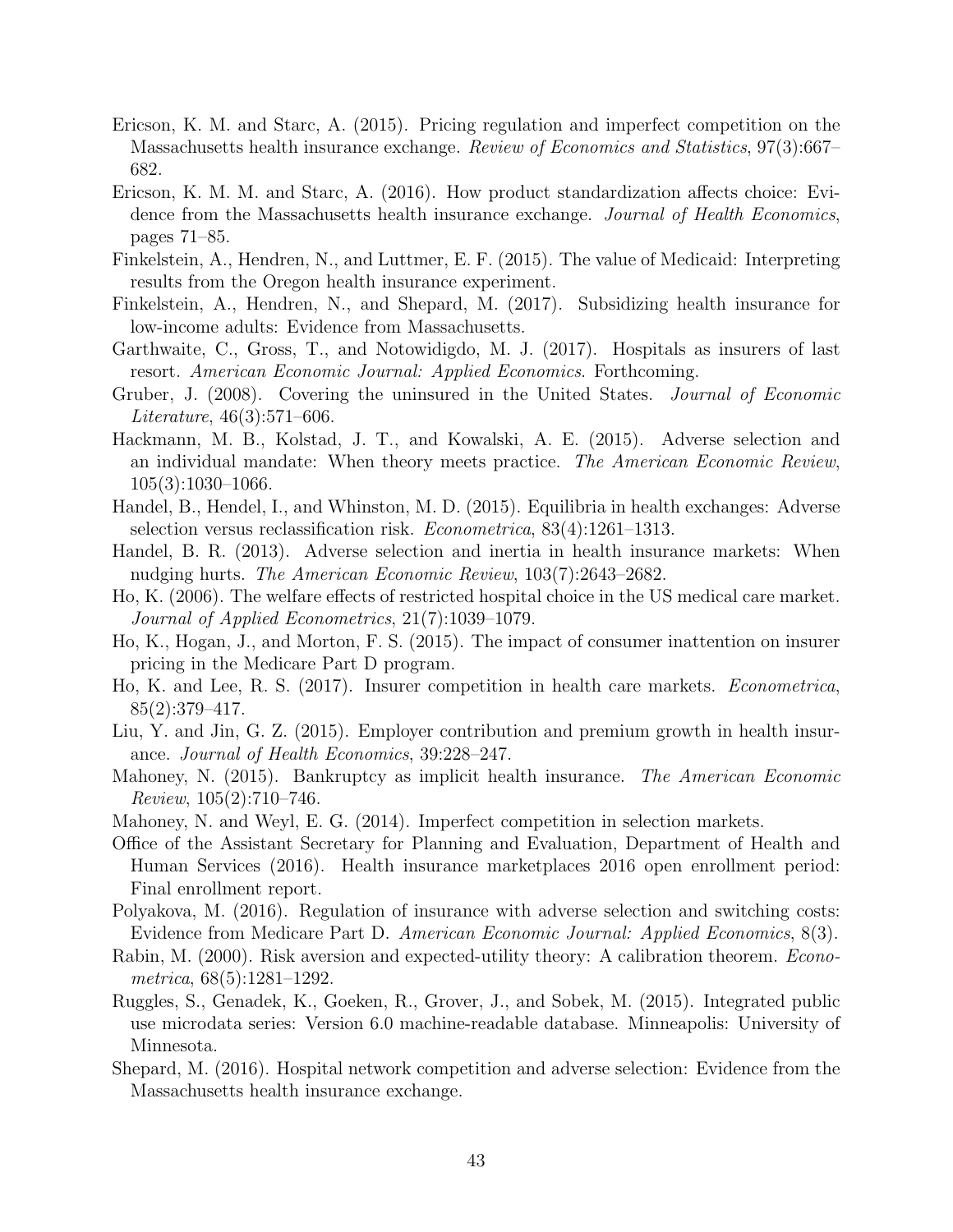- <span id="page-45-3"></span>Shleifer, A. (1985). A theory of yardstick competition. The RAND Journal of Economics, 16(3):319–327.
- <span id="page-45-2"></span>Starc, A. (2014). Insurer pricing and consumer welfare: Evidence from Medigap. The RAND Journal of Economics, 45(1):198–220.
- <span id="page-45-0"></span>Tebaldi, P. (2016). Estimating equilibrium in health insurance exchanges: Price competition and subsidy design under the ACA.
- <span id="page-45-1"></span>Town, R. and Liu, S. (2003). The welfare impact of Medicare HMOs. RAND Journal of Economics, pages 719–736.
- <span id="page-45-4"></span>Werden, G. J. (1996). A robust test for consumer welfare enhancing mergers among sellers of differentiated products. Journal of Industrial Economics, 44(4):409–413.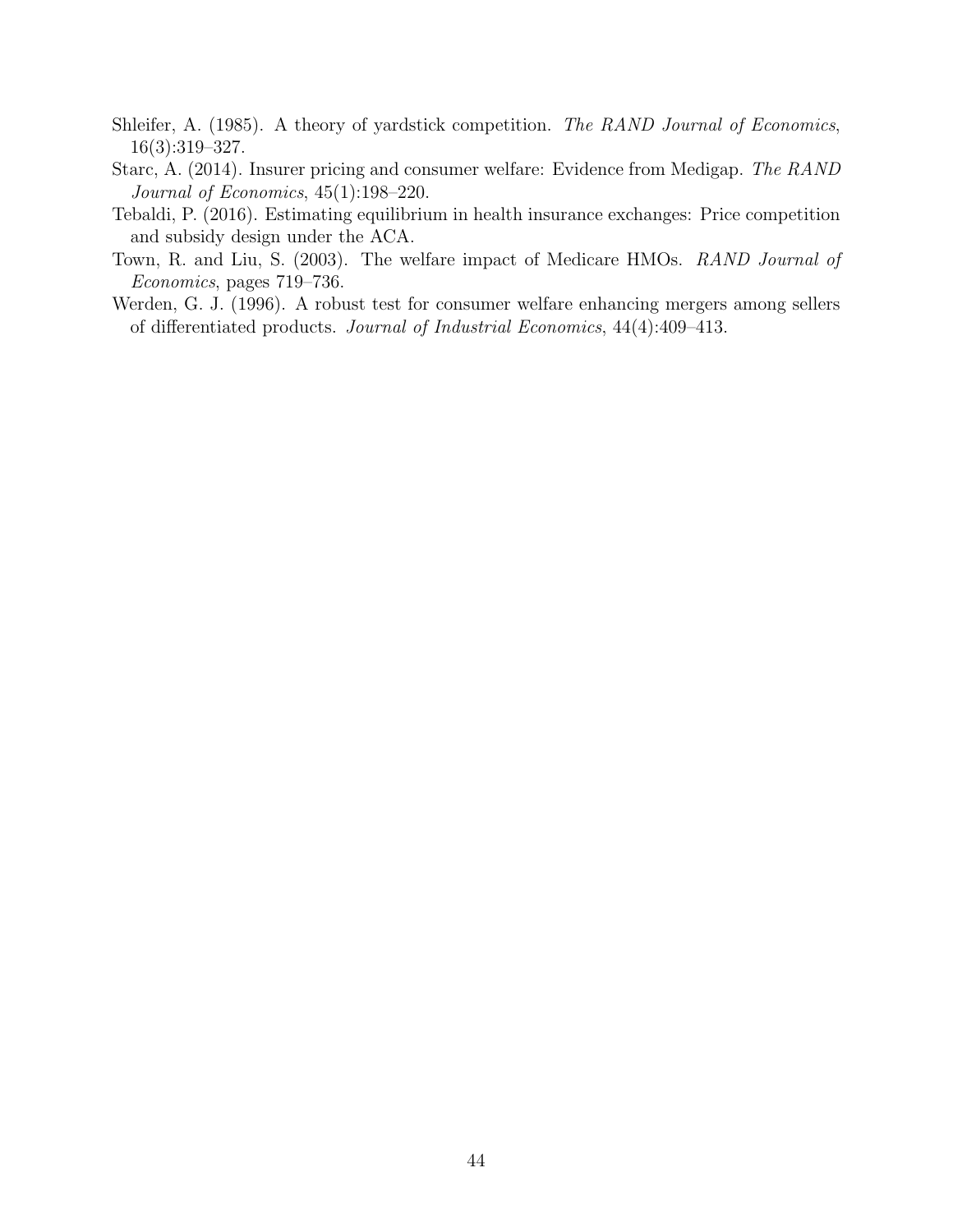# Appendix A Theory

# <span id="page-46-0"></span>A.1 Multi-Plan Insurers (ACA Case)

In this section, we show how the basic theory of price-linked subsidies' effect on markups (see Section [1\)](#page-7-0) carries over to the multi-plan setting of the ACA, and indeed may be even stronger. In the ACA insurers may offer plans in each of multiple tiers – bronze, silver, gold, and platinum.<sup>69</sup> Subsidies are set equal to the price of the second-cheapest silver plan minus a pre-specified "affordable amount."<sup>70</sup> In general, the fact that insurers are providing additional plans provides a greater incentive for an insurer to increase the price of its silver plan because the higher subsidy increases demand for the insurer's non-silver plans as well – again by inducing more customers to enter the market.<sup>71</sup>

Suppose each firm j offers plans in tiers  $l = \{(\text{B}) \text{ronze}, (\text{S}) \text{ilver}, (\text{G}) \text{old}, (\text{P}) \text{latinum}\}.$ For notational simplicity, assuming no adverse selection (or perfect risk adjustment). The insurer maximizes profits:

$$
\max_{P_{j1}...P_{jL}} \sum_{l} (P_{jl} - c_{jl}) Q_{jl} (P^{cons}, M),
$$

where  $P_{jl}^{cons} = P_{jl} - S(P)$  with  $S(P) = P_{2nd,S} - \text{Aff}(Amt)$ . Following the same steps as in the text, the first-order condition for the silver plan is:

$$
\frac{\partial \pi_j}{\partial P_{jS}} = Q_{jS}(\cdot) + \sum_l (P_{jl} - c_{jl}) \frac{dQ_{jl}}{dP_{jS}} = 0.
$$

The markup with fixed subsidies is:

$$
Mkup_{jS}^{\mathcal{F}} = \frac{1}{\eta_{jS}} + \frac{1}{-\frac{\partial Q_{jS}}{\partial P_{jS}^{cons}}}\sum_{l \neq silv} (P_{jl} - c_{jl})\frac{\partial Q_{jl}}{\partial P_{jS}^{cons}}
$$

The second term reflects a standard effect for multi-product firms: when the insurer raises the price of one plan, it captures revenue from consumers who switch to its other plans.

 $^{69}$ Platinum plans cover  $90\%$  of medical costs (comparable to a generous employer plan); gold covers  $80\%$ of costs; silver covers 70% of costs; and bronze covers 60% of costs. Consumers with incomes below 250% of poverty also receive so called "cost-sharing subsidies" that raise the generosity of silver plans.

 $70$ The subsidy applies equally to all plans (though no premium can go below \$0), ensuring that at least two silver plans (and likely some bronze plans) cost low-income consumers less than the affordable amount.

<sup>&</sup>lt;sup>71</sup>If an insurer does not offer a bronze plan *and* consumers on the margin of uninsurance mostly pick bronze plans, that would mitigate the distortion. Participating insurers are required to offer gold and silver plans but may choose not to offer bronze; empirically, however, nearly all participating insurers do offer at least one bronze plan.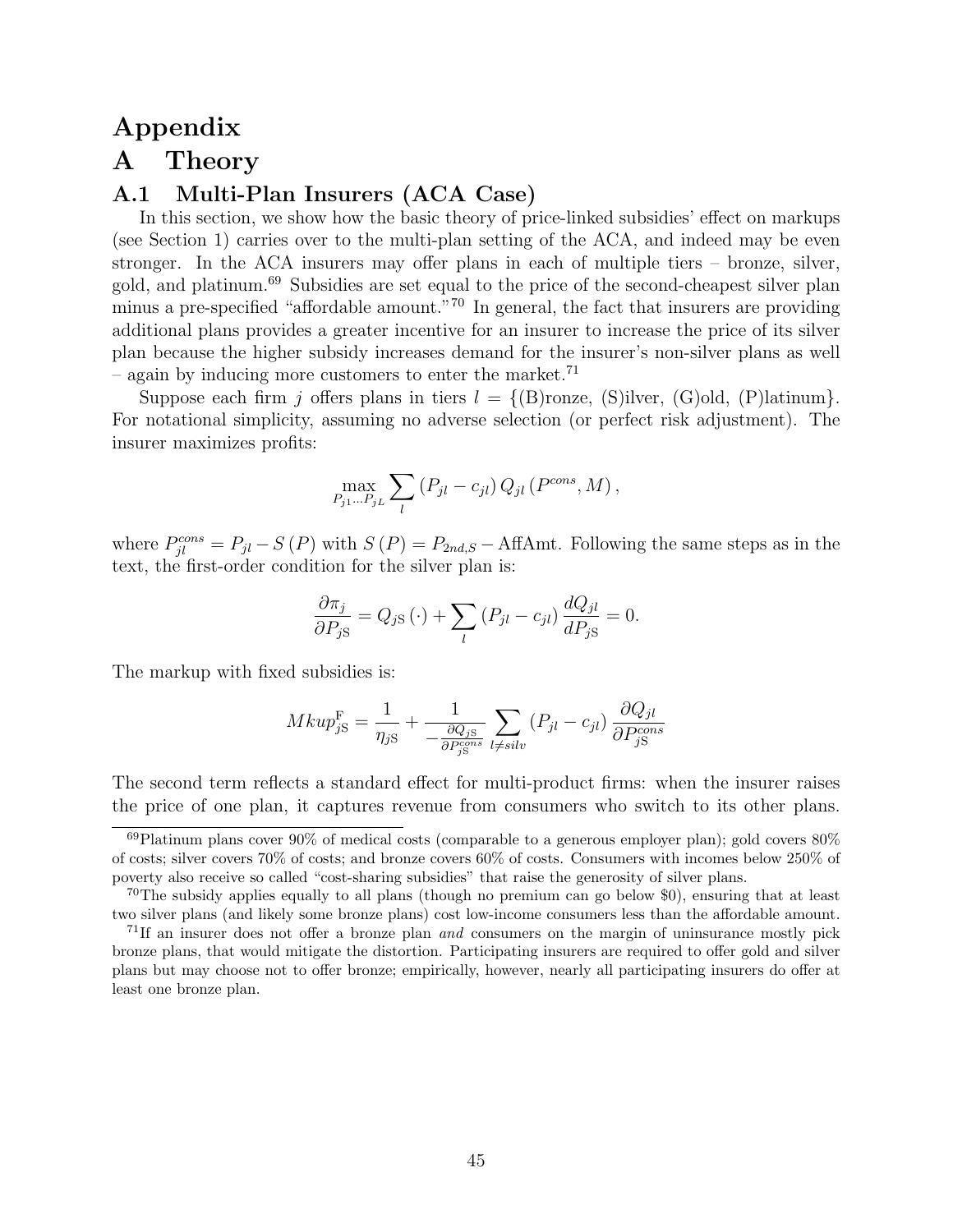However, with price-linked subsidies, the markup for the subsidy-pivotal plan is:

$$
Mkup_{jS}^{\text{PLink}} = \frac{1}{\eta_{jS} - \eta_{jS,M}} + \frac{\sum_{l \neq S} (P_{jl} - c_{jl}) \left( \frac{\partial Q_{jl}}{\partial P_{jS}^{cons}} + \frac{\partial Q_{jl}}{\partial M} \right)}{-\frac{\partial Q_{jS}}{\partial P_{jS}^{cons}} - \frac{\partial Q_{jS}}{\partial M}}.
$$
 Additional Distortion

The fact that other plans offered by the firms also gain some of the consumers driven into the market by the additional subsidy generates an additional distortion.

How much larger the distortion is in the multi-product ACA case is not certain, and we do not have data to credibly estimate its size.

#### <span id="page-47-0"></span>A.2 Adverse Selection

Our basic theory in Section [1](#page-7-0) abstracted from adverse selection (beyond what the exchange's risk adjustment accounted for) for expositional simplicity. In this section, we show that the basic logic of the distortion of price-linked subsidies generalizes to a model with risk selection. With risk selection, a plan's average costs,  $\bar{c}_j(P^{cons}, M)$ , depend on the set of consumers who select a plan, which is affected by premiums and the mandate penalty. The exchange uses a risk adjustment transfer,  $\bar{\phi}_j(P^{cons}, M)$ , to compensate plans based on the measured sickness of its enrollees (which also varies with prices). The insurer's net (risk-adjusted) costs equal:

$$
c_j^{Net}(P) = \bar{c}_j(P^{cons}, M) - \bar{\phi}_j(P^{cons}, M).
$$

The insurer profit function is:

$$
\pi_j = (P_j - c_j^{Net}) \cdot Q_j (P^{cons}, M).
$$

It's first-order condition is

$$
\frac{d\pi_j}{dP_j} = \left(1 - \frac{dc_j^{Net}}{dP_j}\right)Q_j\left(P^{cons}, M\right) + \left(P_j - c_j^{Net}\right) \cdot \frac{dQ_j}{dP_j} = 0.
$$

Just like the total derivative of demand, the total derivative of cost,  $\frac{dc_j^{Net}}{dP_j}$ , differs with the subsidy rule. With fixed subsidies

$$
\frac{dc_j^{Net}}{dP_j} = \frac{\partial c_j^{Net}}{\partial P_j^{cons}}.
$$

With price-linked subsidies

$$
\frac{dc_j^{Net}}{dP_j} = \frac{\partial c_j^{Net}}{\partial P_j^{cons}} + \frac{\partial c_j^{Net}}{\partial M}.
$$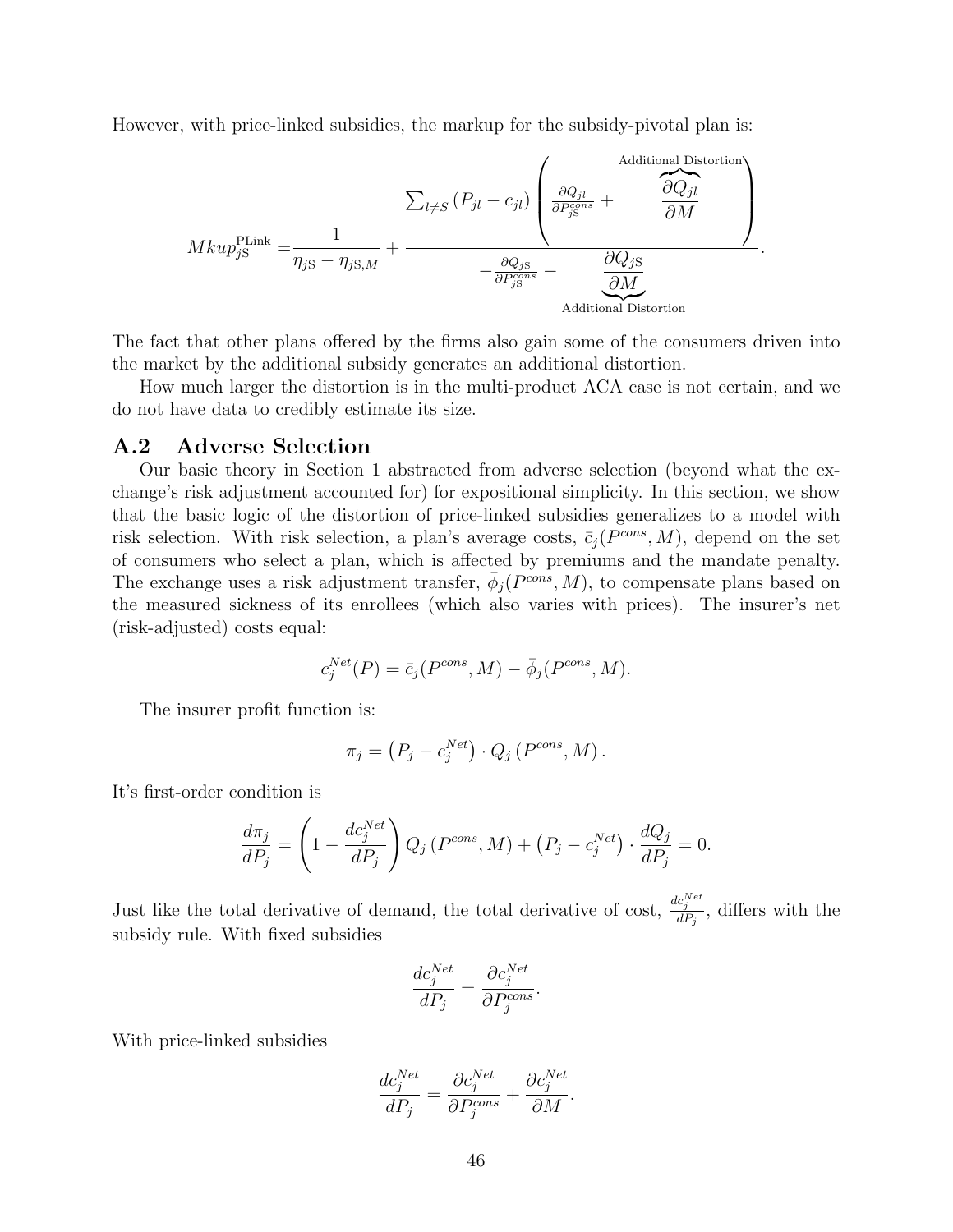The respective markups are

$$
Mkup_j^{\text{F}} = \frac{1}{\eta_j} \left( 1 - \frac{\partial c^{Net}}{\partial P_j} \right)
$$
  

$$
Mkup_j^{\text{PLink}} = \frac{1}{\eta_j - \eta_{j,M}} \left( 1 - \frac{\partial c^{Net}}{\partial P_j} - \frac{\partial c^{Net}}{\partial M} \right).
$$

where  $\eta_j \equiv -\frac{1}{Q_j}$  $\partial Q_j$  $\frac{\partial Q_j}{\partial P_j^{cons}}$  is the own-price semi-elasticity of demand and  $\eta_{j,M} \equiv \frac{1}{Q_j}$  $Q_j$  $\frac{\partial Q_j}{\partial M}$  is the semi-elasticity of demand for  $j$  with respect to the mandate penalty. The difference is

$$
Mkup_{\underline{j}}^{\text{PLink}} - Mkup_{\underline{j}}^{\text{F}} = \frac{\eta_{\underline{j},M}}{\eta_{\underline{j}}\left(\eta_{\underline{j}} - \eta_{\underline{j},M}\right)} \left(1 - \frac{\partial c^{Net}}{\partial P_{j}}\right) - \frac{\partial c^{Net}}{\partial M} \frac{1}{\eta_{\underline{j}} - \eta_{\underline{j},M}}.
$$

Adverse selection implies lower markups under either fixed or price-linked subsidies, since  $\left(1-\frac{\partial c^{Net}}{\partial P}\right)$  $\partial P_j$  < 1. This decrease in markups has the effect of decreasing the difference in markups between the subsidy policies. However, with adverse selection, a higher subsidy brings healthier people into the market, decreasing costs, so the second term is positive, raising the difference in markups. The change as a fraction of the markup under fixed subsidies

$$
\frac{Mkup_{\underline{j}}^{\text{PLink}}-Mkup_{\underline{j}}^{\text{F}}}{Mkup_{\underline{j}}^{\text{F}}}=\frac{\eta_{\underline{j},M}}{\left(\eta_{\underline{j}}-\eta_{\underline{j},M}\right)}-\frac{\frac{\partial c^{Net}}{\partial M}}{1-\frac{\partial c^{Net}}{\partial P_{j}}}\frac{\eta_{\underline{j}}}{\eta_{\underline{j}}-\eta_{\underline{j},M}}
$$

is larger with adverse selection because of the second term (compared to Equation [\(4\)](#page-11-0) in the main text). (A higher mandate penalty pushes healthier consumers into the market so  $\frac{\partial c^{Net}}{\partial M} < 0.$ 

# <span id="page-48-0"></span>A.3 Optimality of Fixed Subsidies

#### Proof of Proposition [1](#page-13-0)

Proof. To show that fixed subsidies are optimal, we model there being a total subsidy, S that is a mixture between a fixed subsidy  $\hat{S}$  and a subsidy that depends on the cheapest plan's price with weight  $\alpha$ :

$$
S = \hat{S} + \alpha P_j,
$$

where firm  $j$  is the subsidy-pivotal plan. We show that under the conditions in the proposition, as long as the level of  $\hat{S}$  is set optimally, the derivative of welfare with respect to  $\alpha$  is negative, implying that it is optimal to not link subsidies to price. (This actually suggests that the optimal subsidy would be negatively linked to prices, but that is not a policy we have seen proposed.)

Consumers only care about the total subsidy, which is also what determines government expenditures. Therefore,  $\alpha$  and  $\hat{S}$  affect welfare only via their effects on the total subsidy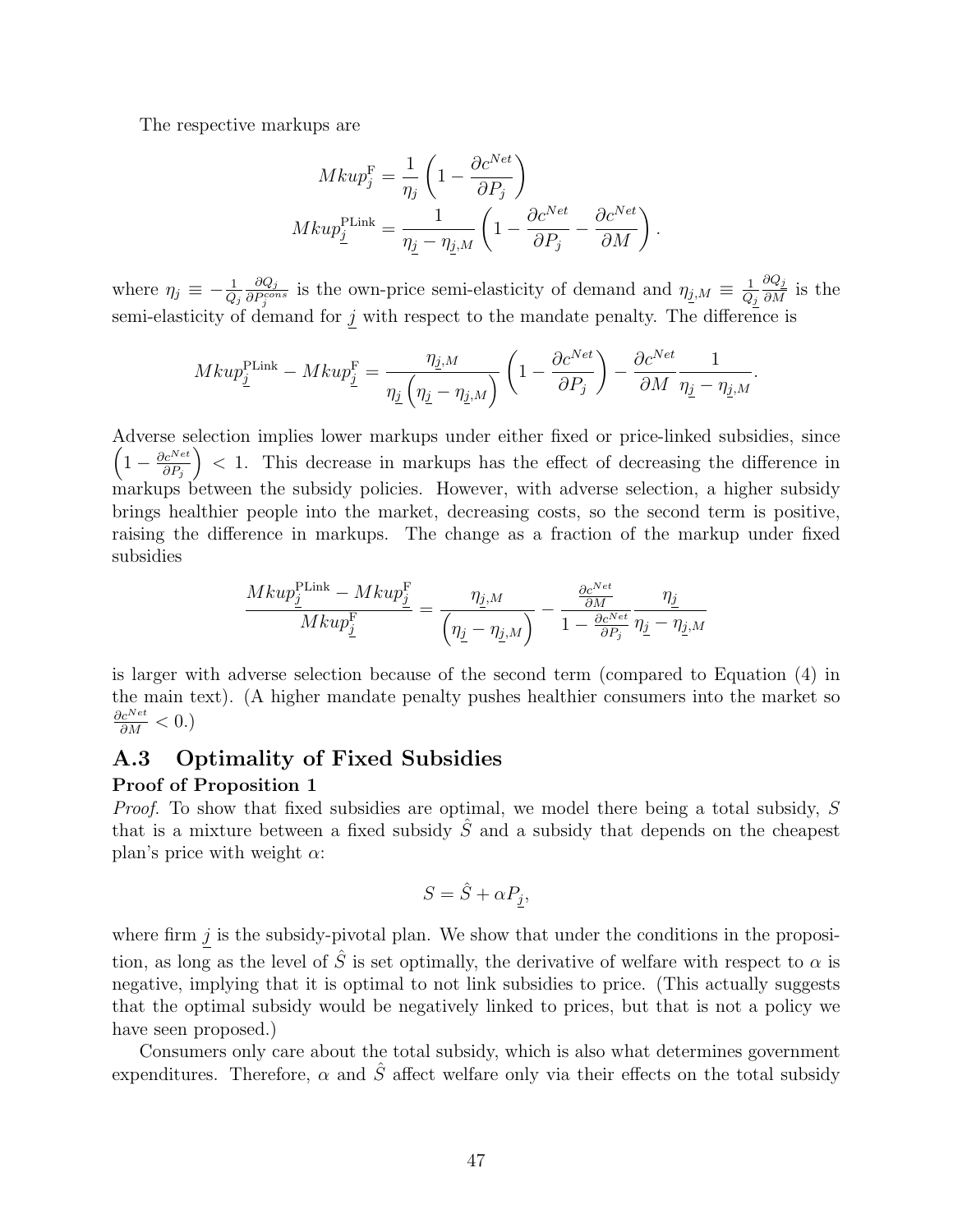and their effects on prices.<sup>72</sup> So,

$$
\frac{dW}{d\hat{S}} = \frac{\partial W}{\partial S} + \sum_{j} \frac{\partial W}{\partial P_j} \frac{\partial P_j}{\partial \hat{S}}
$$

$$
\frac{dW}{d\alpha} = \frac{\partial W}{\partial S} \cdot P_{\underline{j}} + \sum_{j} \frac{\partial W}{\partial P_j} \frac{\partial P_j}{\partial \alpha}
$$

If  $\hat{S}$  is set optimally, then the first line equals zero. Substituting the resulting expression for  $\frac{\partial W}{\partial S}$  into the second line, it becomes

$$
\frac{dW}{d\alpha} = \sum_{j} \frac{\partial W}{\partial P_j} \left( \frac{\partial P_j}{\partial \alpha} - \frac{\partial P_j}{\partial \hat{S}} \cdot P_{\underline{j}} \right).
$$

Condition (3) of the proposition is that  $\frac{\partial W}{\partial P_j}$  is negative for all j, so we just need the price changes  $\left(\frac{\partial P_j}{\partial \alpha} - \frac{\partial P_j}{\partial \hat{S}}\right)$  $\frac{\partial P_j}{\partial \hat{S}} \cdot P_{\underline{j}}$  to be positive.

For price changes, we turn to the firms' first-order conditions, which must continue to hold as  $\alpha$  or  $\hat{S}$  changes. If  $\pi_i$  is each firm's profit function, the effect of  $\hat{S}$  and  $\alpha$  on prices follow

<span id="page-49-0"></span>
$$
\left[\frac{\partial^2 \pi_i}{\partial P_i \partial P_j}\right] \cdot \frac{\partial P}{\partial \hat{S}} + \frac{\partial^2 \pi_i}{\partial P_i \partial \hat{S}} = 0
$$

$$
\left[\frac{\partial^2 \pi_i}{\partial P_i \partial P_j}\right] \cdot \frac{\partial P}{\partial \alpha} + \frac{\partial^2 \pi_i}{\partial P_i \partial \alpha} = 0
$$

so

$$
\frac{\partial P}{\partial \alpha} - P_{\underline{j}} \cdot \frac{\partial P}{\partial \hat{S}} = -\left[\frac{\partial^2 \pi_i}{\partial P_i \partial P_j}\right]^{-1} \left(\frac{\partial^2 \pi_i}{\partial P_i \partial \alpha} - P_{\underline{j}} \frac{\partial^2 \pi_i}{\partial P_i \partial \hat{S}}\right).
$$
(10)

For all firms except  $j$ , both  $\hat{S}$  and  $\alpha$  only enter the profit function via S so

$$
\frac{\partial^2 \pi_i}{\partial P_i \partial \alpha} = P_j \frac{\partial^2 \pi_i}{\partial P_j \partial S} = P_j \frac{\partial^2 \pi_i}{\partial P_j \partial \hat{S}},
$$

making the term in parentheses in Equation  $(10)$  zero. For firm j,

$$
\frac{\partial \pi_j}{\partial P_j} = \left(1 - \frac{\partial c_j^{Net}}{\partial P_j}\right) + \frac{\partial Q_j}{\partial P_j}(P_j - c_j^{Net}) + \alpha \left(\frac{\partial Q_j}{\partial \hat{S}}(P_j - c_j^{Net}) - Q_j\frac{\partial c_j^{Net}}{\partial \hat{S}}\right)
$$

$$
\frac{\partial^2 \pi_j}{\partial P_j \partial \alpha} - P_j \frac{\partial^2 \pi_j}{\partial P_j \partial \hat{S}} = \left(\frac{\partial Q_j}{\partial \hat{S}}(P_j - c_j^{Net}) - Q_j\frac{\partial c_j^{Net}}{\partial \hat{S}}\right).
$$

<sup>&</sup>lt;sup>72</sup>Even if profits enter welfare, ex-post these only depend on the total subsidy, though ex-ante,  $\alpha$  and  $\hat{S}$ obviously create different incentives.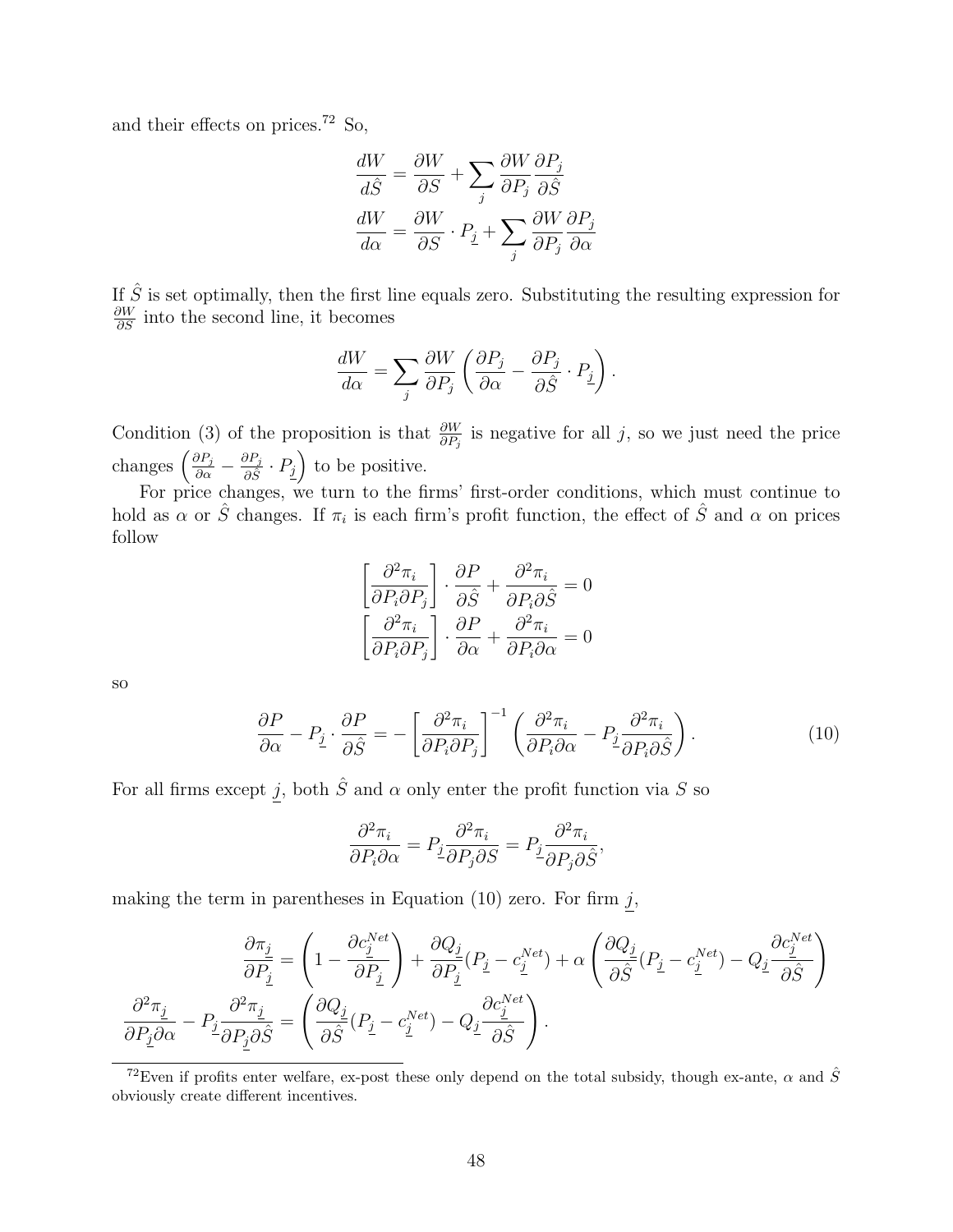This is equal to  $= P_j \frac{\partial \pi_j}{\partial \hat{S}}$  $\frac{\partial n_2}{\partial \hat{S}}$ , which Condition (1) requires to be positive.

Condition (2) ensures that the effect on other firm's prices when the pivotal plan has a marginal cost increase,

$$
\frac{\partial P_i}{\partial c_j^{Net}} = -\left[\frac{\partial^2 \pi_i}{\partial p_i \partial p_j}\right]_{j,\underline{j}}^{-1},
$$

 $\int^{-1}$  are negative, implying that is positive. Since all the terms in the  $j^{th}$  column of  $\left[\frac{\partial^2 \pi_i}{\partial n_i \partial r}\right]$  $\partial p_i\partial p_j$  $\frac{\partial P_i}{\partial \alpha} - P_{\underline{j}} \cdot \frac{\partial P_i}{\partial \hat{S}}$  $\frac{\partial P_i}{\partial \hat{S}}$  is positive for all j, so  $\frac{dW}{d\alpha}$  is negative.  $\Box$ 

#### Uncertainty

The logic of Proposition 1 breaks down under uncertainty. With uncertainty, the firstorder condition for the fixed component of the subsidy only holds in expectation:

$$
\frac{dW}{d\hat{S}} = E\left[\frac{\partial W}{\partial S} + \sum_j \frac{\partial P_j}{\partial \hat{S}} \frac{\partial W}{\partial P_j}\right] = 0.
$$

This means that

$$
E[P_{\underline{j}}] \cdot E\left[\frac{\partial W}{\partial S} + \sum_{j} \frac{\partial P_{j}}{\partial \hat{S}} \frac{\partial W}{\partial P_{j}}\right] = 0
$$
  

$$
cov\left(P_{\underline{j}}, \frac{\partial W}{\partial S} + \sum_{j} \frac{\partial P_{j}}{\partial \hat{S}} \frac{\partial W}{\partial P_{j}}\right) - E\left[P_{\underline{j}}\left(\frac{\partial W}{\partial S} + \sum_{j} \frac{\partial P_{j}}{\partial \hat{S}} \frac{\partial W}{\partial P_{j}}\right)\right] = 0.
$$

So the effect of  $\alpha$  is

$$
\frac{dW}{d\alpha} = E\left[\frac{\partial W}{\partial S} \cdot P_{\underline{j}} + \sum_{j} \frac{\partial P_{j}}{\partial \alpha} \frac{\partial W}{\partial P_{j}}\right]
$$
  
=  $cov\left(P_{\underline{j}}, \frac{\partial W}{\partial S} + \sum_{j} \frac{\partial P_{j}}{\partial \hat{S}} \frac{\partial W}{\partial P_{j}}\right) + E\left[\sum_{j} \frac{\partial W}{\partial P_{j}} \left(\frac{\partial P_{j}}{\partial \alpha} - P_{\underline{j}} \frac{\partial P_{j}}{\partial \hat{S}}\right)\right].$ 

In order for price-linking to have a positive effect on welfare, the covariance between the subsidy-pivotal price and the marginal effect of the subsidy on welfare must be sufficiently positive to outweigh the negative effect on welfare of the higher prices.

### <span id="page-50-0"></span>A.4 Risk Aversion

Let consumers have concave utility over non-health insurance consumption,  $u(\cdot)$ , with a (local) coefficient of relative risk aversion  $\gamma = -\frac{u''(y)y}{u'(y)}$  $\frac{u^{\nu}(y)y}{u^{\nu}(y)}$ . If Y is income and P is the premium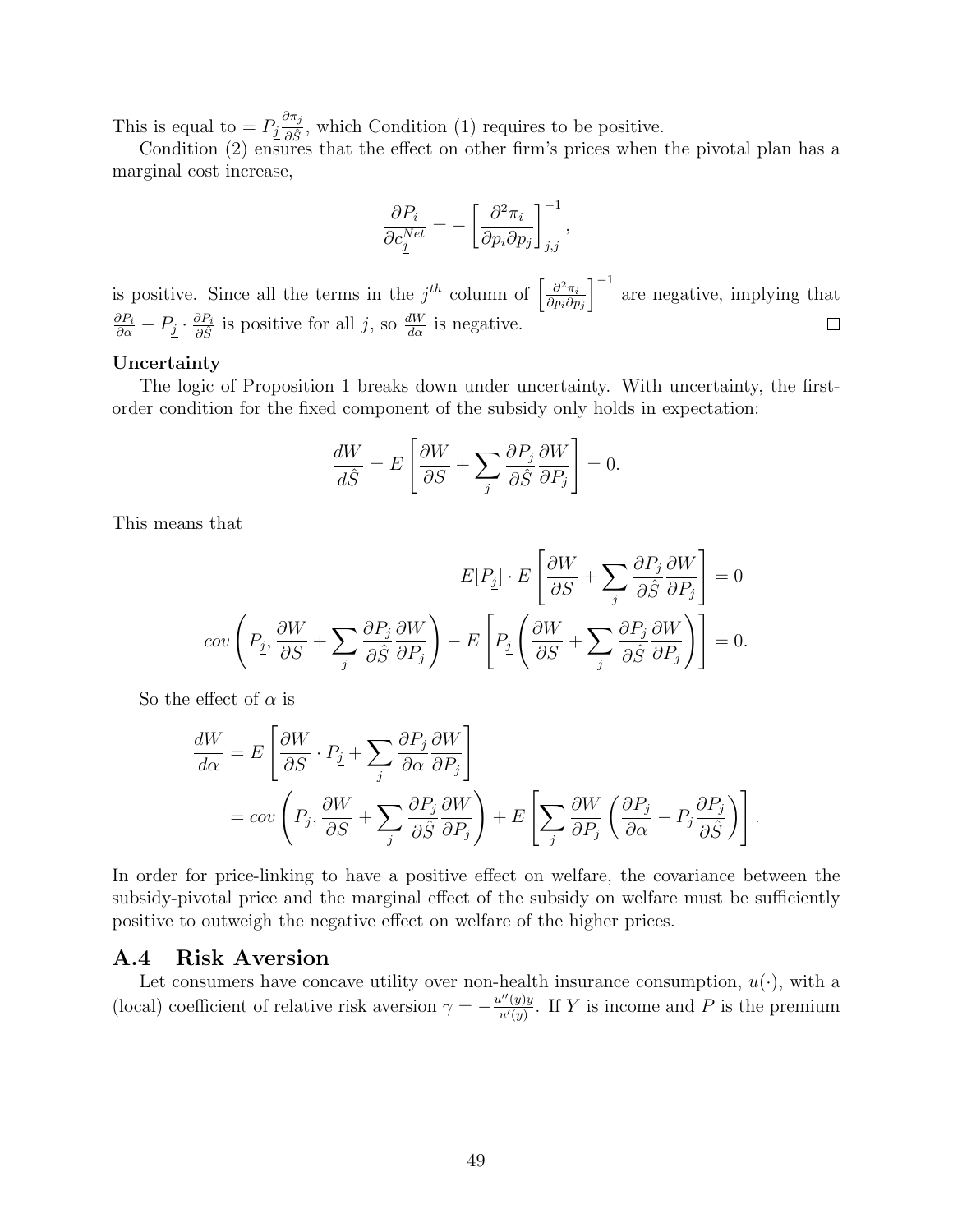for insurance, then the change in utility from a premium difference of  $\Delta P$  is

$$
u(Y - P - \Delta P) - u(Y - P) \approx -u'(Y - P)\Delta P + u''(Y - P)\frac{(\Delta P)^2}{2}
$$
  
= 
$$
u'(Y - P)\left(\Delta P - \frac{\gamma}{Y - P}\frac{(\Delta P)^2}{2}\right) = -\Delta P - \frac{\gamma}{Y - P}\frac{(\Delta P)^2}{2}.
$$

The last line follows from the fact that in order to combine consumer surplus and government spending, we implicitly assume that prior to any cost shocks, the transfer system was set "right" so the consumer's marginal utility of a dollar  $(u'(Y - P_{j^*}))$  equaled the marginal value of a dollar to the government (which is normalized to one). When weighted by demand shares, the first term is the effect on risk neutral consumers which is included in our baseline calculation. The second term is the additional cost from risk aversion.

# <span id="page-51-0"></span>B Data and Reduced-Form Estimation Details B.1 ACS Data Construction

We use the American Community Survey (ACS) to estimate the size of the CommCareeligible population that chooses uninsurance and to generate a micro dataset of these individuals for demand estimation and simulations. We start from the ACS data for 2008-2009 and 2010-2011, which correspond to the two CommCare years used in our analysis: CommCare year 2009 (which ran from July 2008 to June 2009) and 2011 (July 2010 to June 2011). We pool observations from these adjacent ACS years (and divide weights by two) so that the uninsured sample for each CommCare year reflects an average of the two relevant calendar years. We restrict to Massachusetts residents age 19-64, since seniors are in Medicare and low-income children (up to 300% of poverty) are in Medicaid in Massachusetts. We restrict to people with household income  $\leq 300\%$  of the federal poverty level. We define households as "health insurance units," a variable included on the IPUMS ACS that is intended to approximate the household definition used by public insurance programs. We exclude non-citizens because most are ineligible, and the rare exception (long-term green card holders) cannot be measured. We also exclude the uninsured who are eligible for Medicaid (rather than CommCare) – parents up to 133% poverty and disabled individuals (proxied by receiving SSI income). We correct for the fact that the ACS is a sample by weighting ACS observations by their "person weight" – the Census-defined factor for scaling up to a population estimate.

<span id="page-51-1"></span>Although focusing on new enrollees simplifies the demand model, it creates an additional complication in combining the ACS and CommCare data. While we can differentiate new and existing consumers in the CommCare data, the ACS only lets us observe the total *stock* of uninsured in each year. To convert this into a comparable flow of "new uninsured," we adjust the ACS data weights so that the uninsured share in our final demand sample matches the overall eligible population uninsurance rate. Specifically, we first estimate the uninsurance rate in each year using all *individuals* in both datasets – the population estimate of the number of CommCare-eligible uninsured from the ACS and the number of covered individuals (in member-years) in the CommCare data (including both new and current enrollees). We then rescale the ACS weights in our demand estimation sample – which contains all ACS uninsured observations but only new enrollees for the CommCare data – so that the uninsured rate calculated in this sample matches the population uninsured rate.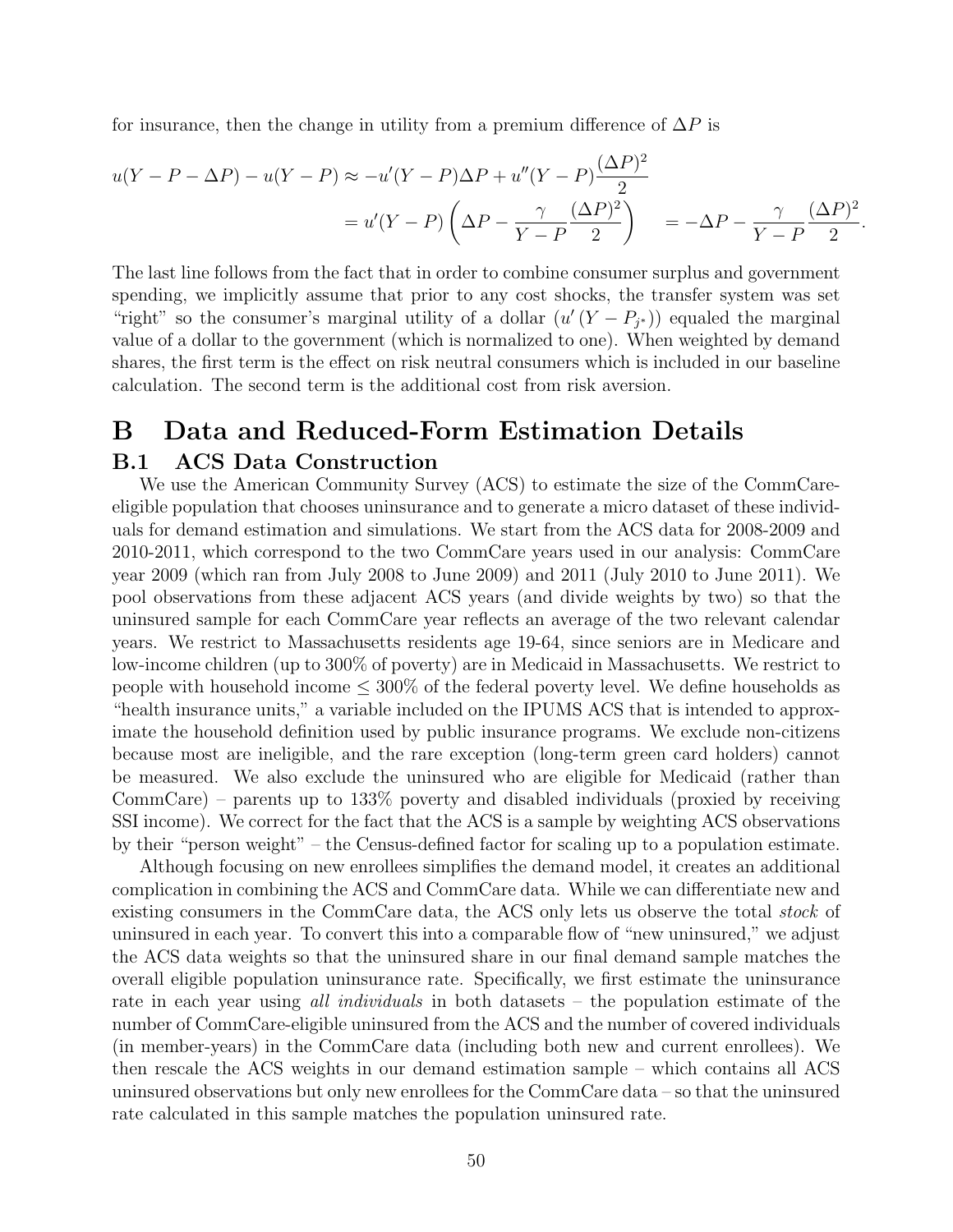#### B.2 Natural Experiments

This section provides more background on the natural experiments we use and details of the estimation as well as some robustness checks.

#### Mandate Penalty Introduction

As described in the text, the mandate penalty went in to effect in December 2007. We estimate excess new enrollments in December 2007-March 2008 relative to the trend in nearby months, using enrollment trends for people earning less than poverty as a control group. We estimate the effect through March 2008 for two reasons. First, the application process for the market takes some time, so people who decided to sign up in January may not have enrolled until March. Second, the mandate rules exempted from penalties individuals with three or fewer months of uninsurance during the year, meaning that individuals who enrolled in March avoided any penalties for 2008. However most of the effect is in December and January, so focusing on those months does not substantially affect our estimates.

We collapse the data to the income group-month level and calculate the new enrollees in the cheapest plan for each group and month, normalized by that plan's total enrollment for the income group in June 2008 (a proxy for the steady-state size of each plan). We use data only up to June 2011 because of significant changes in the prices and availability of the cheapest plans that took effect in July 2011. We estimate a slightly expanded version of the difference-in-difference specification shown in the text in Section [3.1:](#page-18-1)

$$
NewEnroll_{y,t} = \sum_{m \in DM} ((\alpha_0^m + \alpha_1^m Treat_y) \cdot 1_m \cdot MandIntro_t + \zeta_{ym}) + \xi_y + \delta_y X_t + \varepsilon_{y,t},
$$

where DM is the calendar months December through March,  $Treat<sub>g</sub>$  is a dummy for the treatment group,  $1_m$  is an indicator for month m,  $M and Intro_t$  is a dummy for the mandate penalty introduction period (Dec. 2007 to March 2008), and  $X_t$  is a vector of time polynomials and CommCare-year dummies.<sup>73</sup> The difference-in-difference coefficients of interest are the  $\alpha_1^m$ 's In our main specifications, we use two income groups (y): 150-300% as the treatment group and below 100% as the control group. We also break down estimates for the treatment group separately by 50% of poverty group.

Table [8](#page-53-0) presents the regression results. Column (1) starts with a baseline single-difference specification (i.e., without the control group) that estimates the effect based only on enrollment for the 150-300% poverty group in December 2007-March 2008 relative to the surrounding months. Column  $(2)$  then adds the  $\langle 100\%$  poverty group as a control group, to form difference-in-difference estimates. Finally, Column (3) adds dummies for December-March in all years, forming the triple difference specification (shown in the equation above) that nets out general trends for those months in other years. The final three columns take the final, triple-difference specification and breaks down the analysis by limiting the treatment group to narrower income groups (but keeping the control group, < 100% poverty, unchanged).

Despite the relatively small number of group-month observations, all the relevant coefficients are statistically significant – consistent with the dramatic spike shown in Figure [1.](#page-19-0) In our preferred triple difference estimates in column (3), the mandate penalty increases enrollment in the cheapest plan by 22.5% of its steady state size. When we break these

<sup>73</sup>The CommCare-year starts in July, so these dummies will not conflict with the treatment months of December to March. All results are robust to excluding these year dummies and time polynomials.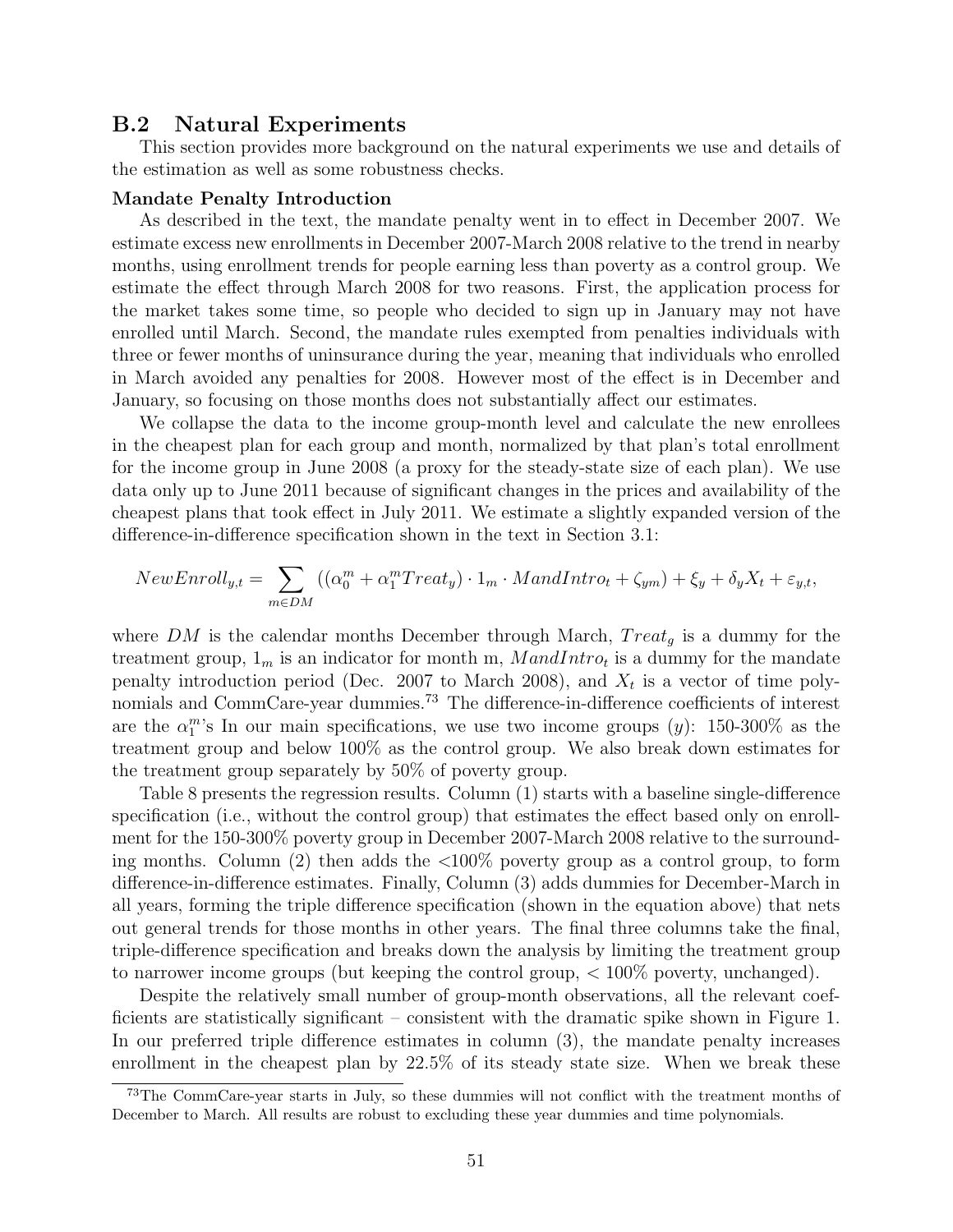<span id="page-53-0"></span>

|                                          | Effect on New Enrollees in Cheapest Plan |                      |               | June 2008 Enrollment |                                     |            |
|------------------------------------------|------------------------------------------|----------------------|---------------|----------------------|-------------------------------------|------------|
|                                          |                                          | All Treatment Groups |               |                      | Income Group ( $%$ of Poverty Line) |            |
|                                          | $\begin{pmatrix} 1 \end{pmatrix}$        | $\widehat{\Omega}$   | $\odot$       | 150-200%             | 200-250%                            | 250-300%   |
| Group x Dec2007                          | $0.112***$                               | $0.110***$           | $0.103***$    | $0.101***$           | $0.113***$                          | $0.091***$ |
|                                          | (0.003)                                  | (0.006)              | (0.007)       | (0.007)              | (0.007)                             | (0.008)    |
| $x$ Jan $2008$                           | $0.073***$                               | $0.067***$           | $0.069***$    | $0.061***$           | $0.085***$                          | $0.086***$ |
|                                          | (0.004)                                  | (0.006)              | (0.006)       | (0.007)              | (0.007)                             | (0.007)    |
| $x$ Feb $2008$                           | $0.043***$                               | $0.033***$           | $0.033***$    | $0.026***$           | $0.045***$                          | $0.051***$ |
|                                          | (0.005)                                  | (0.006)              | (0.006)       | (0.007)              | (0.006)                             | (0.006)    |
| $\times$ Mar2008                         | $0.025**$                                | $0.027***$           | $0.020***$    | $0.020**$            | $0.020***$                          | $0.022***$ |
|                                          | (0.006)                                  | (0.006)              | (0.007)       | (0.008)              | (0.006)                             | (0.007)    |
| $\rm Total$                              | $0.253***$                               | $0.237***$           | $0.225***$    | $0.208***$           | $0.263***$                          | $0.250***$ |
|                                          | (0.017)                                  | (0.023)              | (0.024)       | (0.026)              | (0.022)                             | (0.024)    |
| Control Group ( $< 100\%$ Poverty)       |                                          | X                    |               |                      |                                     |            |
| Dummies for Dec-March                    |                                          |                      | $\bm{\times}$ | $\bm{\mathsf{X}}$    | $\bm{\times}$                       |            |
| Observations                             | Ed.                                      | 102                  | 102           | 102                  | 102                                 | 102        |
| $R$ -Squared                             | 0.969                                    | 0.923                | 0.925         | 1.927                | 0.922                               | 0.920      |
| Robust s.e. in parentheses; *** <i>p</i> | $< 0.01,$ ** $p < 0.05,$ * $p < 0.1$     |                      |               |                      |                                     |            |

Table 8: Introduction of the Mandate Penalty. Table 8: Introduction of the Mandate Penalty.

 $\tilde{\epsilon}$  $\overline{\zeta}$ þ,  $\overline{\mathsf{F}}$  $\frac{1}{6}$  $\frac{c}{L}$ 

Note: This table performs the difference-in-difference regressions analogous to the graphs in Figure 1. The dependent variable is the number of new CommCare enrollees who choose the cheapest plan in each month in an income group, scaled by total group enrollment in that plan in June variables and fifth-order time polynomials, separately for the treatment and control group. (The CommCare-year starts in July, so these dummies will not conflict with the treatment months of December to March.) Columns (2) adds the  $< 100\%$  poverty group as a control. Column (3) also 2008. There is one observation per income group and month (from April 2007 to June 2011). All specifications include CommCare-year dummy Columns  $(4)-(6)$  do the same regression as Column  $(3)$  separately by income group. See the note to Figure 1 for the definition of new enrollees and Note: This table performs the difference-in-difference regressions analogous to the graphs in Figure [1.](#page-19-0) The dependent variable is the number of new CommCare enrollees who choose the cheapest plan in each month in an income group, scaled by total group enrollment in that plan in June 2008. There is one observation per income group and month (from April 2007 to June 2011). All specifications include CommCare-year dummy variables and fifth-order time polynomials, separately for the treatment and control group. (The CommCare-year starts in July, so these dummies will not conflict with the treatment months of December to March.) Columns (2) adds the  $< 100\%$  poverty group as a control. Column (3) also includes dummy variables for all calendar months of December-March, separately for the treatment and control group, to perform the triple-difference. Columns (4)-(6) do the same regression as Column (3) separately by income group. See the note to Figure [1](#page-19-0) for the definition of new enrollees and includes dummy variables for all calendar months of December-March, separately for the treatment and control group, to perform the triple-difference. the cheapest plan. the cheapest plan.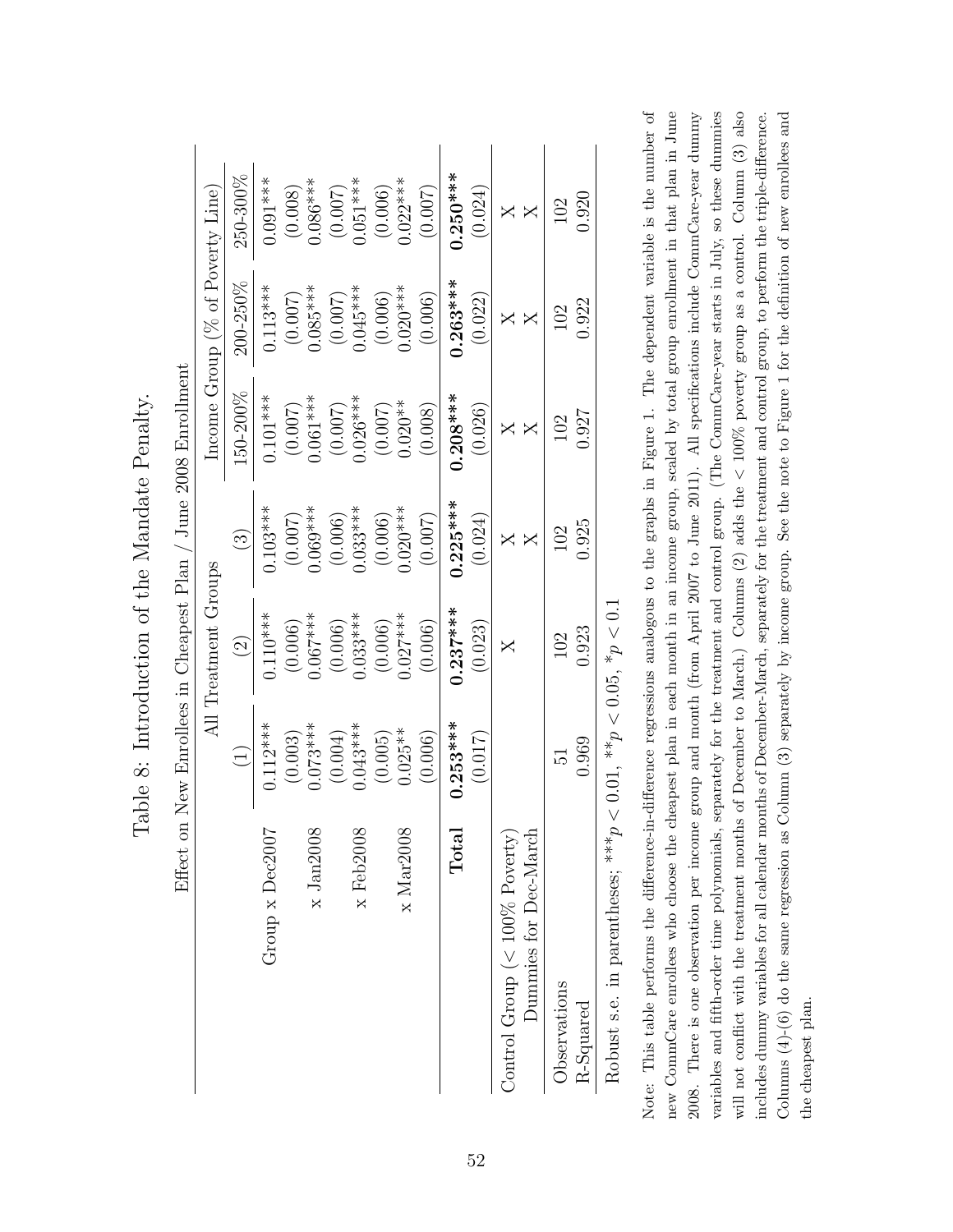results down by income group, the coefficients are slightly larger for higher income groups – about  $25\%$  instead of  $21\%$  – who faced higher mandate penalties. The mandate penalties as of January 2008 were \$17.50 for the 150-200% poverty group, \$35 for the 200-250% poverty group, and \$52.50 for the 250-300% poverty group. Given these penalties, we can use our estimates to calculate semi-elasticities. The estimates imply that each \$1 increase in the mandate penalty raised demand by 1.19% for the 150-200% of poverty group, 0.75% for the 200-250% poverty group, and 0.48% for the 250-300% of poverty group, with a (group-size) weighted average of 0.97%.

We interpret the increases in enrollment as being the result of the permanent \$17.50– \$52.50 monthly mandate penalty that went into effect in January 2008. But the 2007 uninsurance penalty – forfeiting the state tax personal exemption, with a value of \$219 – was assessed based on coverage status in December 2007, making that month's effective penalty much larger (though the total annual penalty for 2008 was actually larger than in 2007 for all but the 150-200% poverty group). Technically, individuals who applied for CommCare in 2007 and were enrolled on January 1, 2008, did not owe the penalty for 2007. But since December 31, 2007, was the main advertised date for assessing the 2007 penalty, we want to make sure that the larger effective penalty for that month is not driving the results.

To test this, we note that if consumers were only buying insurance because of the larger December penalty, we would expect many of them to leave the market soon after the monthly penalty dropped to the lower level in January 2008. Figure [A1a](#page-55-0) and [A1b](#page-55-0) plot the probability of exiting the market within 1 month and 6 months of initial enrollment for each entering cohort of enrollees. The graph shows that exit probabilities are no higher for people entering CommCare in December 2007 than for nearby months. (Note that the large spike in onemonth exits for the March 2008 cohort is due to an unrelated income verification program.)<sup>74</sup> This analysis suggests that consumers were not enrolling for just December to avoid the larger penalty and leaving soon afterward.

#### Premium Decrease Experiment

Our second natural experiment addresses a potential concern with our first method: that the introduction of a mandate penalty may have a larger effect (per dollar of penalty) than a marginal increase in penalties. Some individuals may obtain coverage to avoid the stigma of paying a penalty, but this stigma might not change when mandate penalties increase. An argument against the stigma explanation is that the legal mandate to obtain insurance had been in place since July 2007 and also applied to the control group (but without financial enforcement). However to the extent there is a stigma specifically from paying a fine for non-coverage, this concern is valid.

Our second experiment is a decrease in the enrollee premium of all plans – via a reduction in the "affordable amount" that determines the post-subsidy premium of the cheapest plan – that occurred in July 2007. Although prices and contracts were fixed from the start of CommCare (in November 2006) until June 2008, the government decided to increase subsidies for certain groups in July 2007 to make insurance more affordable. For the 150- 200% of poverty group, the affordable amount fell from \$40 to \$35 – which meant that the

<sup>74</sup>The income verification program took effect in April 2008 for individuals above 150% of poverty. The program uncovered a large number of ineligible people, who were dis-enrolled in April 2008 and subsequent months. This also explains the upward trend in exits within 6 months leading up to April 2008.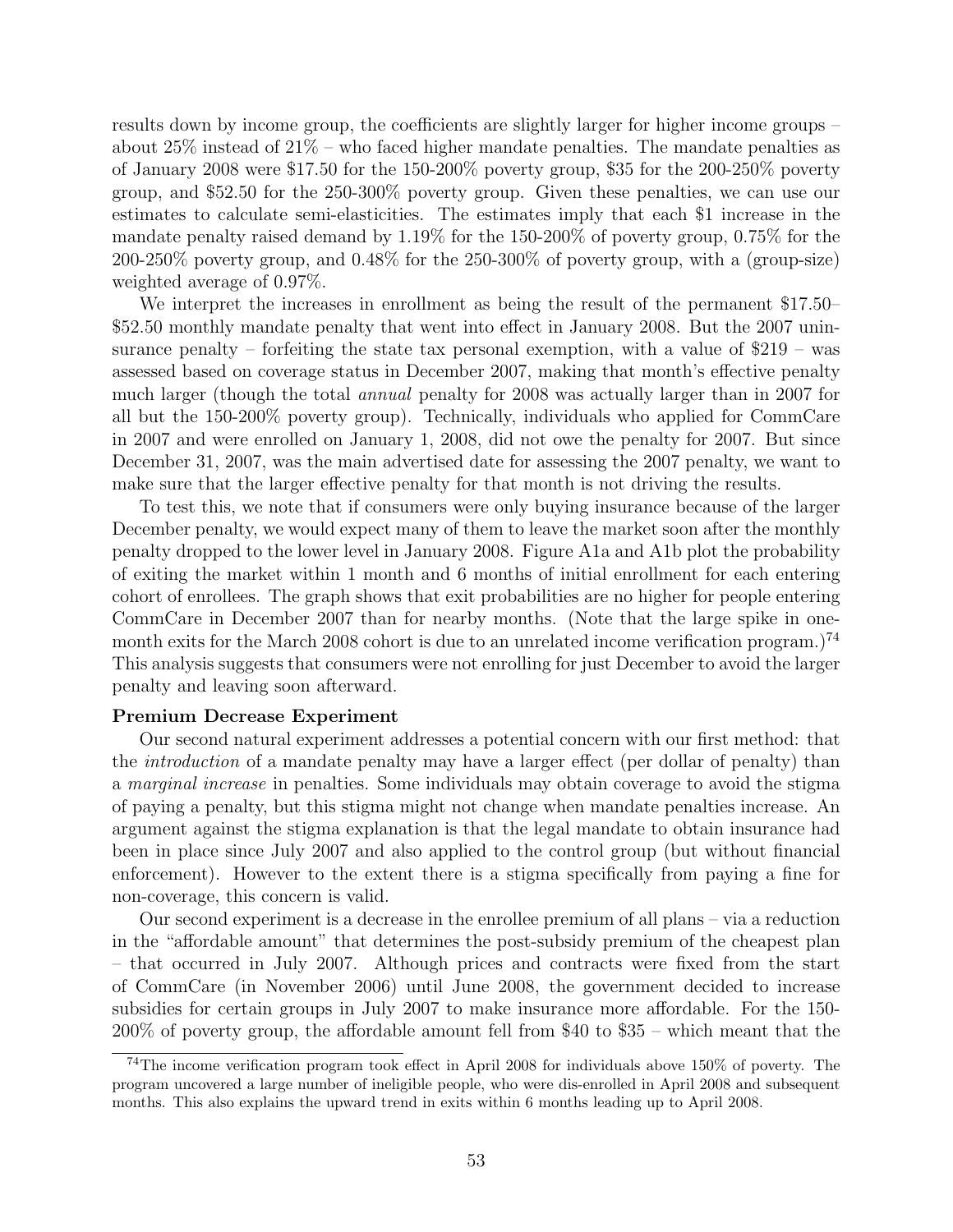<span id="page-55-0"></span>

Figure A1: Share of New Enrollees Exiting Within the Specified Number of Months.

Note: These graphs show the rate of exiting CommCare coverage within (a) one month and (b) six months of initial enrollment among people newly enrolling in CommCare in a given month. The spike among new enrollees in March 2008 reflects the start of an income-verification program for the 150-300% poverty group in April 2008. See the note to Figure [1](#page-19-0) for the definition of new enrollees and the cheapest plan.

monthly premium of all plans fell by \$5. For consumers between 100-150% of poverty, the affordable amount was \$18 for the first half of 2007 and premiums were \$18-\$74.22. In July 2007, CommCare eliminated premiums for this group, so all plans became free. We can think of this as the combination of two effects: (1) The affordable amount was lowered from \$18 to zero, and (2) the premium of all plans besides the cheapest one were differentially lowered to equal the cheapest premium (now \$0). The second change should unambiguously lower enrollment in what was the cheapest plan, since the relative price of all other plans falls. So the aggregate effect of these changes is a lower bound on the effect of just lowering the affordable amount.

As a control group, we use the 200-300% poverty group, whose affordable amounts were essentially unchanged in July 2007.<sup>75</sup> We exclude the below 100% poverty group from our controls because of its somewhat different enrollment history and trends. Whereas the groups above poverty only started joining CommCare in February 2007, the below 100% poverty group became eligible in November 2006 and had a large influx in early 2007 due to an auto-enrollment.

Table [9](#page-56-0) presents the regression results. In Columns (1) and (4) we look at the single difference for the treatment group relative to trend (i.e., without a control group). Column (2) and (5) then add the 200-300% poverty control group to form the difference-in-difference estimates. Columns (3) and (6) do a triple-difference, further netting out changes in July-October of other years. In this triple difference specification, for enrollees 100-150% of poverty, we find a 16.9% increase in the cheapest plan's demand. Dividing by the \$18 reduction in its premium implies a semi-elasticity of 0.94%. For the 150-200% poverty group,

<sup>75</sup>The affordable amount for 200-250% poverty was unchanged and that for 250-300% poverty was lowered by just \$1 from \$106 to \$105; to the extent this slightly increased enrollment for the control group, it would bias our estimates downward.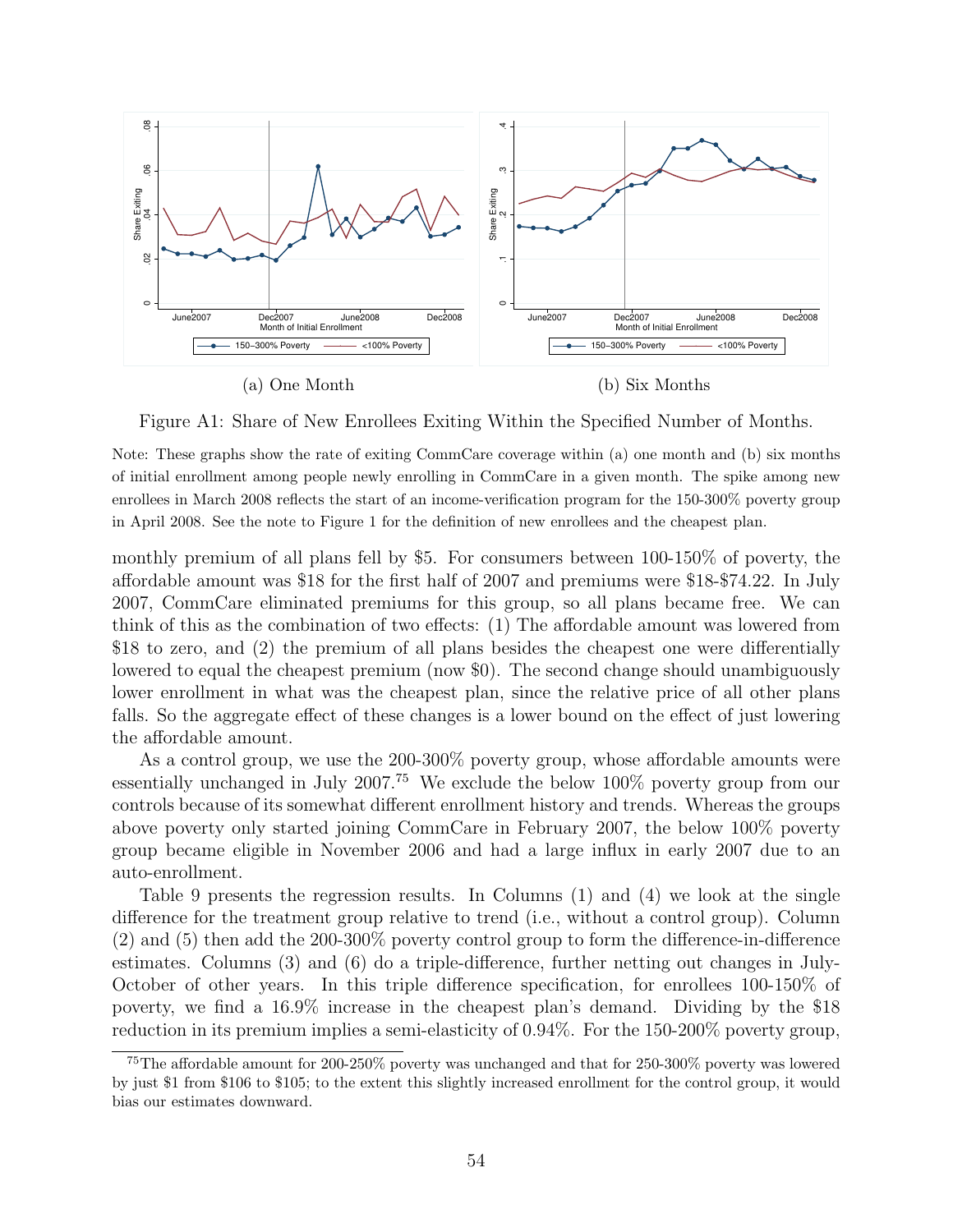<span id="page-56-0"></span>

|                                      |                                   | $100-150\%$ Poverty  |                        |             | $150-200\%$ Poverty |                                          |
|--------------------------------------|-----------------------------------|----------------------|------------------------|-------------|---------------------|------------------------------------------|
|                                      | $\begin{pmatrix} 1 \end{pmatrix}$ | $\widehat{S}$        | $\widehat{\mathbb{C}}$ | $\bigoplus$ | $\widetilde{\Xi}$   | $\begin{array}{c} \boxed{6} \end{array}$ |
| Treatment Group x July2007           | $0.064***$                        | $0.060***$           | $0.063***$             | $0.013***$  | $0.017***$          | $0.018**$                                |
|                                      | (0.005)                           | (0.008)              | (0.008)                | (0.005)     | (0.007)             | (0.008)                                  |
| $\times \text{Aug2007}$              | $0.052***$                        | $0.031***$           | $0.035***$             | $0.029***$  | $0.016**$           | $0.022***$                               |
|                                      | (0.005)                           | $(0.008)$<br>$0.022$ |                        | (0.005)     | $(0.007)$<br>0.011* |                                          |
| p2007<br>$xS$ er                     | $0.022***$                        |                      | $(0.009)$<br>0.016*    | $0.013**$   |                     | $(0.008)$<br>0.015**                     |
|                                      | (0.005)                           | (0.008)              | (0.008)                | (0.005)     | (0.006)             | (0.007)                                  |
| $\times$ Oct2007                     | $0.062**$                         | $0.054***$           | $0.055***$             | 0.008       | 0.009               | 0.009                                    |
|                                      | (0.005)                           | (0.008)              | (0.008)                | (0.005)     | (0.006)             | (0.006)                                  |
| $\rm{Total}$                         | $0.200***$                        | $0.156***$           | $0.169***$             | $0.063***$  | $0.052**$           | $0.063**$                                |
|                                      | (0.021)                           | (0.031)              | (0.032)                | (0.019)     | (0.025)             | (0.027)                                  |
| Control Group $(200 - 300\%$ Poverty |                                   | $\times$             |                        |             | $\bm{\times}$       |                                          |
| Dummies for July-October             |                                   |                      | $\bm{\times}$          |             |                     |                                          |
| Observations                         | 52                                | 104                  | 104                    | 52          | 104                 | 104                                      |
| R-Squared                            | 0.988                             | 0.981                | 0.981                  | 0.960       | 0.957               | 0.958                                    |
| de cle                               |                                   |                      |                        |             |                     |                                          |

Table 9: Decrease in the Affordable Amount. Table 9: Decrease in the Affordable Amount.

Robust s.e. in parentheses; \*\*\*  $p < 0.01$ , \*\* $p < 0.05$ , \* $p < 0.1$ Robust s.e. in parentheses;  $* * p < 0.01$ ,  $* * p < 0.05$ ,  $* p < 0.1$  Note: This table reports difference-in-difference regressions of the effect of the decrease in the affordable amount. The dependent variable is the number of new CommCare enrollees who chose the cheapest plan, scaled by total group enrollment in that plan in June 2008. There is one observation per income group and month (from March 2007 to June 2011). All specifications include CommCare-year dummy variables and fifth-order time polynomials, separately for the treatment and control group, to control for underlying enrollment trends. (The first CommCare year ended in June 2008, so there is no conflict between the CommCare-year dummies and the treatment months of July to October 2007.) Columns  $(2)$  and  $(5)$  add the 200-300% poverty control group. Columns (3) and (6) add controls for July-October of other years, separately by treatment and control group. Where applicable, specifications also include dummy variables to control for two unrelated enrollment changes: (a) for 100-150% poverty in December 2007, when there was a large auto-enrollment spike, and (b) for 200-300% poverty in each month from December 2007 to March 2008, when there Note: This table reports difference-in-difference regressions of the effect of the decrease in the affordable amount. The dependent variable is the number of new CommCare enrollees who chose the cheapest plan, scaled by total group enrollment in that plan in June 2008. There is one observation per income group and month (from March 2007 to June 2011). All specifications include CommCare-year dummy variables and fifth-order time polynomials, separately for the treatment and control group, to control for underlying enrollment trends. (The first CommCare year ended in June 2008, so there is no conflict between the CommCare-year dummies and the treatment months of July to October 2007.) Columns (2) and (5) add Where applicable, specifications also include dummy variables to control for two unrelated enrollment changes: (a) for 100-150% poverty in December 2007, when there was a large auto-enrollment spike, and (b) for 200-300% poverty in each month from December 2007 to March 2008, when there the 200-300% poverty control group. Columns (3) and (6) add controls for July-October of other years, separately by treatment and control group. was a spike due to the mandate penalty introduction. See the note to Figure [1](#page-19-0) for the definition of new enrollees and the cheapest plan. was a spike due to the mandate penalty introduction. See the note to Figure 1 for the definition of new enrollees and the cheapest plan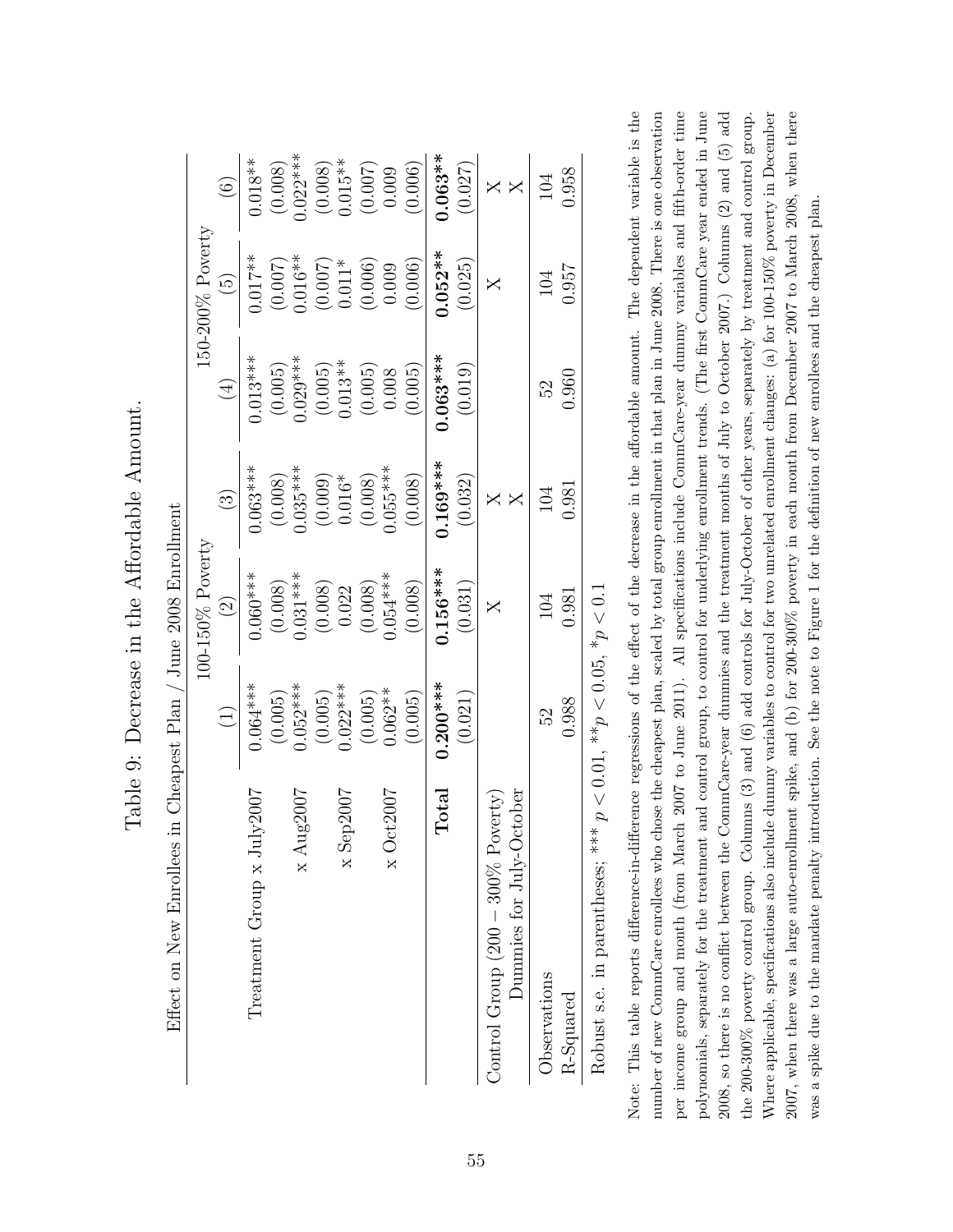we find a 6.3% increase in demand. Dividing by its \$5 premium reduction yields a semielasticity of 1.26%. We note that this semi-elasticity is very close to the 1.19% semi-elasticity for the 150-200% poverty group found in the mandate penalty introduction experiment.

#### Own-price Semi Elasticity

As described in Section [3.2,](#page-21-0) we use within plan variation in consumer premiums generated by the subsidy rules to estimate the semi-elasticity of demand with respect to own-price. Figure [A2](#page-57-0) shows the same changes as Figure [2](#page-22-0) in the text, but for plans that decrease their prices. Table [10](#page-58-1) reports the coefficient on premium  $(\alpha)$  from the regression in Equation [\(7\)](#page-21-1):

$$
\ln(NewEnroll_{j,y,r,t}) = \alpha \cdot P_{j,y,r,t}^{cons} + \xi_{j,r,t} + \xi_{j,r,y} + \epsilon_{j,y,r,t}.
$$

The first column has no controls. Since price and quality tend to be positively correlated, it is not surprising that adding plan-region-income and plan-region-year controls (second column) increases the coefficient by about 50%. Since the regions in Massachusetts are different sizes, the last column weights by the region's average monthly new enrollment, generating our semi-elasticity estimate of 2.16% used in the calculations.

<span id="page-57-0"></span>



Note: This graph illustrates the source of identification for the estimation of the own-price semi-elasticity of demand. The graph shows average monthly plan market shares among new enrollees for plans that increased their prices at time 0. The identification comes from comparing demand changes for above-poverty pricepaying (new) enrollees (for whom premium changes at time 0) versus below-poverty zero-price enrollees (for whom premiums are always \$0). The sample is limited to fiscal years 2008-2011, the years we use for demand estimation.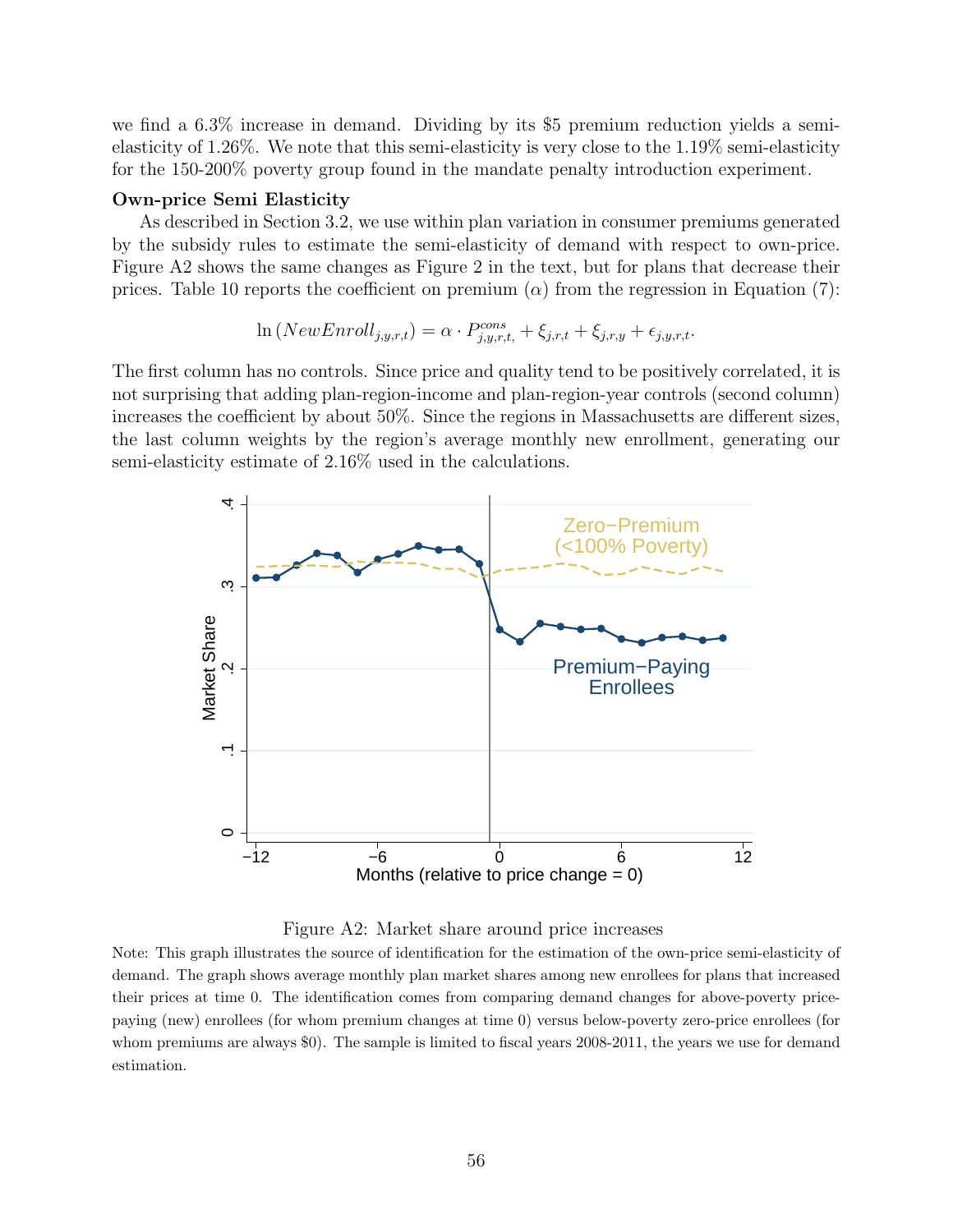<span id="page-58-1"></span>

| Effect on Price on Log New Enrollment                                                                                                                                                                                                                                                                                                                                                                                                                                                                           |                   |              |                        |
|-----------------------------------------------------------------------------------------------------------------------------------------------------------------------------------------------------------------------------------------------------------------------------------------------------------------------------------------------------------------------------------------------------------------------------------------------------------------------------------------------------------------|-------------------|--------------|------------------------|
|                                                                                                                                                                                                                                                                                                                                                                                                                                                                                                                 | $\perp$           | $2^{\circ}$  | $\left 3\right\rangle$ |
| Premium                                                                                                                                                                                                                                                                                                                                                                                                                                                                                                         | $-0.0129***$      | $-0.0193***$ | $-0.0216***$           |
|                                                                                                                                                                                                                                                                                                                                                                                                                                                                                                                 | (.00077)          | (.00168)     | (.00175)               |
| Plan X region X income dummies                                                                                                                                                                                                                                                                                                                                                                                                                                                                                  |                   | Х            | X                      |
| Plan X region X year dummies                                                                                                                                                                                                                                                                                                                                                                                                                                                                                    |                   | X            | X                      |
| Weight: Region avg enrollment                                                                                                                                                                                                                                                                                                                                                                                                                                                                                   |                   |              | Χ                      |
| Observations                                                                                                                                                                                                                                                                                                                                                                                                                                                                                                    | 4713              | 4713         | 4713                   |
| R-Squared                                                                                                                                                                                                                                                                                                                                                                                                                                                                                                       | 0.238             | 0.891        | 0.882                  |
| والموالد والموالد<br>$\blacksquare$ $\blacksquare$ $\blacksquare$ $\blacksquare$ $\blacksquare$ $\blacksquare$ $\blacksquare$ $\blacksquare$ $\blacksquare$ $\blacksquare$ $\blacksquare$ $\blacksquare$ $\blacksquare$ $\blacksquare$ $\blacksquare$ $\blacksquare$ $\blacksquare$ $\blacksquare$ $\blacksquare$ $\blacksquare$ $\blacksquare$ $\blacksquare$ $\blacksquare$ $\blacksquare$ $\blacksquare$ $\blacksquare$ $\blacksquare$ $\blacksquare$ $\blacksquare$ $\blacksquare$ $\blacksquare$ $\blacks$ | المتعامل استحصاصا |              |                        |

# Table 10: Differential Premium Changes.

Robust s.e. in parentheses; \*\*\* $p < 0.01$ , \*\* $p < 0.05$ , \* $p < 0.1$ 

Note: This table reports difference-in-difference regressions of the effect of a plan's premium on the number of new enrollees for 2008 through 2011. Column (1) has no controls. Column (2) adds plan-region-year dummies and plan-region-income dummies. Enrollees below 100% of the federal poverty line pay zero premium for all plan, so they control for changes in plan quality over time. Other enrollees pay higher premiums for more expensive plans. Column (3) weights by the region's average new enrollees each month. Standard errors are clustered at the region-income-year level.

# C Structural Model Details and Additional Results

# <span id="page-58-0"></span>C.1 Moments

Let  $\theta$  refer to all the parameters to be estimated. Given logit errors, and the systematic part of utility  $\hat{u}_{ij} = u_{ij} - \epsilon_{ij}$ , the plan choice probabilities are

$$
P(j_i^* = j | Z_{it}, \nu_i, \theta) = \frac{\exp(\tilde{u}_{ij})}{\sum_{k=0}^J \exp(\tilde{u}_{ik})}.
$$

We estimate the model by simulated method of moments, incorporating micro moments with an approach similar to [Berry et al.](#page-43-16) [\(2004\)](#page-43-16). For each individual i (with their associated  $Z_i$ ) we draw a  $\nu_i$ .

For each  $\xi$  (the CommCare plan utility coefficients) we have a moment for the corresponding plan and group, g (either region-year or region-income group) that matches the expected share of consumers in that group who chose that plan given  $\theta$ , to the observed share,  $s_j^{Obs}$ . If  $n_g$  is the number of individuals in group g, we have

$$
F_{j,g}^1(\theta) = s_{j,g}^{Obs} - \frac{1}{n_g} \sum_{i \in g} Pr(j_i^* = j | \theta, Z_i, \nu_i).
$$

For each  $\beta$  (in the utility of uninsurance) there is also a corresponding group,  $h$  – income, demographic, region, or year. Analogous to the moments in  $F<sup>1</sup>$ , we match the observed share of uninsured to that predicted for the model. We do it separately by age-gender groups, income groups, regions, and year, but because the uninsured data are based on relatively small samples in the ACS, we do not interact these categories. The corresponding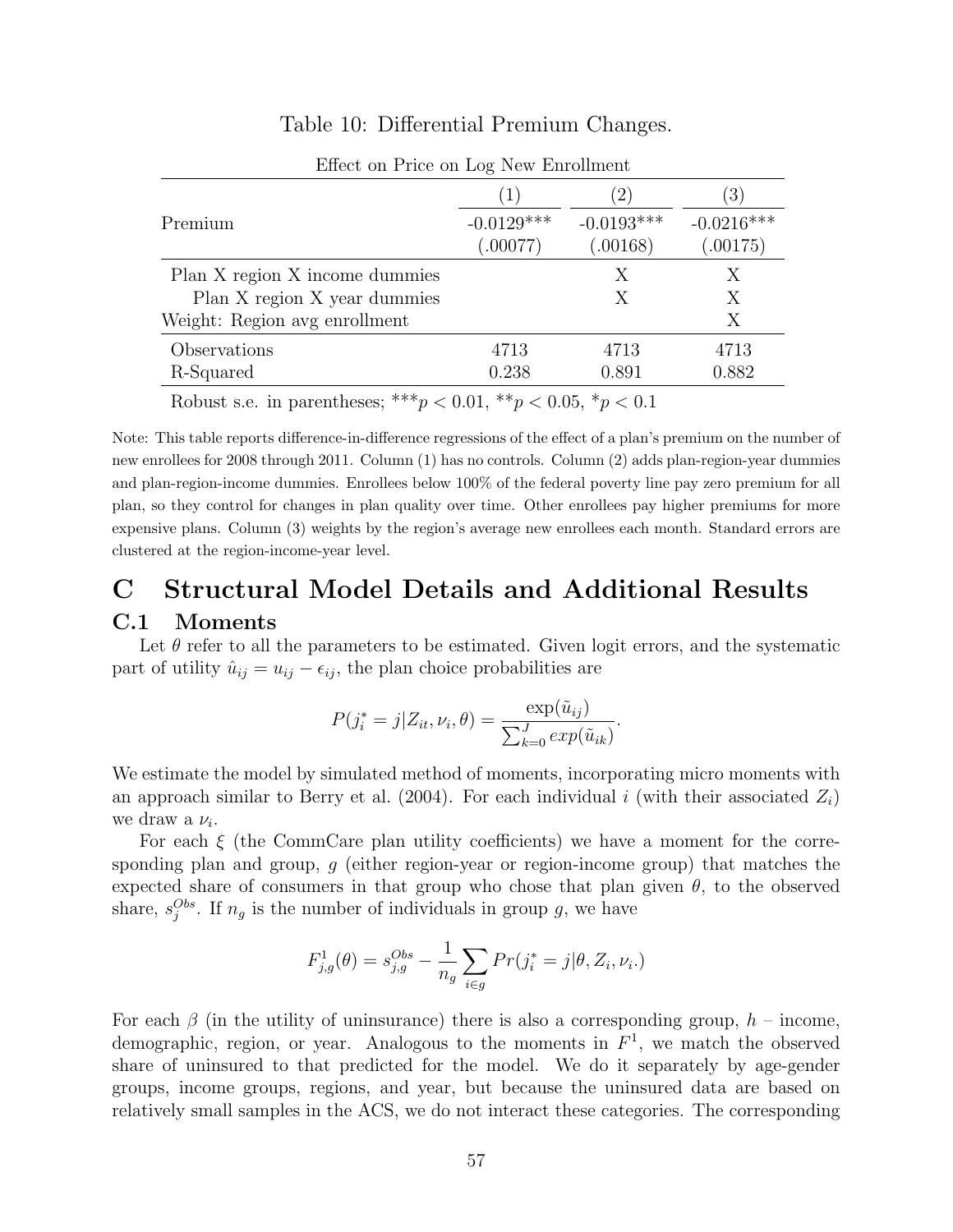moments are

$$
G_{0,h}^1(\theta) = s_{0,h}^{Obs} - \frac{1}{n_h} \sum_{i \in h} Pr(j_i^* = j | \theta, Z_i, \nu_i).
$$

To identify the different price-sensitivity parameters  $(\alpha's)$ , we match the covariance of plan premium and individual attributes, following [Berry et al.](#page-43-16) [\(2004\)](#page-43-16). For each income or demographic group,  $h$ , we use

$$
G_h^2(\theta) = \frac{1}{n} \sum_j \sum_i P_{ij}^{Cons} Z_i \left( 1\{ j_i^{Obs} = j \} - Pr(j_i^* = j | \theta, Z_i, \nu_i) \right)
$$

where  $P_{i,0}^{Cons} = M_i$ .

The final set of moments helps identify the variance of the random coefficients by matching the estimated insurance demand response from the natural experiments discussed in Section [3.1.](#page-18-1) If there is substantial heterogeneity in the value of insurance, the uninsured will tend to be people with very low idiosyncratic values of insurance; since they are not close to the margin of buying coverage, an increase in the mandate penalty will not increase demand for insurance very much. Thus, higher values of  $\sigma$  are likely to generate less demand response to the mandate penalty, and vice versa. We match the simulated change demand for the cheapest plan to the observed 22.5% change in demand for the mandate penalty introduction experiment:

$$
G^{3}(\theta) = \sum_{i} \left( (1 + 22.5\%) Pr(j_{i}^{*} = j_{min} | Z_{i}, \nu_{i}, \theta, M_{i}^{Pre}) - Pr(j_{i}^{*} = j_{min} | Z_{i}, \nu_{i}, \theta, M_{i}^{Post}) \right).
$$

where the first probability in the equation is based on the pre-period mandate penalty  $(M_i^{Pre})$ – which is zero – and the second probability is based on the post-period mandate penalty  $(M_i^{Post})$  that applied from January 2008 on. We do not use the premium decrease experiment estimates because it occurred before the start of our demand estimation period (January 2008). However, because the semi-elasticity estimated from it is so similar, including it as a moment would be unlikely to affect our results.

#### <span id="page-59-0"></span>C.2 Parameter Estimates

To supplement the averages reported in the text, we report demand and cost coefficients for different groups. Table [11](#page-60-1) shows the premium coefficients by age-gender group. Table [12](#page-60-0) shows the average value of uninsurance by age-gender group. Table [13](#page-60-2) shows the average cost differences across income groups. Table [14](#page-61-1) shows the cost differences across age and gender groups.

### <span id="page-59-1"></span>C.3 Medical Loss Ratios

Regulatory limits on the minimum fraction of premiums that must be used to cover medical care could limit the distortionary impact of price-linked subsidies. The ACA, sets a minimum medical loss ratio (MLR) of 80%. Table [15](#page-61-2) shows estimated costs as a fraction of revenue for each firm for each policy simulation. The only MLR that is below the 80% threshold is BMC's under the maximum-price equilibrium for price-linked subsidies in 2009.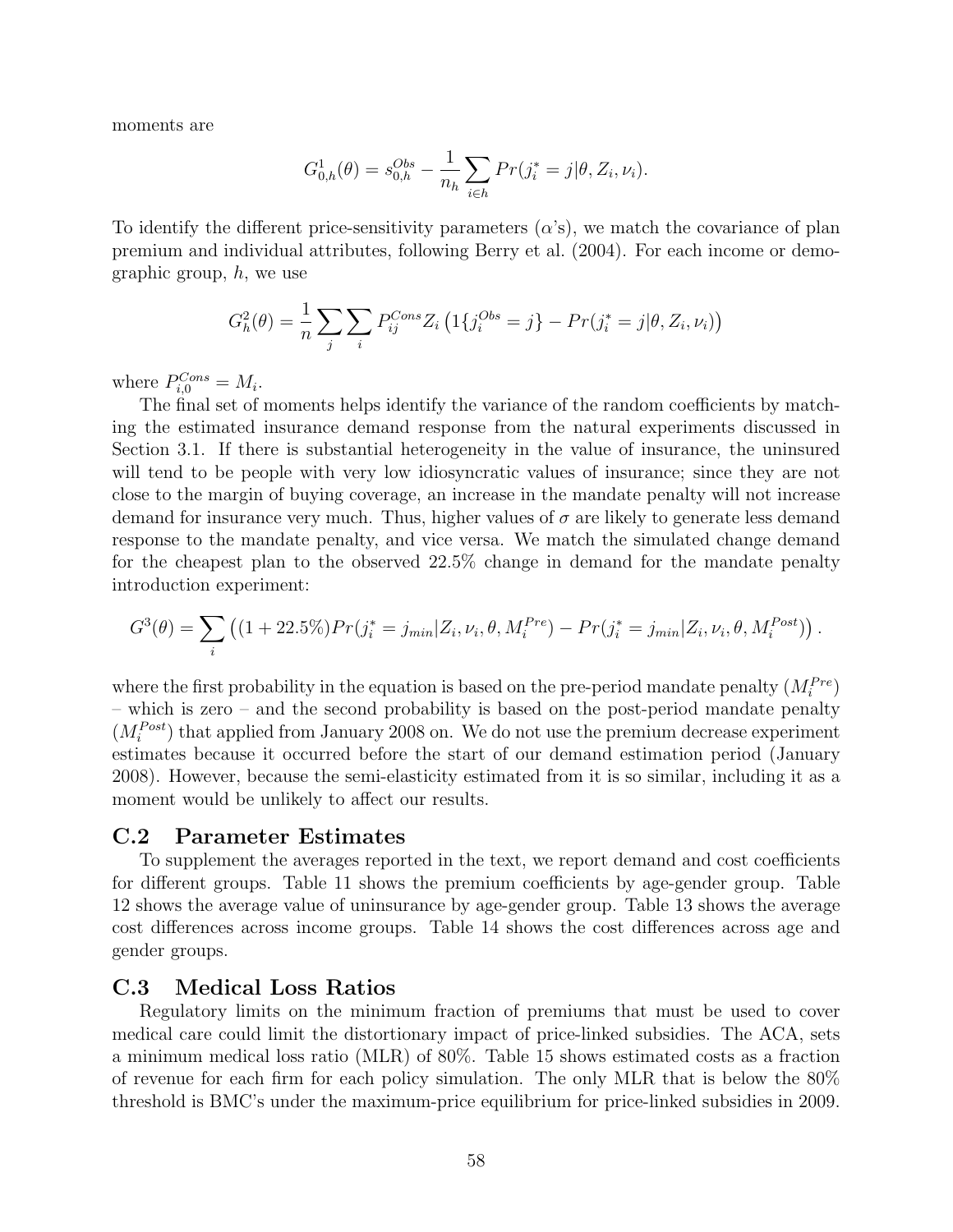|              | Male            |        | Female          |        |
|--------------|-----------------|--------|-----------------|--------|
|              | Coeff           | S.E.   | Coeff           | S.E.   |
| Ages $19-24$ | $-0.0086$ *     | 0.0049 | 0.0011          | 0.0026 |
| Ages 25-29   | **<br>$-0.0097$ | 0.0047 | $-0.0003$       | 0.0033 |
| Ages 30-34   | $-0.0012$       | 0.0028 | $-0.0048$       | 0.0042 |
| Ages 35-39   | $-0.0016$       | 0.0033 | $-0.0016$       | 0.0039 |
| Ages $40-44$ |                 |        | 0.0013          | 0.0035 |
| Ages 45-49   | $0.0077$ **     | 0.0037 | 0.0006          | 0.0037 |
| Ages 50-54   | 0.0050          | 0.0030 | 0.0013          | 0.0034 |
| Ages 55-59   | $0.0122$ ***    | 0.0037 | $***$<br>0.0084 | 0.0034 |
| Ages 60-64   | ***<br>0.0111   | 0.0038 | ***<br>0.0164   | 0.0037 |

<span id="page-60-1"></span>Table 11: Premium Coefficients by Age and Gender

\*\*\*p < 0.01, \*\*p < 0.05, \*p < 0.1

<span id="page-60-0"></span>Note: This table shows the estimated premium coefficients for each gender and age bin. The averages are in Table [2](#page-25-0)

Table 12: Value of Uninsurance by Age and Gender

|                                                 | Male           |       | Female       |       |  |  |
|-------------------------------------------------|----------------|-------|--------------|-------|--|--|
|                                                 | Coeff          | S.E.  | Coeff        | S.E.  |  |  |
| Ages $19-24$                                    | $***$<br>0.236 | 0.109 | $-0.596$ *** | 0.201 |  |  |
| Ages 25-29                                      | 0.095          | 0.117 | $-0.792$ *** | 0.240 |  |  |
| Ages 30-34                                      | 0.066          | 0.128 | $-0.889$ *** | 0.259 |  |  |
| Ages 35-39                                      | $-0.067$       | 0.162 | $-0.844$ *** | 0.251 |  |  |
| Ages $40-44$                                    |                |       | $-1.073$ *** | 0.324 |  |  |
| Ages 45-49                                      | $-0.043$       | 0.135 | $-1.097$ *** | 0.329 |  |  |
| Ages $50-54$                                    | $-0.229$       | 0.156 | $-0.874$ *** | 0.251 |  |  |
| Ages 55-59                                      | $-0.299*$      | 0.161 | $-0.778$ *** | 0.256 |  |  |
| Ages $60-64$                                    | $-0.590$<br>** | 0.253 | $-0.785$ *** | 0.298 |  |  |
| *** $p < 0.01$ ,<br>** $p < 0.05$ , * $p < 0.1$ |                |       |              |       |  |  |

<span id="page-60-2"></span>Note: This table shows the estimated coefficient for the average value of uninsurance for each gender and age bin. The averages are in Table [2](#page-25-0)

| Table 13: Cost by income group |  |  |
|--------------------------------|--|--|
|                                |  |  |

|                                                               | Income Group                    |  |  |  |  |  |
|---------------------------------------------------------------|---------------------------------|--|--|--|--|--|
|                                                               | Percent of Federal Poverty Line |  |  |  |  |  |
|                                                               | 100-150 150-200 200-250 250-300 |  |  |  |  |  |
| Relative to $\langle$ Poverty -23.4\% -18.2\% -25.2\% -29.5\% |                                 |  |  |  |  |  |

Note: This table reports the costs for each income group relative to the below poverty group. The reported percentage for group g is  $\exp(\mu_g) - 1$ , when the  $\mu_g$  for the 'Less than Poverty' group is set to zero.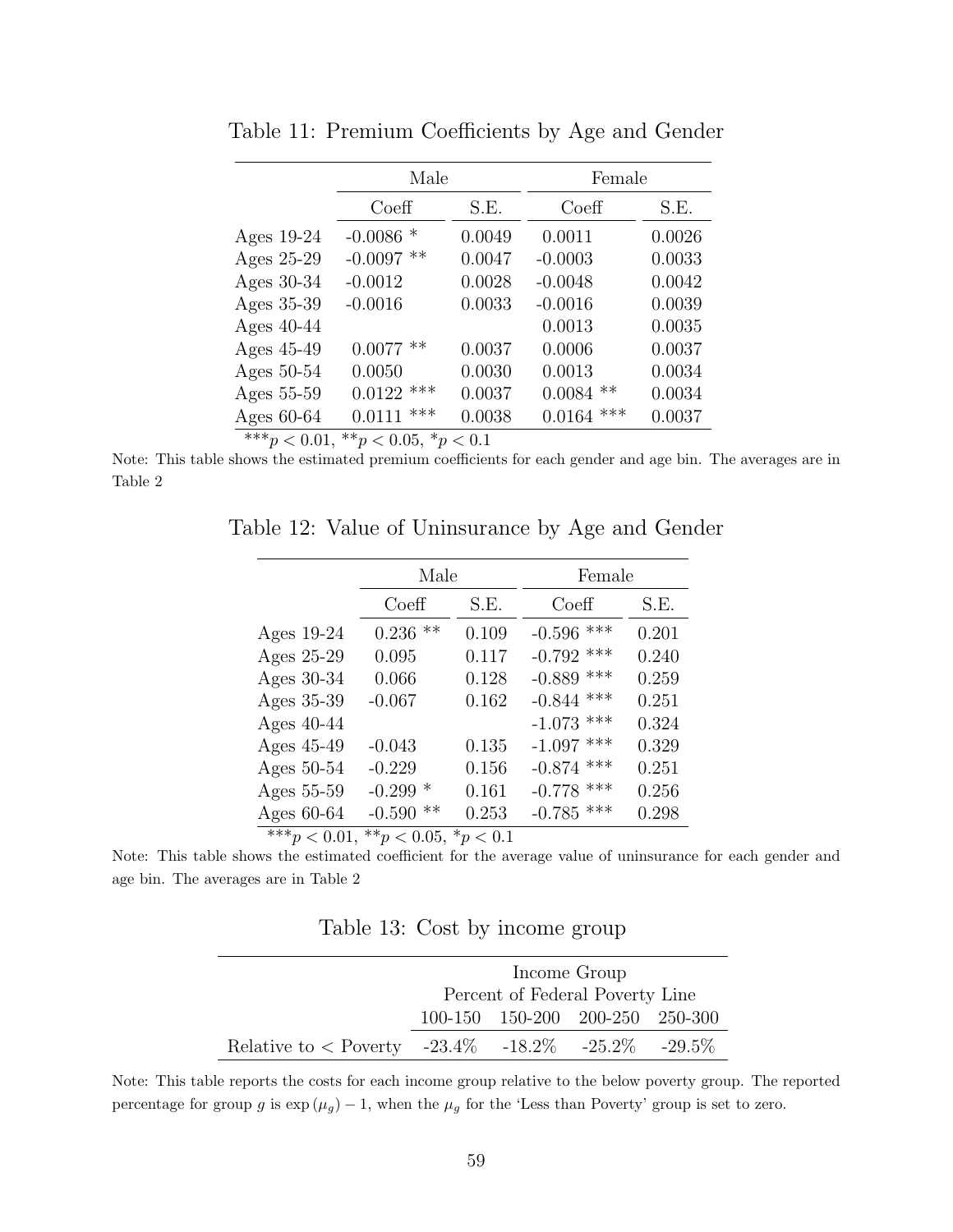<span id="page-61-1"></span>

|              | Male                   |         |         | Female                          |         |           |
|--------------|------------------------|---------|---------|---------------------------------|---------|-----------|
|              | Poisson<br>Coefficient | S.E.    | Percent | Poisson<br>$\text{Coefficient}$ | S.E.    | Percent   |
| Ages $19-24$ |                        |         |         | 0.488                           | 0.00028 | 62.9%     |
| Ages 25-29   | 0.336                  | 0.00032 | 39.9%   | 0.558                           | 0.00031 | 74.7%     |
| Ages $30-34$ | 0.424                  | 0.00035 | 52.8%   | 0.609                           | 0.00036 | 83.9%     |
| Ages 35-39   | 0.526                  | 0.00035 | 69.2%   | 0.752                           | 0.00036 | 112.1%    |
| Ages $40-44$ | 0.632                  | 0.00033 | 88.1\%  | 0.850                           | 0.00032 | 134.0%    |
| Ages 45-49   | 0.807                  | 0.00031 | 124.1\% | 0.886                           | 0.00030 | 142.5%    |
| Ages $50-54$ | 0.943                  | 0.00030 | 156.8%  | 0.907                           | 0.00029 | 147.7%    |
| Ages 55-59   | 1.193                  | 0.00031 | 229.7%  | 1.073                           | 0.00030 | 192.4%    |
| Ages $60-64$ | 0.312                  | 0.00031 | 36.6%   | $-0.267$                        | 0.00030 | $-23.4\%$ |

Table 14: Costs by Age and Gender

All coefficients are significant at the  $p < .01$  level.

Note: This table shows cost coeffients by age and gender. Males 19-24 are the omitted group. For each gender, the first two columns are the poisson coefficient and its standard error. The third coefficient converts this to a percent difference,  $\exp(\mu) - 1$ .

<span id="page-61-2"></span>This suggests MLR rules may have had some bite for avoiding the more expensive equilibrium in 2009, but would not have limited the distortion 2011.

|      |                           |          | BMC Celticare Fallon NHP |                   | <b>Network</b><br>Health   |
|------|---------------------------|----------|--------------------------|-------------------|----------------------------|
|      | Min Price-linked $81.5\%$ |          |                          | $91.2\%$ $91.4\%$ | 89.9%                      |
| 2009 | Max Price-linked $77.2\%$ |          |                          |                   | $92.1\%$ $92.1\%$ $85.3\%$ |
|      | Fixed                     | 82.3\%   |                          | $91.2\%$ $91.3\%$ | $90.1\%$                   |
| 2011 | Price-Linked              | $90.2\%$ | $80.0\%$                 | $89.4\%$ $90.3\%$ | $91.5\%$                   |
|      | Fixed                     | 89.9%    | 85.0%                    | 89.1\% 89.7\%     | $91.4\%$                   |

Table 15: Medical Loss Ratios

Note: This table shows the estimated medical loss ratio (100·costs/revenue) for each firm under each subsidy type. The 80% threshold is exceeded only in 2009 for one firm under price-linked equilibrium that is most favorable for the firms.

When there are only two insurers, profits are higher and MLR rules become more binding. Table [16](#page-62-0) shows the estimated MLRs if there were only two insurers in the market in 2011. CeltiCare's MLR is below 80% for price-linked subsidies whenever it has only one competitor and for fixed subsidies when it competes against NHP (the highest cost insurer). Network Health and BMC also have MLRs below 80% when competing against NHP. MLR rules are more relevant for extremely uncompetitive markets.

# <span id="page-61-0"></span>C.4 Additional results under uncertainty

#### Results for 2009

Figure [A3](#page-63-0) shows public surplus under fixed subsidies and under the minimum price-linked subsidy equilibrium in 2009, for cost shocks of different sizes. The results are qualitatively the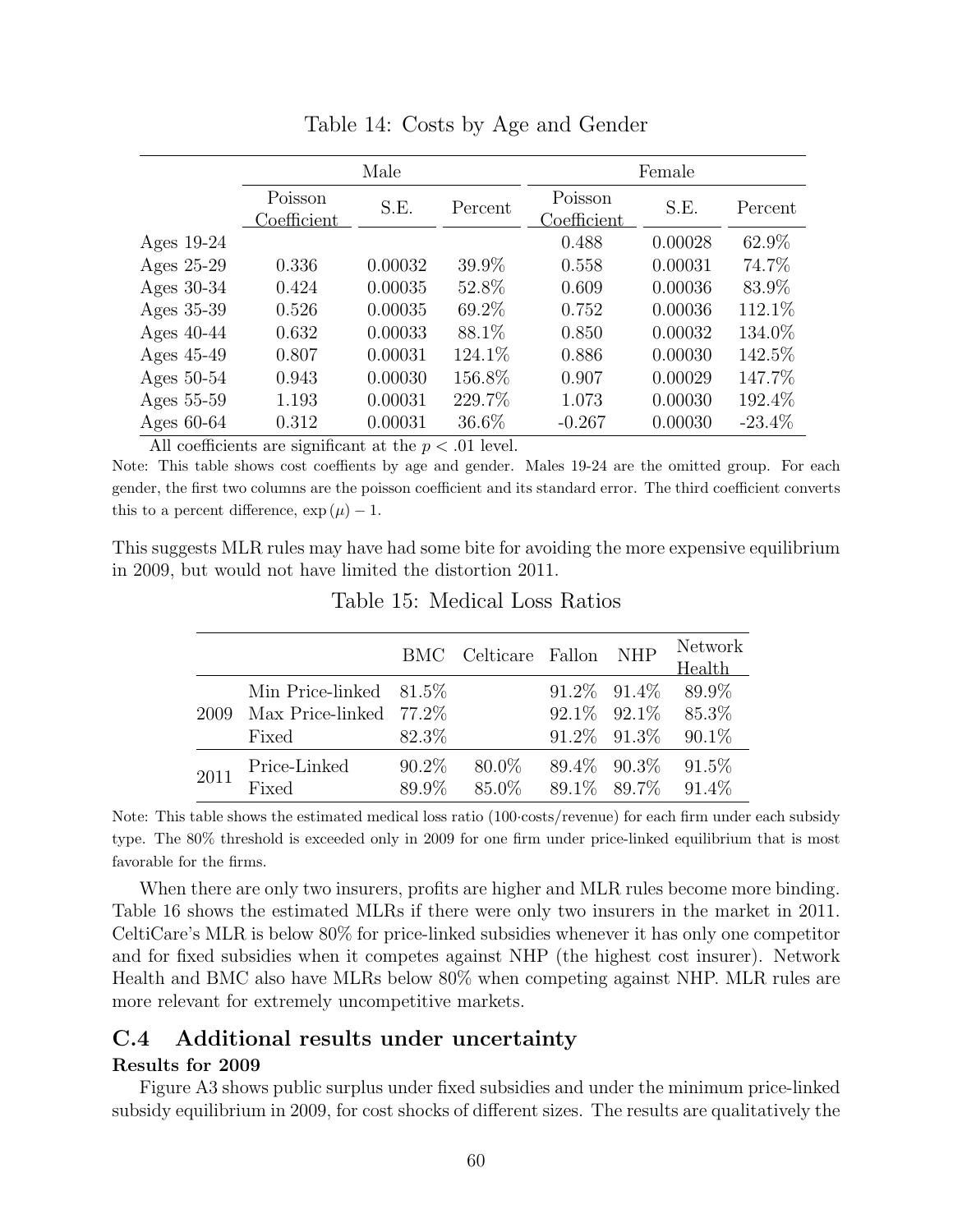<span id="page-62-0"></span>

|               |                   | When Competing Against |                          |                                            |               |  |
|---------------|-------------------|------------------------|--------------------------|--------------------------------------------|---------------|--|
|               |                   | CeltiCare              | <b>Network</b><br>Health | BMC                                        | NHP           |  |
| MLR of:       |                   |                        |                          |                                            |               |  |
| (Lowest cost) | CeltiCare         |                        | $75\%(81\%)$             | 78\%(84\%)                                 | $67\% (74\%)$ |  |
| ⇃             | Network<br>Health | $91\% (91\%)$          |                          | $82\%(87\%)$                               | $75\%(81\%)$  |  |
|               | <b>BMC</b>        |                        | 89\%(89\%) 87\%(87\%)    |                                            | 75-76% (82%)  |  |
| (Higher cost) | <b>NHP</b>        |                        |                          | $92\%(91\%)$ $91\%(92\%)$ 88-90\% $(91\%)$ |               |  |

Table 16: Medical Loss Ratios with Two Insurers in 2011

Note: This table shows the estimated medical loss ratio  $(100* \text{costs/revenue})$  for the insurer of a given row, when competing only against the insurer of a given column. The first number in each cell is the MLR under price-linked subsidies; the number in parentheses is the MLR under fixed subsidies. The plans are listed in order of increasing costs: CeltiCare, Network Health, BMC, NHP. There are multiple equilibria under price-linked subsidies when only BMC and NHP are in the market, so there is a (small) range of MLRs.

same as 2011, but since the initial difference between the two subsidies is smaller, a smaller cost shock is required to make price-link subsidies better than fixed subsidies – tyipcally a shock of between 5-10%.

#### Including insurer profits in welfare

Regulators may also include profits in their objective function. We repeat the comparison of fixed and price-linked subsidies under uncertainty for this more inclusive welfare definition. Doing so requires recalibrating the fixed component of the externality of uninsurance,  $E_0$ , since it is calculated based on the assumption that equilibrium subsidies are optimal and what is optimal depends on the objective function. In practice, we find that the calibrated  $E_0$  is often negative. This occurs because if the regulator cares about profits, they will want to subsidize purchases even if there is no externality because price (willingness to pay) is above cost, so there are social gains to the marginal purchase. Although a negative  $E_0$  seems non-intuitive, the uncertainty analysis only makes sense if baseline subsidies are optimal at zero cost shock, so we proceed with the estimated values.

Figure [A4](#page-64-0) shows welfare including profits under fixed and price-linked subsidies for different cost shocks. Fixed subsidies do not do quite as well as without profits, but for  $\lambda = .8$ fixed subsidies are better than price-linked for cost shocks  $\leq 12.5\%$  and  $\geq -10\%$ .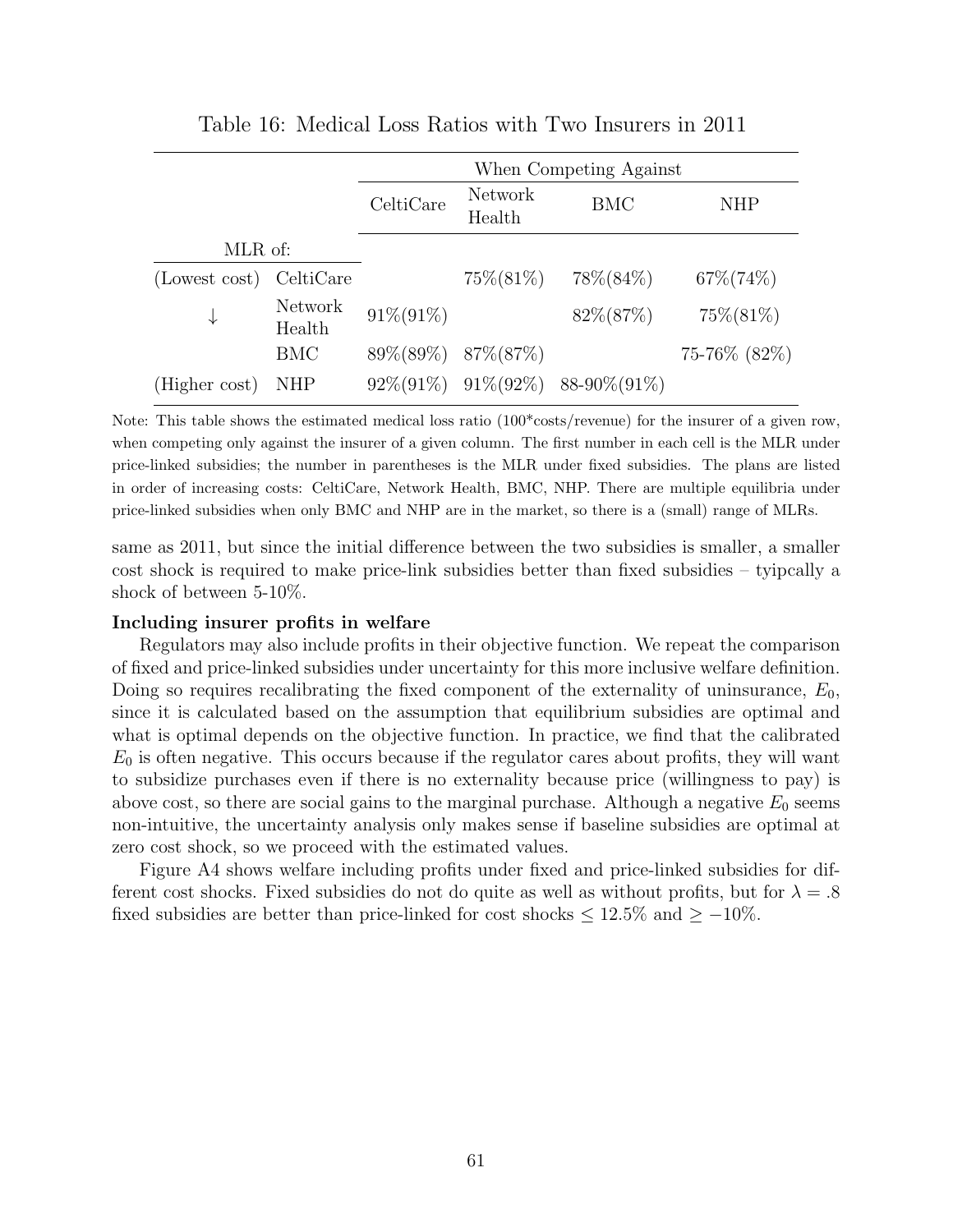<span id="page-63-0"></span>



Figure A3: Public surplus under cost shocks in 2009

Note: These graphs show public surplus under price-linked and fixed subsidies for cost shocks of -15% to 15% of baseline. Each graph corresponds to a different assumption about how much the externality changes with costs. The dashed and dotted lines are risk adjusted with factors of relative risk aversion of 2 and 5, respectively.